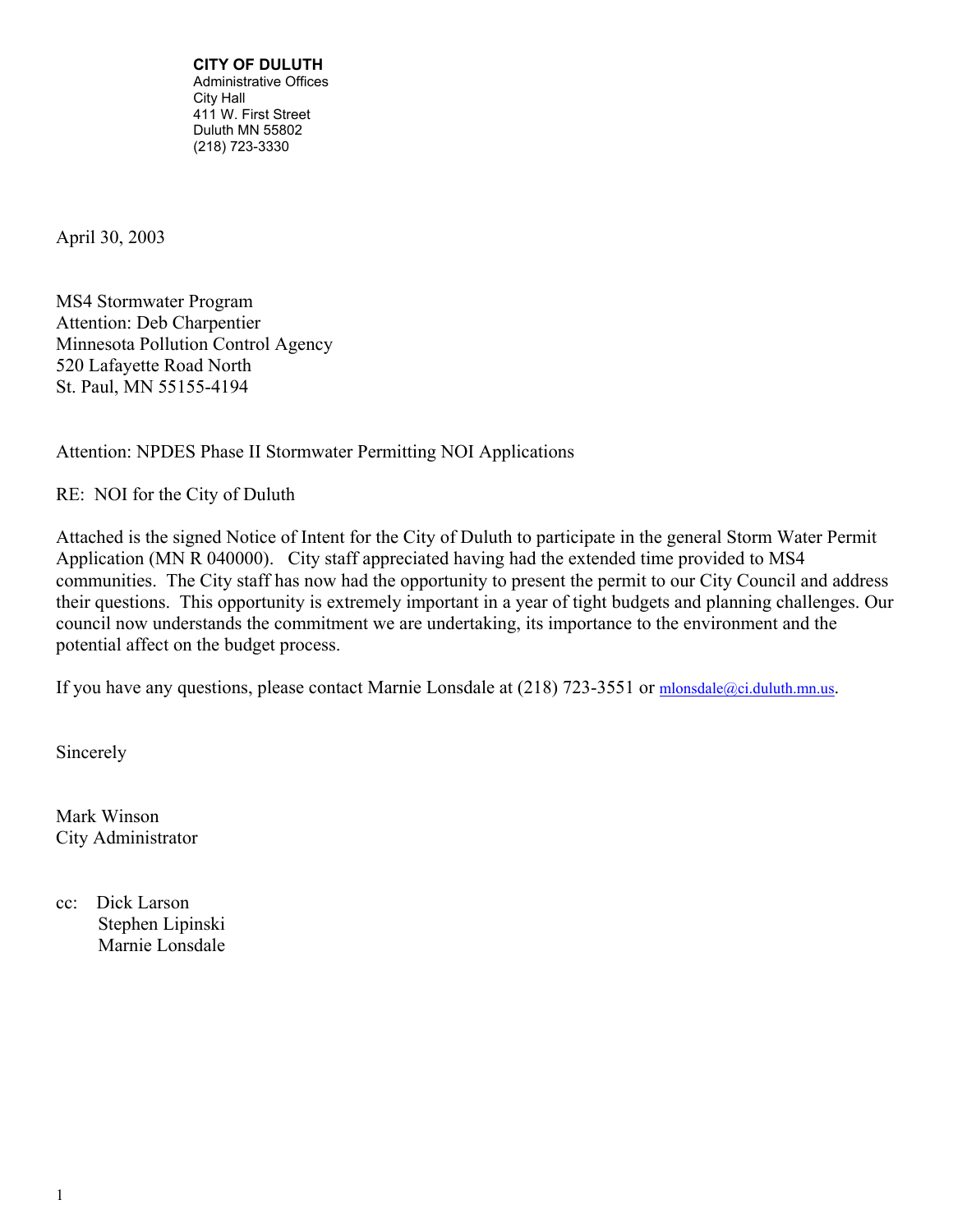**MS Word Template**  Notice of intent to obtain coverage General Storm Water Permit Application (MN R 040000) for Small Municipal Separate Storm Sewer Systems (MS4s) (Noticed as MN R 580000) **Minnesota Pollution Control Agency** 520 Lafayette Road North, St. Paul, MN 55155-4194 Application deadline: **March 10, 2003**



Please read the instructions carefully and use the "tab" key to move through the fields of this form. Enter responses using drop down menus, check boxes and text as indicated. Use the "save as" feature in MS Word to save this template as a document.

| L | MS4 Information |  |
|---|-----------------|--|
|   |                 |  |

#### **A. Application Type**

Application type: Single site or administrative area If multiple sites, number of attached application forms: *MS4s with multiple sites such as campuses, dispersed facilities, or state agency regions/districts, must attach a completed application for each site or* 

*administrative area. An authorized person with overall responsibility or an officially delegated representative must sign each application form.* 

#### **B. MS4 Owner**

City of Duluth

| 411 W. $1st$ Street                      | Community, municipality, agency or other party having ownership or operational control of the MS4. |                                                   |
|------------------------------------------|----------------------------------------------------------------------------------------------------|---------------------------------------------------|
| Mailing Address                          |                                                                                                    |                                                   |
| Duluth                                   | MN                                                                                                 | 55802                                             |
| City                                     | State                                                                                              | Zip Code                                          |
| St. Louis                                |                                                                                                    | Lake Superior South, St. Louis River 04010102&201 |
| County                                   | Major Watershed (see enclosed map)                                                                 |                                                   |
| 41-6005105                               | 8021696                                                                                            |                                                   |
| Federal Tax ID                           | State Tax ID                                                                                       |                                                   |
| <b>General Contact</b><br>C.<br>Lonsdale | Marnie                                                                                             | Project Coordinator                               |
| Last Name                                | First Name                                                                                         | Title                                             |
| 600 Garfield Ave.                        | General contact (official, staff member, consultant or other) for permit compliance issues.        |                                                   |
| Mailing Address                          |                                                                                                    |                                                   |
| Duluth                                   | MN                                                                                                 | 55802                                             |
| City                                     | <b>State</b>                                                                                       | Zip Code                                          |
| 218) 723-3551                            |                                                                                                    | mlonsdale@ci.duluth.mn.us                         |
| Telephone (include area code)            | E-Mail Address                                                                                     |                                                   |

### II. Certification of the Storm Water Pollution Prevention Program (SWPPP)

#### **A. Have you developed a Storm Water Pollution Prevention Program for your MS4?**

**Yes No** 

*Municipalities must demonstrate how their Storm Water Pollution Prevention Program will be implemented and enforced over the term of the five-year permit. SWPPPs must incorporate appropriate educational components, BMPs and measurable goals.*

Provide a brief description of the plan to complete the SWPPP if "No" is marked above.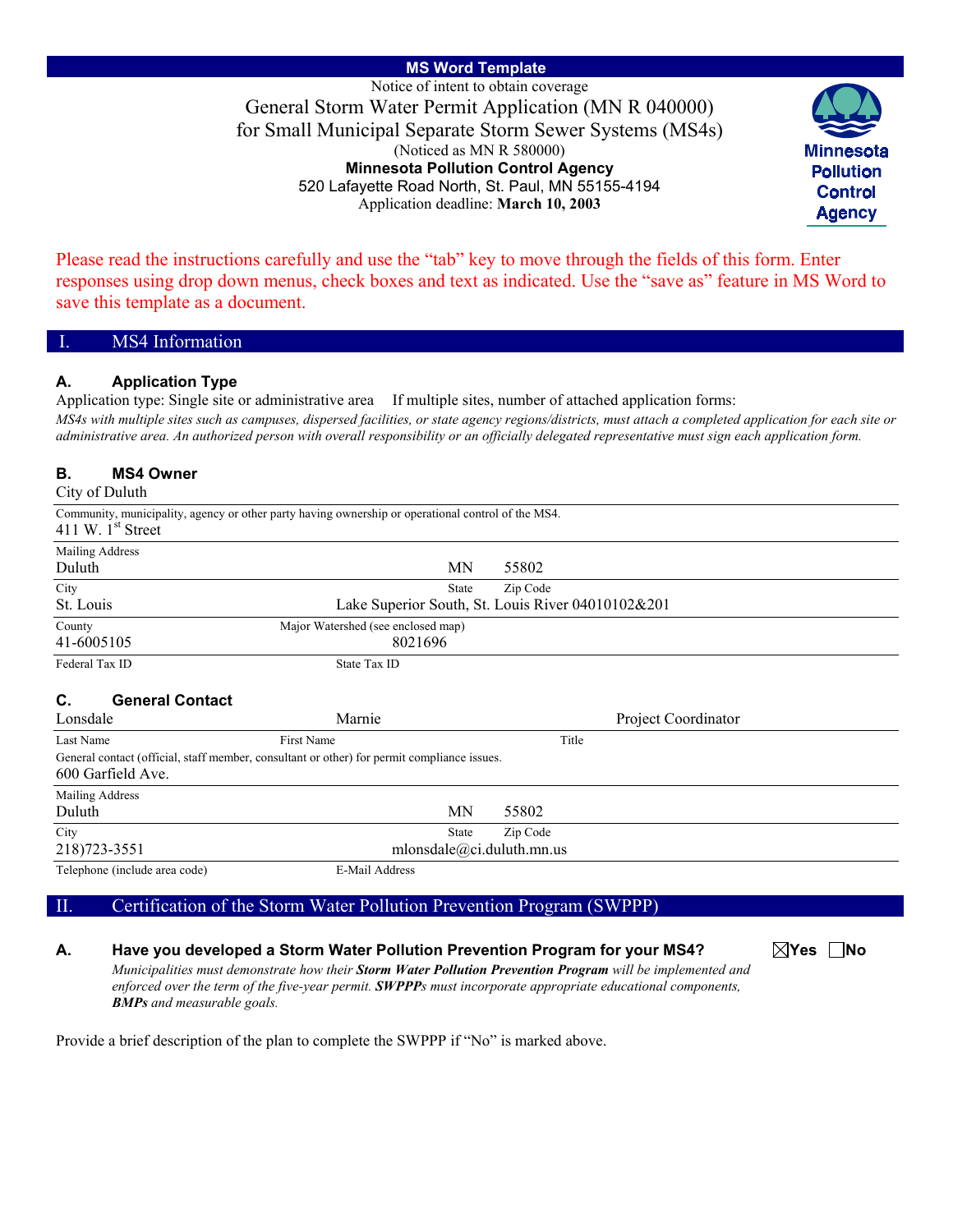### **B. Summary of the six minimum control measures. Complete items B. 1. through B. 6.**

*Storm Water Pollution Prevention Programs must address the specific requirements contained in Part V. G. of the permit. SWPPPs must outline how the six minimum control measures will be addressed, the contact person, department in charge, time frame and measures that will be implemented to meet the schedules required by the permit.* 

|        | 1. Public education and outreach measures                                                                                                                                                                                                                                                             |                |                           |                                                                                                       |                           |
|--------|-------------------------------------------------------------------------------------------------------------------------------------------------------------------------------------------------------------------------------------------------------------------------------------------------------|----------------|---------------------------|-------------------------------------------------------------------------------------------------------|---------------------------|
|        | Lonsdale                                                                                                                                                                                                                                                                                              | Marnie         |                           | <b>Utility Operations</b>                                                                             |                           |
|        | <b>Contact Last Name</b>                                                                                                                                                                                                                                                                              | First Name     |                           | Department                                                                                            |                           |
|        | 600 Garfield Ave.                                                                                                                                                                                                                                                                                     |                |                           |                                                                                                       |                           |
| Duluth | Mailing Address                                                                                                                                                                                                                                                                                       |                | MΝ                        | 55802                                                                                                 |                           |
| City   |                                                                                                                                                                                                                                                                                                       |                | State                     | Zip Code                                                                                              |                           |
|        | 218-723-3551                                                                                                                                                                                                                                                                                          |                |                           | mlonsdale@ci.duluth.mn.us                                                                             |                           |
|        | Telephone (include area code)                                                                                                                                                                                                                                                                         | E-Mail Address |                           |                                                                                                       |                           |
| a)     | been planned or developed?                                                                                                                                                                                                                                                                            |                |                           | Have Best Management Practices (BMPs) that will be implemented for this minimum control measure       | $\boxtimes$ Yes $\Box$ No |
| b)     |                                                                                                                                                                                                                                                                                                       |                |                           | Have measurable goals for each <b>BMP</b> for this minimum control measure been planned or developed? | $\boxtimes$ Yes $\Box$ No |
| C)     | Has an estimated timeline for implementing each <b>BMP</b> for this minimum control measure been planned or<br>developed? Timelines should include, in narrative or numerical form, the months and years required<br>actions will occur, interim milestones, and frequency of action, as appropriate. |                | $\boxtimes$ Yes $\Box$ No |                                                                                                       |                           |
| d)     |                                                                                                                                                                                                                                                                                                       |                |                           | Have the educational components for this minimum control measure been planned or developed?           | ⊠Yes<br><b>INo</b>        |

e) Provide a brief description of the plan to complete any requirements marked "No" above. Attach a separate sheet if necessary.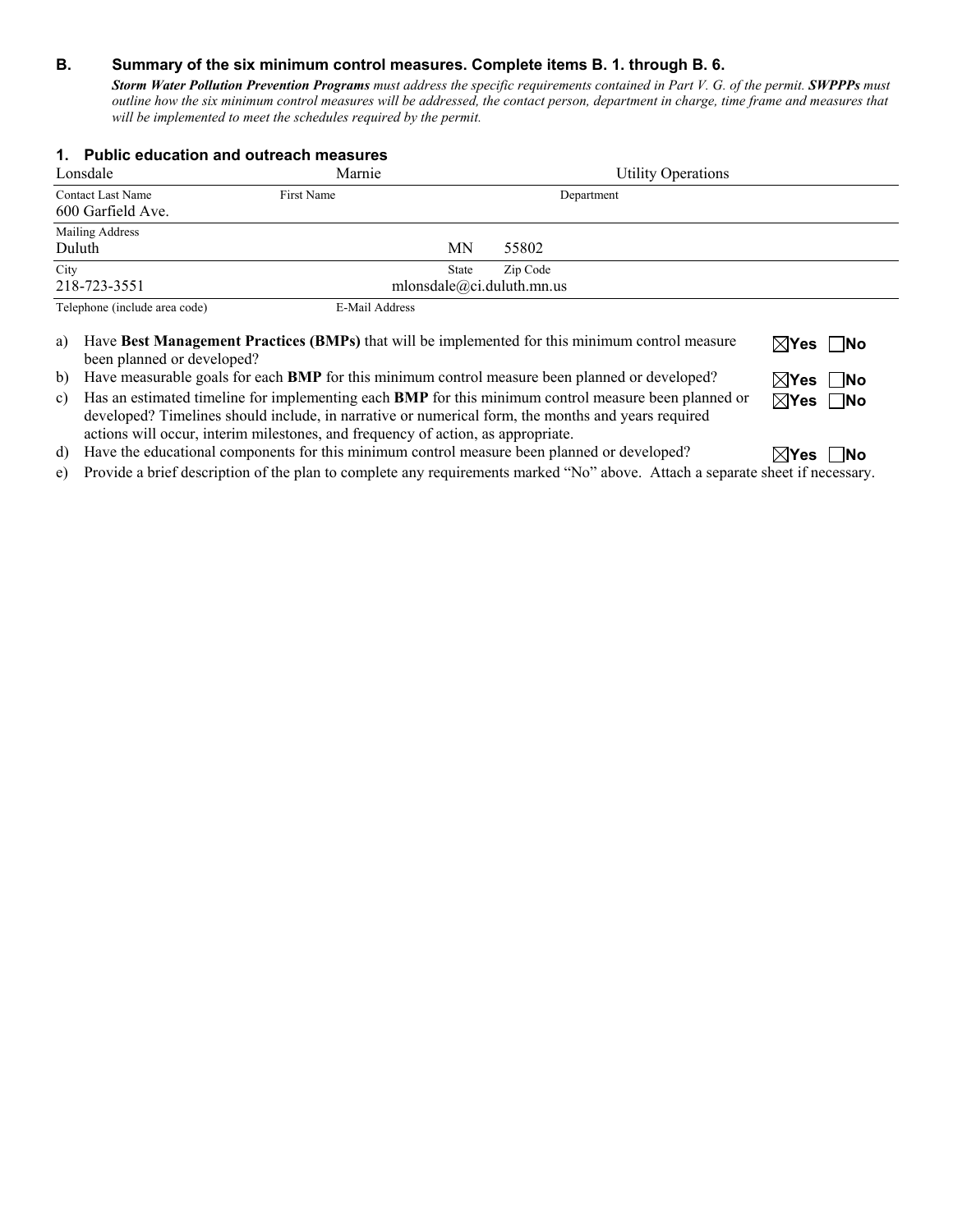#### **2. Public participation and involvement measures**

|              | Lonsdale                                      | Marnie                                    | <b>Utility Operations</b>                                                                                                                                                                                                                                          |
|--------------|-----------------------------------------------|-------------------------------------------|--------------------------------------------------------------------------------------------------------------------------------------------------------------------------------------------------------------------------------------------------------------------|
|              | <b>Contact Last Name</b><br>600 Garfield Ave. | First Name                                | Department                                                                                                                                                                                                                                                         |
|              | Mailing Address<br>Duluth                     | ΜN                                        | 55802                                                                                                                                                                                                                                                              |
| City         | Duluth                                        | <b>State</b><br>mlonsdale@ci.duluth.mn.us | Zip Code                                                                                                                                                                                                                                                           |
|              | Telephone (include area code)                 | E-Mail Address                            |                                                                                                                                                                                                                                                                    |
| a)<br>b)     | been planned or developed?                    |                                           | Have Best Management Practices (BMPs) that will be implemented for this minimum control measure<br>$\boxtimes$ Yes $\Box$ No<br>Have measurable goals for each <b>BMP</b> for this minimum control measure been planned or developed?<br>$\boxtimes$ Yes $\Box$ No |
| $\mathbf{c}$ |                                               |                                           | Has an estimated timeline for implementing each BMP for this minimum control measure been planned or<br>$\boxtimes$ Yes    No<br>developed? Timelines should include, in narrative or numerical form, the months and years required                                |

actions will occur, interim milestones, and frequency of action, as appropriate.

d) Have the educational components for this minimum control measure been planned or developed? **Yes** No

e) Provide a brief description of the plan to complete any requirements marked "No" above. Attach a separate sheet if necessary.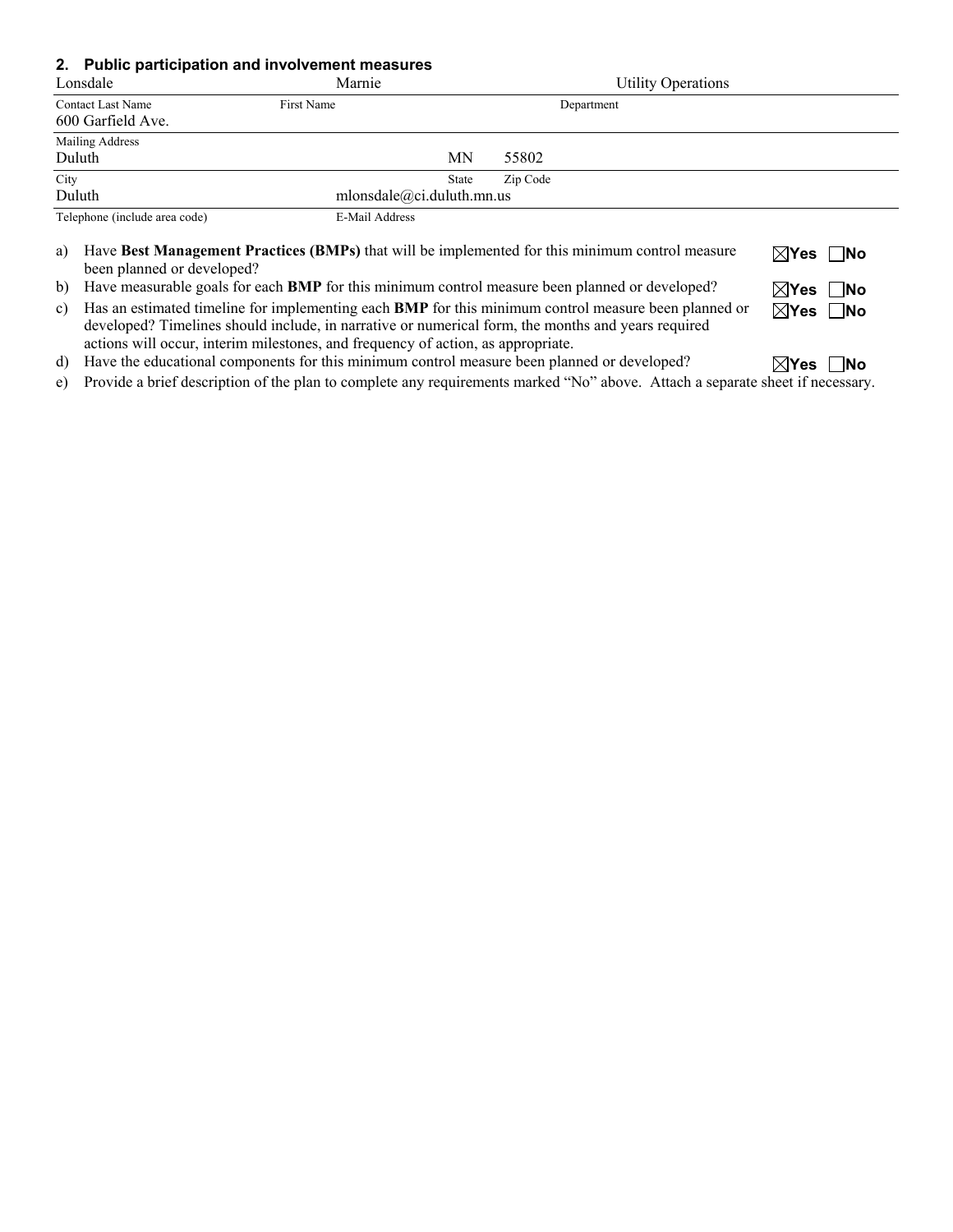#### **3. Illicit discharge detection and elimination**

| <b>Berg</b>                                  | Dan            |                                |          | <b>Utility Operations</b> |  |
|----------------------------------------------|----------------|--------------------------------|----------|---------------------------|--|
| <b>Contact Last Name</b><br>600 Garfield Ave | First Name     |                                |          | Department                |  |
| Mailing Address<br>Duluth                    |                | MN                             | 55802    |                           |  |
| City<br>218-723-3551                         |                | State<br>dberg@ci.duluth.mn.us | Zip Code |                           |  |
| Telephone (include area code)                | E-Mail Address |                                |          |                           |  |

| a) Have Best Management Practices (BMPs) that will be implemented for this minimum control measure       | $\boxtimes$ Yes $\Box$ No |
|----------------------------------------------------------------------------------------------------------|---------------------------|
| been planned or developed?                                                                               |                           |
| b) Have measurable goals for each <b>BMP</b> for this minimum control measure been planned or developed? | $\boxtimes$ Yes $\Box$ No |

c) Has an estimated timeline for implementing each **BMP** for this minimum control measure been planned or

developed? Timelines should include, in narrative or numerical form, the months and years required actions will occur, interim milestones, and frequency of action, as appropriate.

d) Have the educational components for this minimum control measure been planned or developed?  $\mathbb{R}$ Yes  $\Box$ No

e) Provide a brief description of the plan to complete any requirements marked "No" above. Attach a separate sheet if necessary.

**Yes No**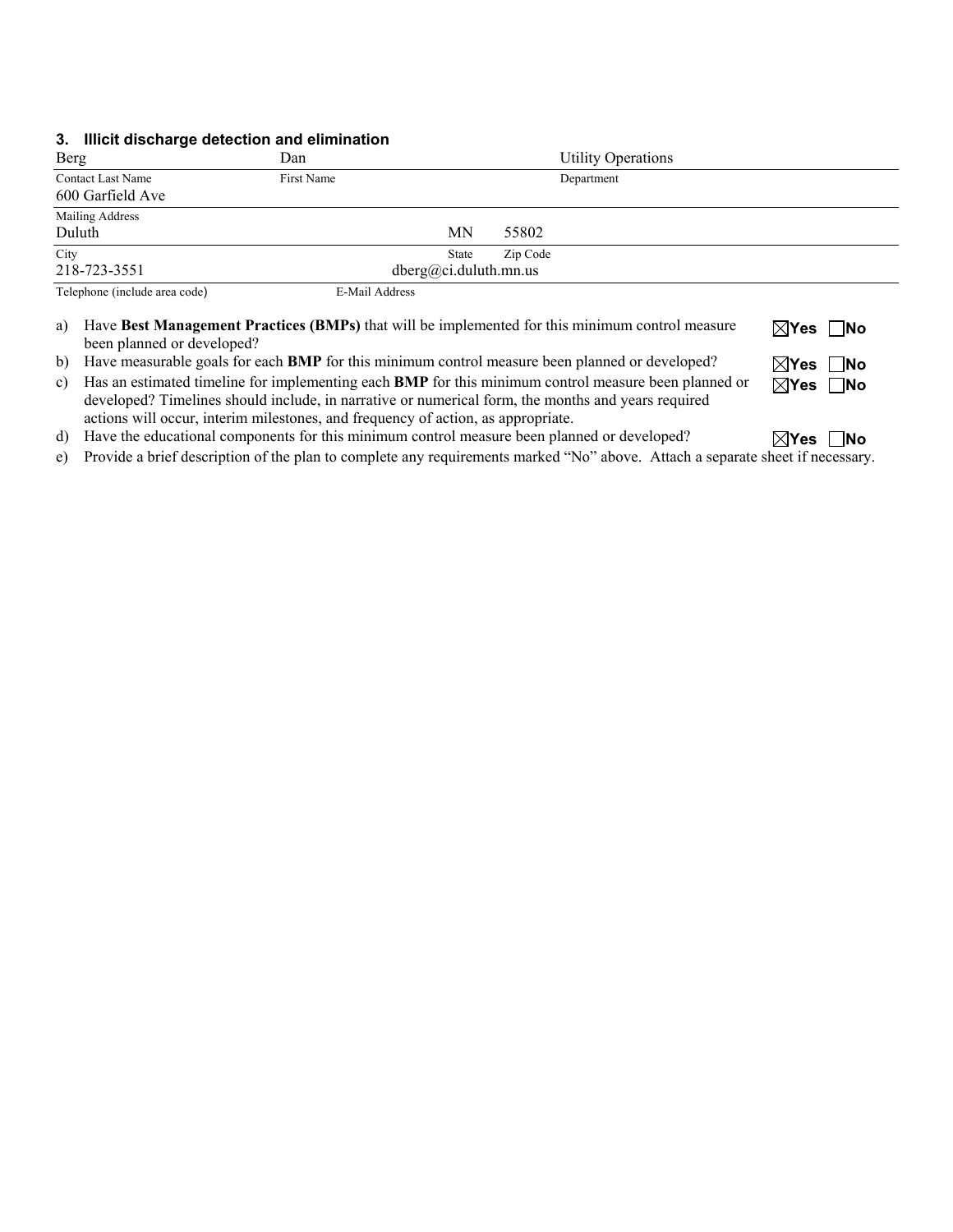#### **4. Construction site storm water runoff control measures**

| Minck                                           | Gary                                                                                                                                                                                                 |                                                    | Engineering |                           |
|-------------------------------------------------|------------------------------------------------------------------------------------------------------------------------------------------------------------------------------------------------------|----------------------------------------------------|-------------|---------------------------|
| <b>Contact Last Name</b><br>411 W. $1st$ Street | First Name                                                                                                                                                                                           |                                                    | Department  |                           |
| Mailing Address<br>Duluth                       |                                                                                                                                                                                                      | MΝ<br>55802                                        |             |                           |
| City<br>218-723-3278                            |                                                                                                                                                                                                      | Zip Code<br><b>State</b><br>gminck@ci.duluth.mn.us |             |                           |
| Telephone (include area code)                   | E-Mail Address                                                                                                                                                                                       |                                                    |             |                           |
| a)<br>been planned or developed?                | Have Best Management Practices (BMPs) that will be implemented for this minimum control measure<br>$\rightarrow$ $\rightarrow$ $\rightarrow$ $\rightarrow$ $\rightarrow$ $\rightarrow$ $\rightarrow$ |                                                    |             | $\boxtimes$ Yes $\Box$ No |

b) Have measurable goals for each **BMP** for this minimum control measure been planned or developed? **Yes** No

| c) Has an estimated timeline for implementing each <b>BMP</b> for this minimum control measure been planned or |
|----------------------------------------------------------------------------------------------------------------|
| developed? Timelines should include, in narrative or numerical form, the months and years required             |
| actions will occur, interim milestones, and frequency of action, as appropriate.                               |

d) Have the educational components for this minimum control measure been planned or developed? **Yes** No

e) Provide a brief description of the plan to complete any requirements marked "No" above. Attach a separate sheet if necessary.

**Yes No**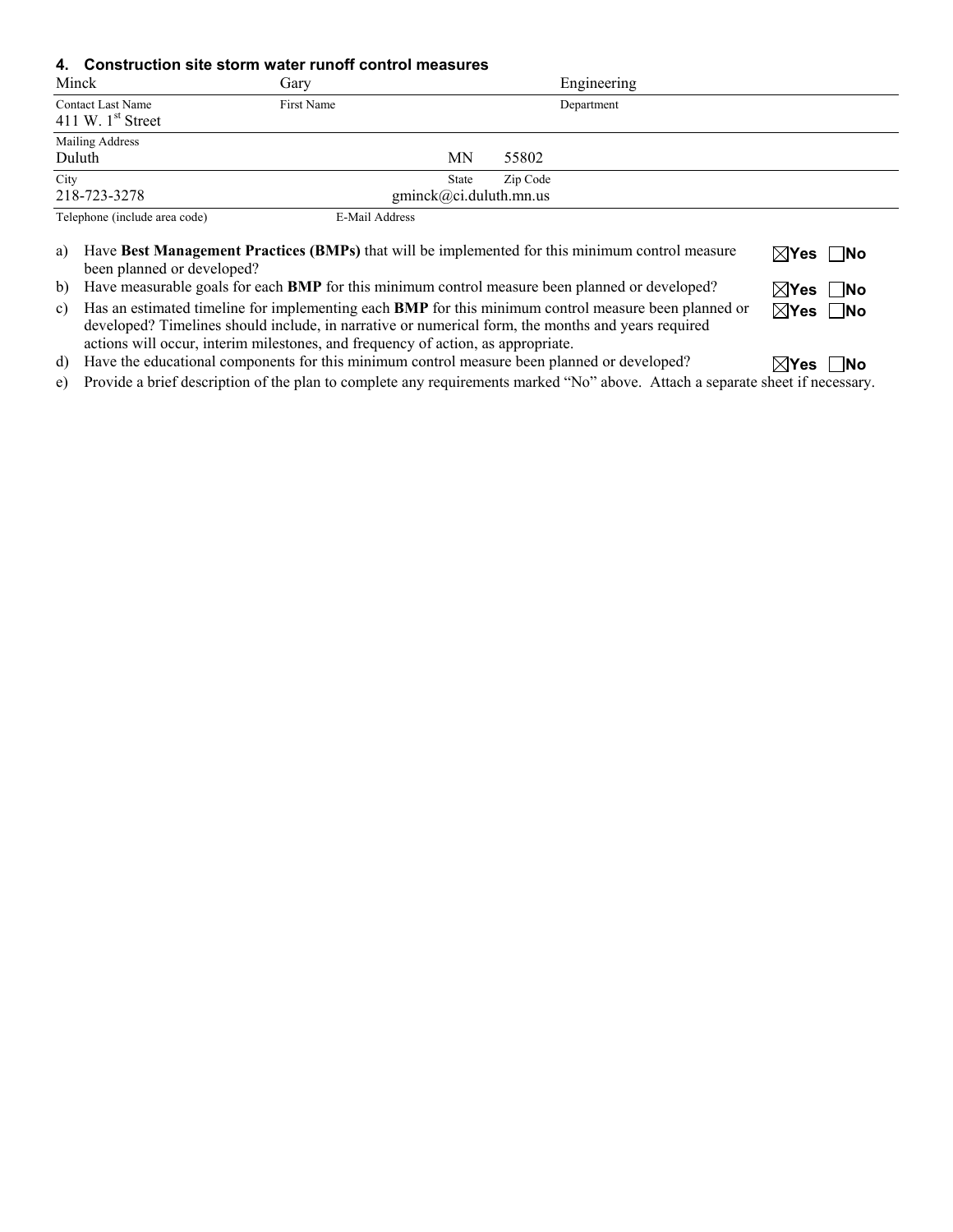### **5. Post-construction storm water management measures**

| Minck                                           | Gary           |                                 |          | Engineering |  |
|-------------------------------------------------|----------------|---------------------------------|----------|-------------|--|
| <b>Contact Last Name</b><br>411 W. $1st$ Street | First Name     |                                 |          | Department  |  |
| Mailing Address<br>Duluth                       |                | MΝ                              | 55802    |             |  |
| City<br>$21 - 723 - 3$                          |                | State<br>gminck@ci.duluth.mn.us | Zip Code |             |  |
| Telephone (include area code)                   | E-Mail Address |                                 |          |             |  |

| a) Have Best Management Practices (BMPs) that will be implemented for this minimum control measure<br>been planned or developed? | $\boxtimes$ Yes $\Box$ No |
|----------------------------------------------------------------------------------------------------------------------------------|---------------------------|
| b) Have measurable goals for each <b>BMP</b> for this minimum control measure been planned or developed?                         | $\boxtimes$ Yes $\Box$ No |
| c) Has an estimated timeline for implementing each BMP for this minimum control measure been planned or                          | $\boxtimes$ Yes $\Box$ No |

developed? Timelines should include, in narrative or numerical form, the months and years required actions will occur, interim milestones, and frequency of action, as appropriate.

d) Have the educational components for this minimum control measure been planned or developed? **XYes** No

e) Provide a brief description of the plan to complete any requirements marked "No" above. Attach a separate sheet if necessary.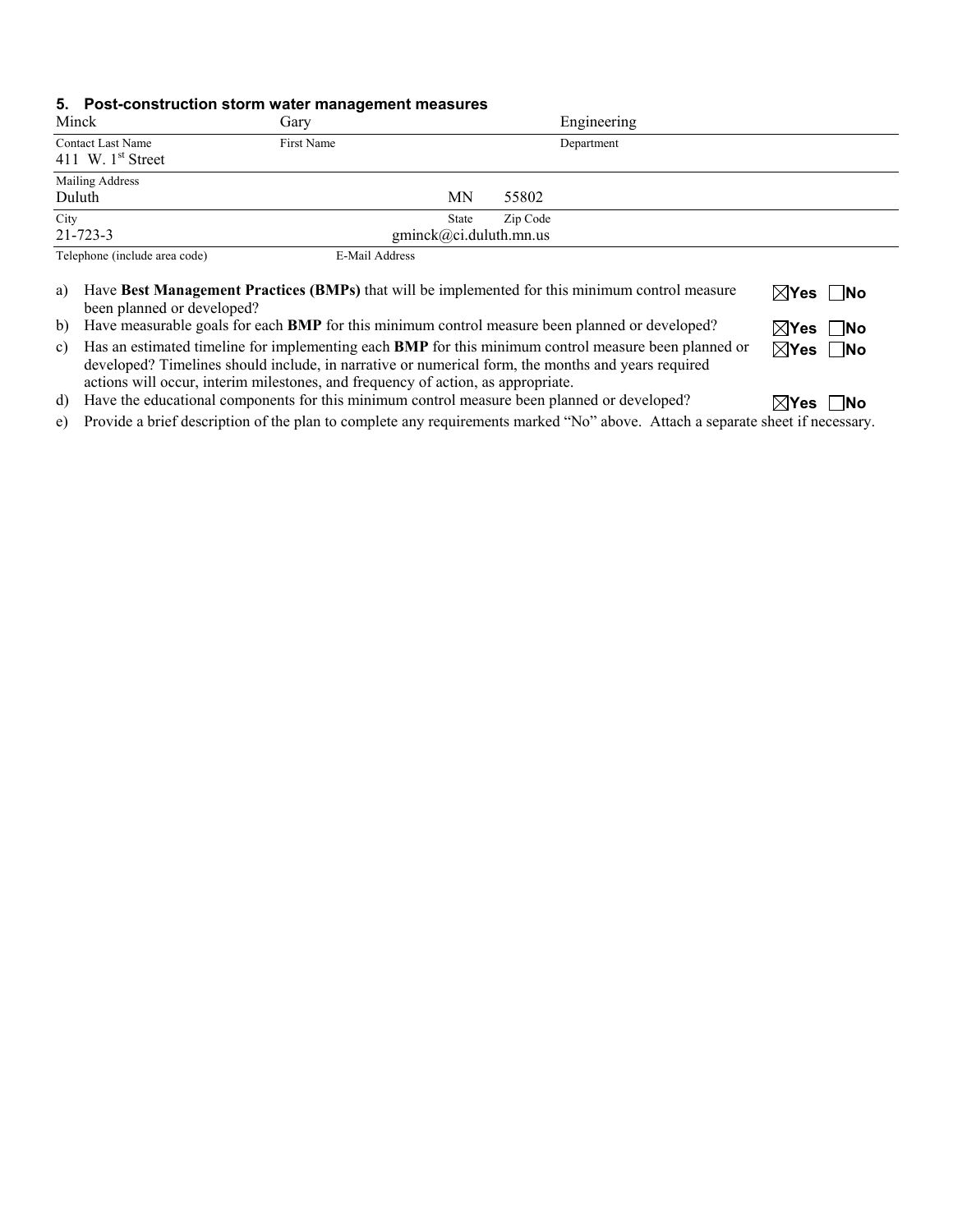### **6. Pollution prevention and good housekeeping measures**

| Lonsdale                                     | Marnie         | <b>Utility Operations</b>                             |
|----------------------------------------------|----------------|-------------------------------------------------------|
| <b>Contact Last Name</b><br>600 Garfield Ave | First Name     | Department                                            |
| Mailing Address<br>Duluth                    |                | <b>MN</b><br>55802                                    |
| City<br>218-723-3551                         |                | Zip Code<br><b>State</b><br>mlonsdale@ci.duluth.mn.us |
| Telephone (include area code)                | E-Mail Address |                                                       |

| a) Have Best Management Practices (BMPs) that will be implemented for this minimum control measure             | $\boxtimes$ Yes $\Box$ No |
|----------------------------------------------------------------------------------------------------------------|---------------------------|
| been planned or developed?                                                                                     |                           |
| b) Have measurable goals for each <b>BMP</b> for this minimum control measure been planned or developed?       | $\boxtimes$ Yes $\Box$ No |
| c) Has an estimated timeline for implementing each <b>BMP</b> for this minimum control measure been planned or | $\boxtimes$ Yes $\Box$ No |
| developed? Timelines should include, in narrative or numerical form, the months and years required             |                           |
| actions will occur, interim milestones, and frequency of action, as appropriate.                               |                           |

d) Have the educational components for this minimum control measure been planned or developed? **XYes** No

e) Provide a brief description of the plan to complete any requirements marked "No" above. Attach a separate sheet if necessary.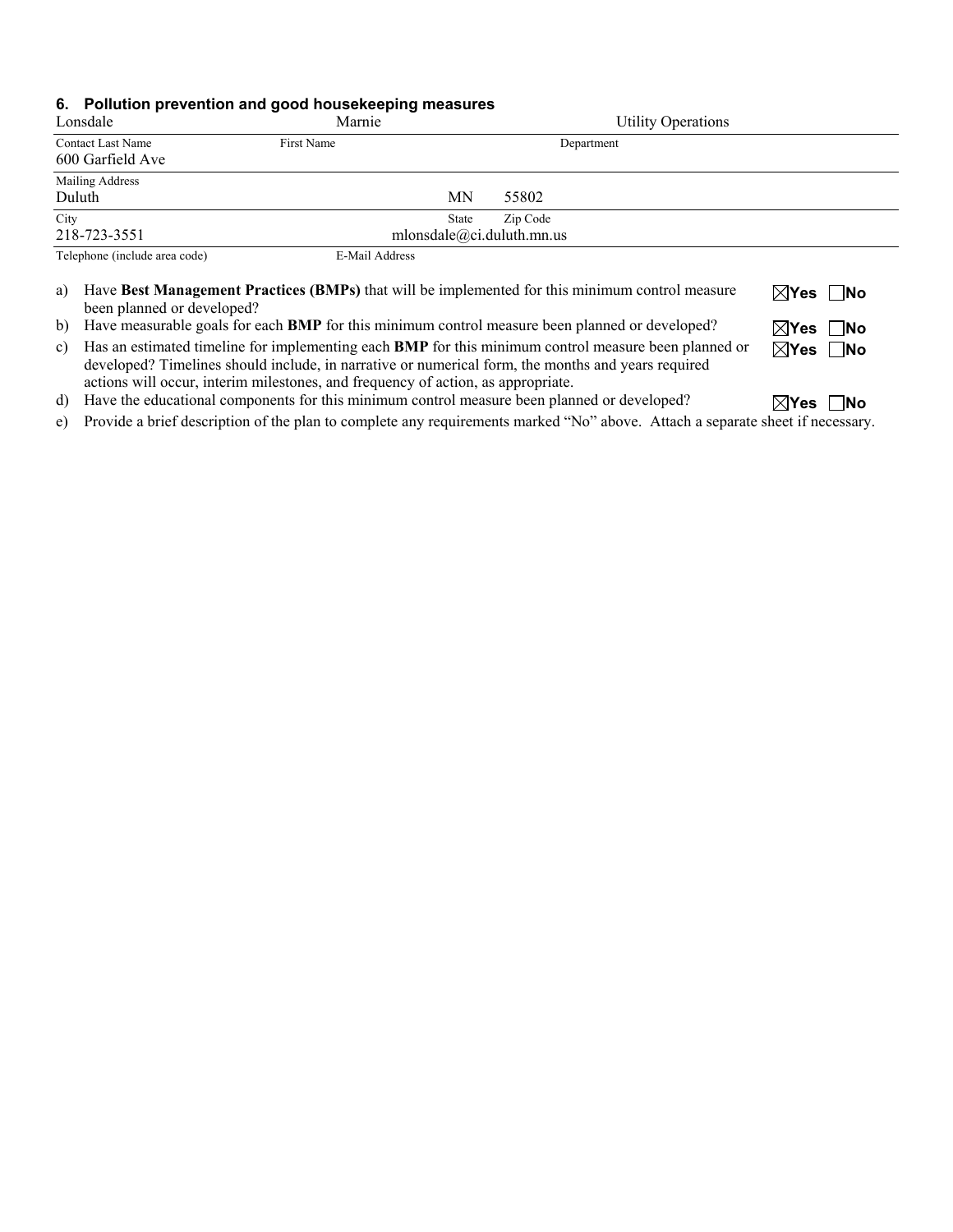#### **C. Reporting and record keeping requirements.**

Have reporting and record keeping requirements for implementation of the Storm Water Pollution Prevention  $\Box$ Yes  $\Box$ No **Program** been planned or developed?

Provide a brief description of the plan to complete the reporting and record keeping requirements if "No" is marked above.

# III. Summary of Storm Water Pollution Prevention Program (SWPPP)

Required Application Attachments

Complete a one page **SWPPP Summary Sheet** and a **BMP Description Sheet** for each type of **BMP** that will be implemented. (See last two pages of the application form.)

- A. Is the **SWPPP** Summary Sheet attached?  $\boxtimes$  **Yes**  $\Box$  **No**
- B. Is one **BMP** Description Sheet attached for each **BMP**?  $\boxtimes$  **Yes**  $\Box$  **No**
- C. How many **BMP** Description Sheets are attached? 59

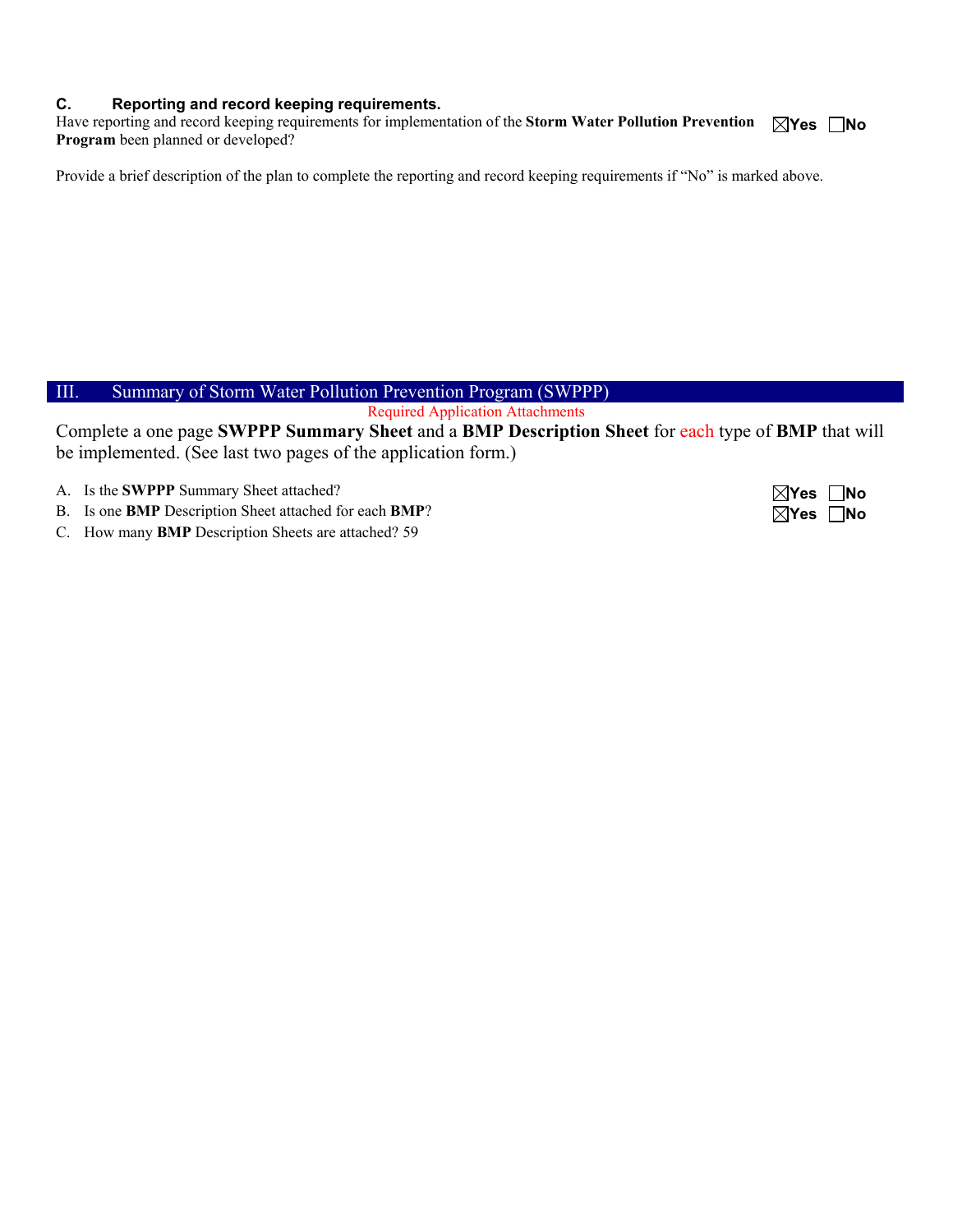| IV. | Limitations of Coverage                                                                                                                                                                                                                                                                                                                                                                                                                                             |                                |
|-----|---------------------------------------------------------------------------------------------------------------------------------------------------------------------------------------------------------------------------------------------------------------------------------------------------------------------------------------------------------------------------------------------------------------------------------------------------------------------|--------------------------------|
| А.  | Part II Limitations on Coverage and Appendix C<br>I have read Part II Limitations on Coverage and Appendix C of the MS4 general permit and certify that we<br>intend to comply with the applicable requirements of those sections.                                                                                                                                                                                                                                  | $\boxtimes$ Yes                |
| В.  | <b>Special Waters</b><br>Please refer to the Guidance Manual for Small Municipal Separate Storm Sewer Systems (MS4s) and the<br>enclosed map to complete this section.                                                                                                                                                                                                                                                                                              |                                |
| 1.  | Does the MS4 discharge into <b>Prohibited Waters</b> as defined in Minn. R. 7050.0180, subp. 3, 4, and 5? See<br>Attachment Four of the Guidance Manual for Small Municipal Separate Storm Sewer Systems (MS4s) for<br>further information. If yes, please list below and contact Lou Flynn at (651) 296-6575 or<br>louis.flynn@state.mn.us. Be advised that you will be required to obtain an individual permit versus a<br>general permit.                        | $\Box$ Yes $\boxtimes$ No      |
| 2.  | Does the MS4 discharge into waters with a Restricted Discharge as defined in Minn. R. 7050.0180, subp.<br>6, 6a, and 6b? If yes, please list below and comply with Part IX, Appendix C, Item B. See Attachment Four<br>of the Guidance Manual for Small Municipal Separate Storm Sewer Systems (MS4s) for further<br>information.<br>Lake Superior                                                                                                                  | $\boxtimes$ Yes $\Box$ No      |
| 3.  | Does the MS4 discharge into <b>Trout Waters</b> as defined in Minn. R. 6264.0050 subp. 2 & 4? If yes, please<br>list below and comply with Part IX, Appendix C, Item C. See Attachments Two and Three of the Guidance<br>Manual for Small Municipal Separate Storm Sewer Systems (MS4s) for further information.<br>Mission, Stewart, Miller, Sargent, Kingsbury, Tischer, Chester, East Branch Chester, Keene, Amity, East Branch Amity Creeks<br>and Lester River | $\boxtimes$ Yes $\Box$ No      |
| 4.  | Does the MS4 discharge into Wetlands as defined in Minn. R. 7050.0130, subp. F? See Attachment Four<br>of the Guidance Manual for Small Municipal Separate Storm Sewer Systems (MS4s) for further<br>information.                                                                                                                                                                                                                                                   | $\boxtimes$ Yes [<br><b>No</b> |
| 5.  | Does the MS4 have a process to evaluate discharges that require applicable Environmental Review as<br>required by State or federal laws? See Part IX of the Guidance Manual for Small Municipal Separate<br>Storm Sewer Systems (MS4s) for further information.                                                                                                                                                                                                     | $\boxtimes$ Yes $\Box$ No      |
| 6.  | Does the MS4 have a process to evaluate discharges whose direct, indirect, interrelated, interconnected, or<br>independent impacts may jeopardize a listed Endangered or Threatened Species or adversely modify a<br>designated critical habitat? See Part IX of the Guidance Manual for Small Municipal Separate Storm Sewer<br>Systems (MS4s) for further information.                                                                                            | $\boxtimes$ Yes $\Box$ No      |
| 7.  | Does the MS4 have a process to evaluate discharges which may adversely affect properties listed or<br>eligible for listing in the National Register of Historic Places or affecting known or discovered<br>archeological sites? See Part IX of the Guidance Manual for Small Municipal Separate Storm Sewer<br>Systems (MS4s) for further information.                                                                                                              | $\boxtimes$ Yes $\Box$ No      |
|     | If you answered "No" to Item 5, 6, or 7, briefly explain how the MS4 will come into compliance with the                                                                                                                                                                                                                                                                                                                                                             |                                |

requirements of Appendix C.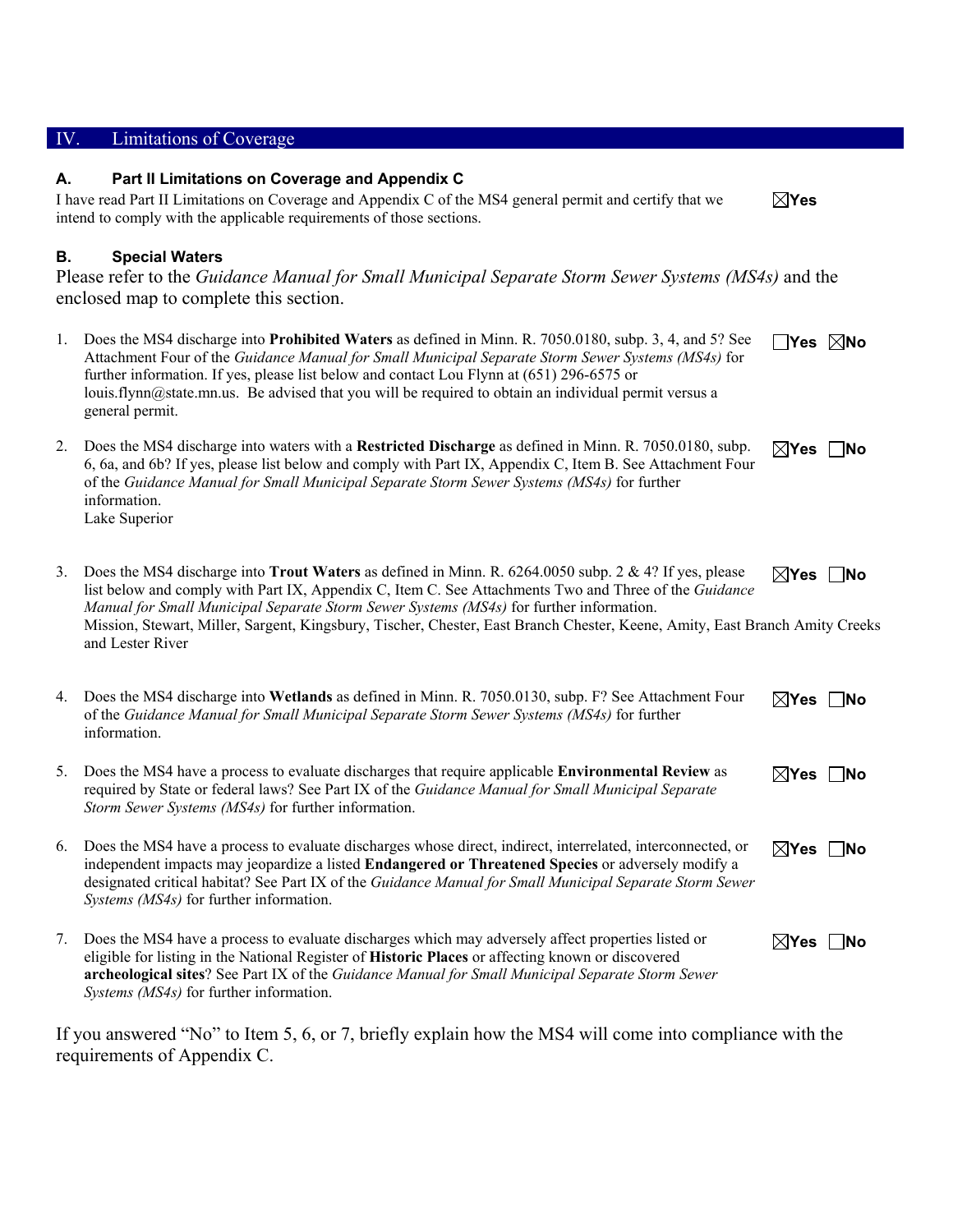#### V. Owner or Operator Certification

*The person with overall, site or administrative area SWPPP implementation responsibility must sign the application. This person must be duly authorized to sign the application (mayor, designated public works director, president of the university, etc.).* 

Alternative signature form for MS4 applications /notice of intent

### V. Owner or Operator Certification

*This person must be duly authorized to sign the application (mayor, designated public works director, president of the university, etc.).* 

I certify under penalty of law that this document and all attachments were prepared under my direction or supervision in accordance with a system designed to assure that qualified personnel properly gathered and evaluated the information submitted. Based on my inquiry of the person or persons who manage the system, or those persons directly responsible for gathering the information, the information submitted is, to the best of my knowledge and belief, true, accurate, and complete (Minn. R. 7001.0070). I am aware that there are significant penalties for submitting false information, including the possibility of fine and imprisonment. (Minn. R. 7001.0540)

| Authorized Signature (This person must be duly authorized to sign the application for the MS4) | Date                                                    |              |                          |  |
|------------------------------------------------------------------------------------------------|---------------------------------------------------------|--------------|--------------------------|--|
| Winson                                                                                         | Mark                                                    |              | Administrative Assistant |  |
| Last Name                                                                                      | First Name                                              |              | Title                    |  |
| 411 W. $1^{st}$ St                                                                             | Official notices will be sent to person indicated here. |              |                          |  |
| Mailing Address                                                                                |                                                         |              |                          |  |
| Duluth                                                                                         |                                                         | MΝ           | 55802                    |  |
| City                                                                                           |                                                         | <b>State</b> | Zip Code                 |  |
| $(218)$ 723-3330                                                                               | mwinson@ci.duluth.mn.us                                 |              |                          |  |
| Telephone                                                                                      | (include area code)                                     |              | E-Mail Address           |  |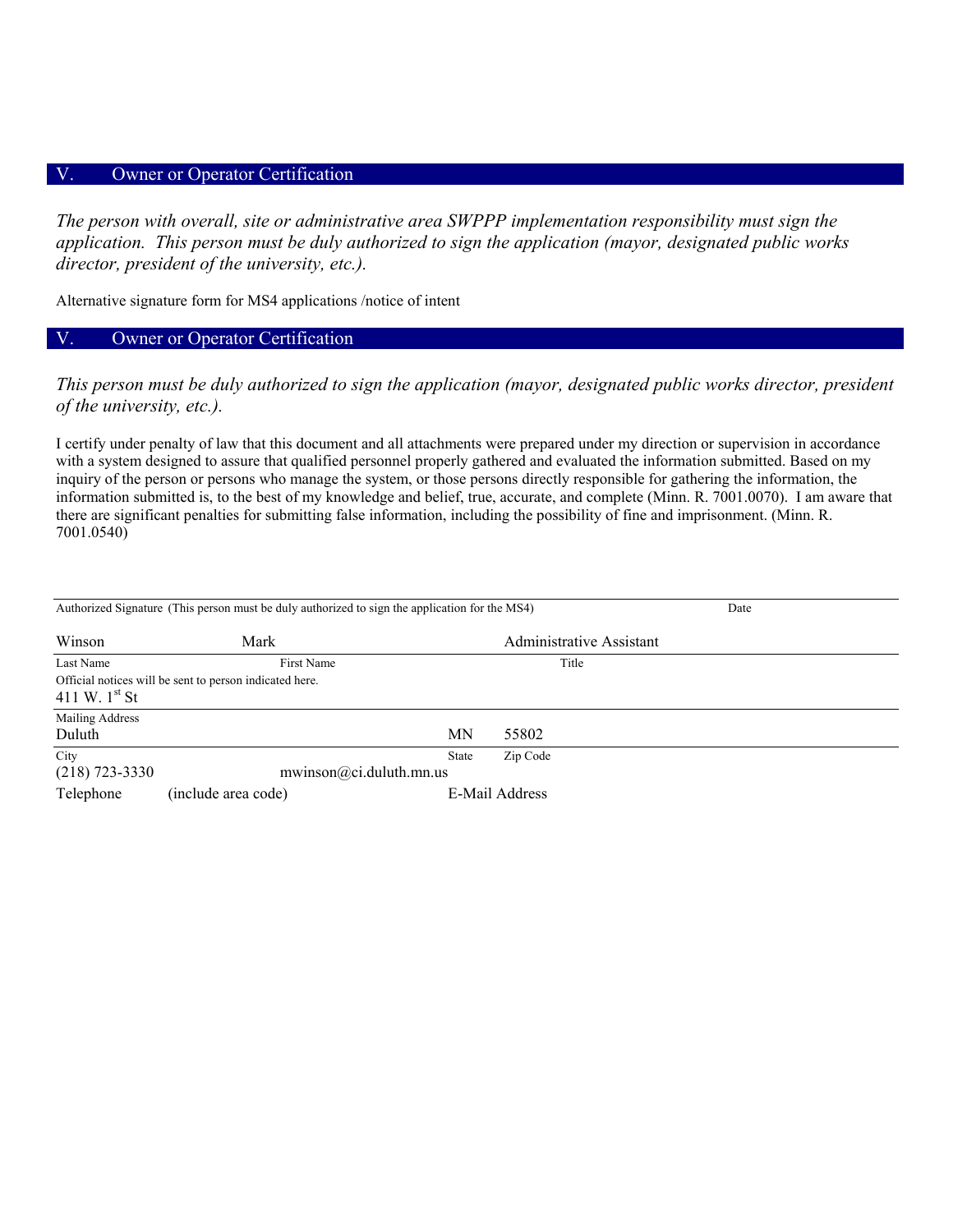#### Attachment 1 SWPPP Summary Sheet

Develop a unique identification number for each **BMP** Description Sheet (Attachment 2) completed. List the unique identification number for each **BMP** under the following seven areas.

- **A. Public Education and Outreach Measures BMP** unique identification numbers: 101-110 see attached summary
- **B. Public Participation and Involvement Measures BMP** unique identification numbers: 201-204 - see attached summary
- **C. Illicit Discharge Detection and Elimination Measures BMP** unique identification numbers: 301-308 - see attached summary
- **D. Construction Site Storm Water Runoff Control Measures BMP** unique identification numbers: 401-408 - see attached summary
- **E. Post-Construction Storm Water Management Measures BMP** unique identification numbers: 501 - 503 - see attached summary
- **F. Pollution Prevention and Good Housekeeping Measures BMP** unique identification numbers: 601-619 - see attached summary
- **G. Other portion of the permit (such as Record Keeping or Appendix C).**  Portion of the permit that the **BMP**s addresses. **BMP** unique identification numbers. See Attached summary 701- 705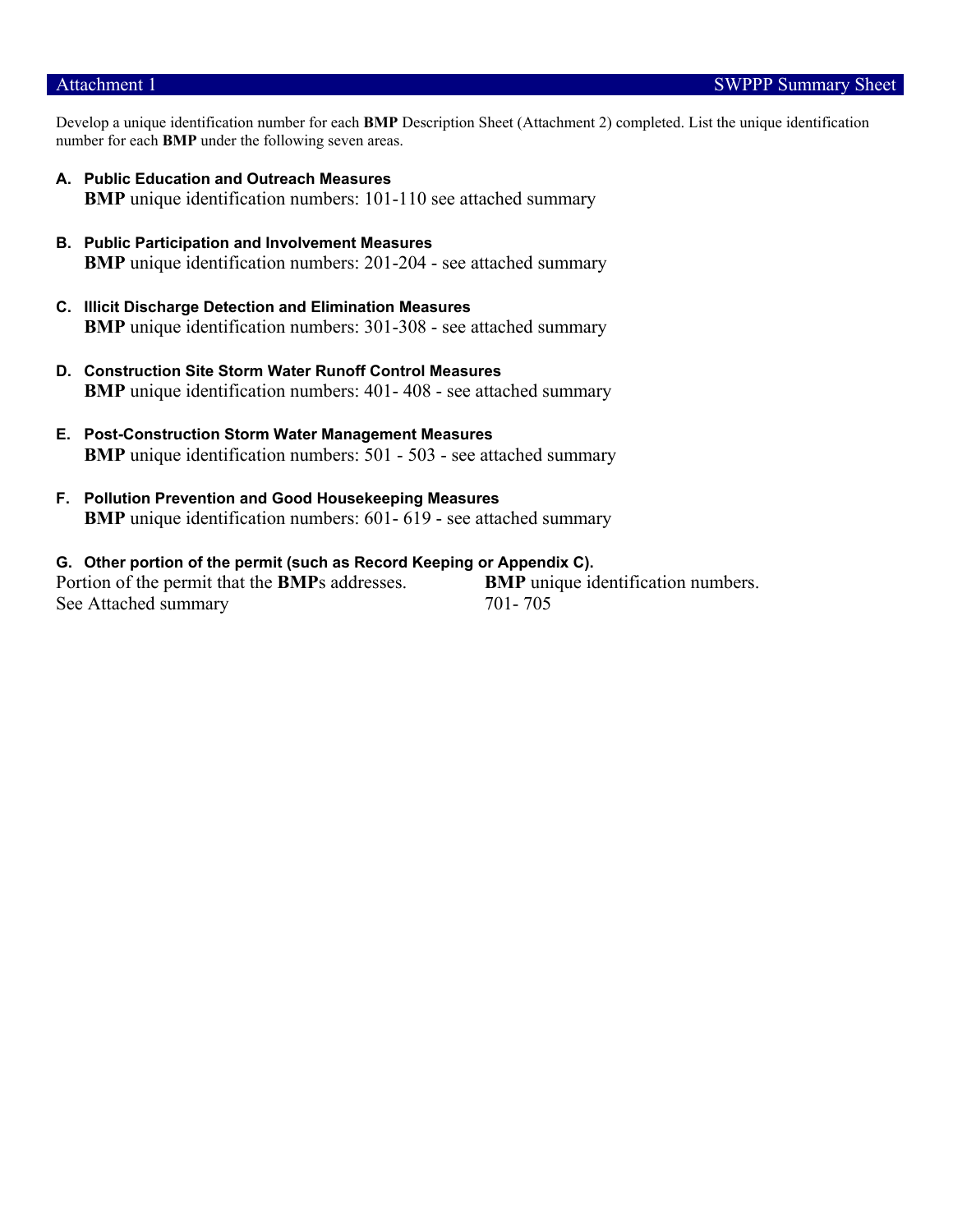Use the BMP Description template and "save as" feature in MSWord to complete this page for each BMP. Alternate formats are acceptable as long as all the requested information is provided.

|    | <i>recently formats are acceptable as folly as an the requested information to provided.</i><br>Attachment 2 | <b>BMP</b> Description Sheet |
|----|--------------------------------------------------------------------------------------------------------------|------------------------------|
| А. | Unique Identification Number:<br>(Assign a number.)                                                          |                              |
|    |                                                                                                              |                              |
|    | B. Name or type of <b>BMP</b> :                                                                              |                              |
| C. | <b>BMP</b> description:                                                                                      |                              |
| D. | Minimum control measure addressed:                                                                           |                              |
| Е. | Describe the measurable goals that will be used to determine success or benefits of this <b>BMP</b> :        |                              |
| F. | Describe the timeline or implementation schedule for this <b>BMP</b> :                                       |                              |
|    | G. Person or department in charge of implementing this <b>BMP</b> :                                          |                              |
|    |                                                                                                              |                              |
|    | First Name<br>Last Name<br>Department                                                                        |                              |

If this **BMP** is an educational component of your **SWPPP,** briefly describe the audience and educational goals for this minimum control measure: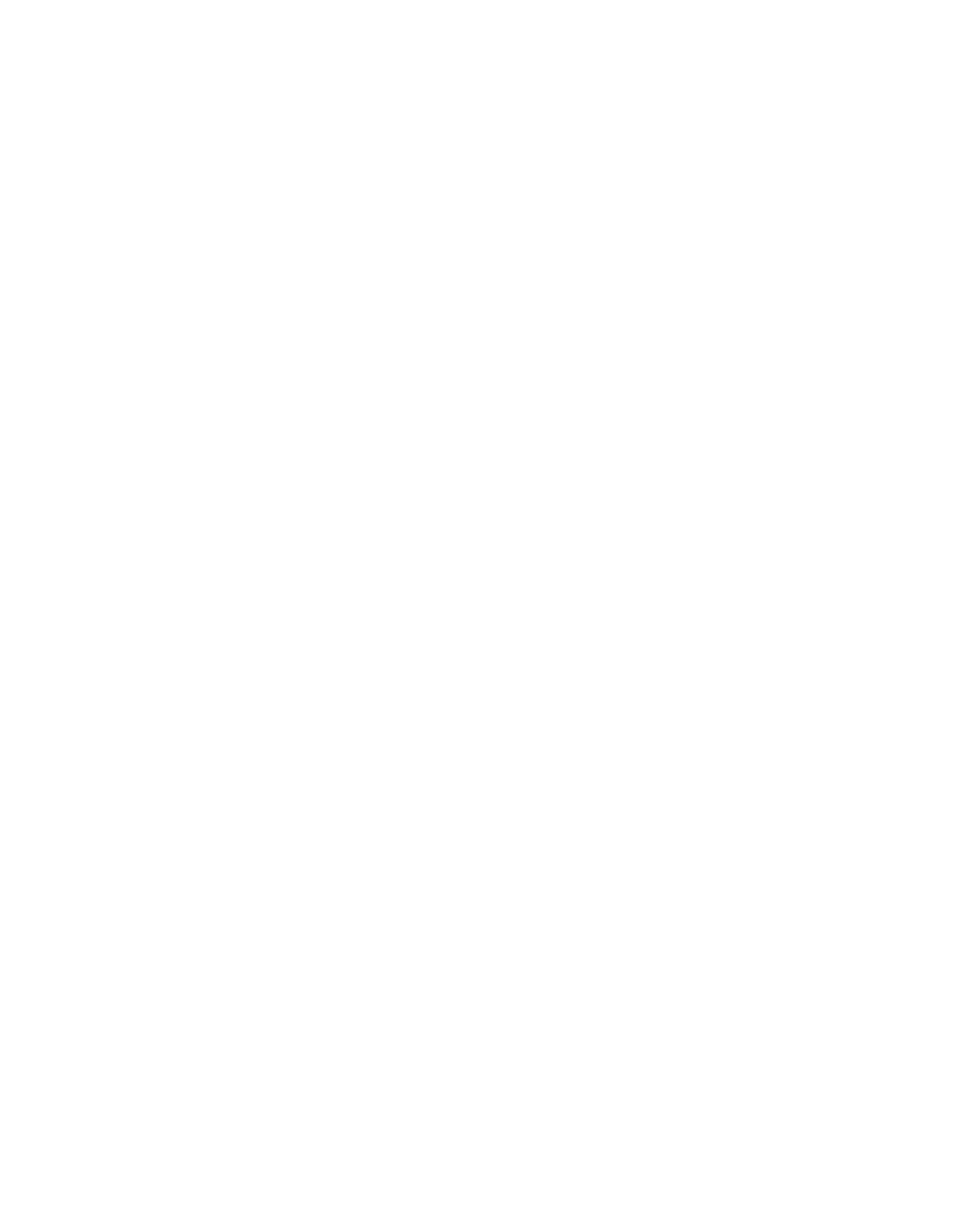|                                |                                                                  |                     |                  | <b>Relates to Min.</b> |                         |                |               |
|--------------------------------|------------------------------------------------------------------|---------------------|------------------|------------------------|-------------------------|----------------|---------------|
|                                |                                                                  |                     | <b>Measures</b>  |                        |                         |                |               |
| Minimum                        | <b>BMP No. and Title</b>                                         | I                   | $\mathbf{I}$     | $\mathbf{III}$         | IV                      | $\mathbf{V}$   | VI            |
| measure                        |                                                                  |                     |                  |                        |                         |                |               |
| I-education                    | 101 Development of a Regional Surface Water Education<br>Program | $\mathbf X$         | $\mathbf X$      | $\mathbf X$            |                         |                |               |
|                                | 102 Collectable Cards for Duluth Streams                         | $\mathbf X$         | X                |                        |                         |                |               |
|                                | 103 Care and Feeding of Sanitary Sewers                          | $\mathbf X$         | X                | X                      |                         |                |               |
|                                | 104 www.duluthstreams.or - informational web site                | $\mathbf X$         | X                | X                      |                         |                | $\mathbf X$   |
|                                | 105 City of Duluth Educational Outreach Program                  | $\mathbf X$         | $\mathbf X$      | $\mathbf X$            |                         |                | $\mathbf X$   |
|                                | 106 Storm Drain Marking                                          | $\mathbf X$         | X                | X                      |                         |                | $\mathbf X$   |
|                                | 107 Public Meetings                                              | $\mathbf X$         | $\boldsymbol{X}$ |                        |                         |                |               |
|                                | 108 Illicit Discharge Training                                   | $\mathbf X$         |                  | $\mathbf X$            | $\mathbf X$             | $\mathbf X$    | $\mathbf X$   |
|                                | 109Construction and Post Construction Stormwater Education       | X                   | X                |                        | X                       | $\mathbf X$    |               |
|                                | 110General Surface Water Protection Education For City Staff     | X<br>$\overline{X}$ |                  | $\mathbf X$            |                         |                | $\mathbf X$   |
| $II - Public$<br>participation | 201 Yearly Public Iinformational Meeting                         |                     | X                |                        |                         |                |               |
|                                | 202 Information Hhotline for Public                              | $\mathbf X$         | $\boldsymbol{X}$ | $\mathbf X$            |                         |                |               |
|                                | 203 Public Monitoring of Local Streams                           | $\mathbf X$         | X                | X                      |                         |                |               |
|                                | 204 Promote Stakeholders Groups                                  | $\mathbf X$         | $\mathbf X$      | X                      |                         |                | $\frac{X}{X}$ |
| $III$ – Illicit                | 301Stormwater Mapping System                                     |                     |                  | $\overline{X}$         | $\overline{\mathrm{X}}$ | $\overline{X}$ |               |
| <b>Discharge</b>               | 302 Illicit Discharge Detection and Enforcement Ordinance        | X                   | X                | X                      |                         |                | $\mathbf X$   |
|                                | 303 Illicit Discharge Detection Program                          | $\mathbf X$         | X                | X                      |                         |                | $\mathbf X$   |
|                                | 304Stream Cleaning Program                                       | $\mathbf X$         | $\mathbf X$      | X                      |                         |                | $\mathbf X$   |
|                                | 305 GPS Trout Streams                                            |                     |                  | X                      | $\mathbf X$             | $\mathbf X$    | $\mathbf X$   |
|                                | 306 Identification And Elimination Of SSOs                       | X                   | X                | X                      |                         |                | $\mathbf X$   |
|                                | 307 Training In Use of GPS Equipment                             |                     |                  | $\mathbf X$            |                         |                | $\mathbf X$   |
|                                | 308 Illegal Dumping                                              | X                   | X                | X                      |                         |                | $\mathbf X$   |
|                                |                                                                  |                     |                  |                        |                         |                |               |
|                                |                                                                  |                     |                  |                        |                         |                |               |
|                                |                                                                  |                     |                  |                        |                         |                |               |
|                                |                                                                  |                     |                  |                        |                         |                |               |

## **Summary of BMPs developed for Surface Water Polution Prevention Plan**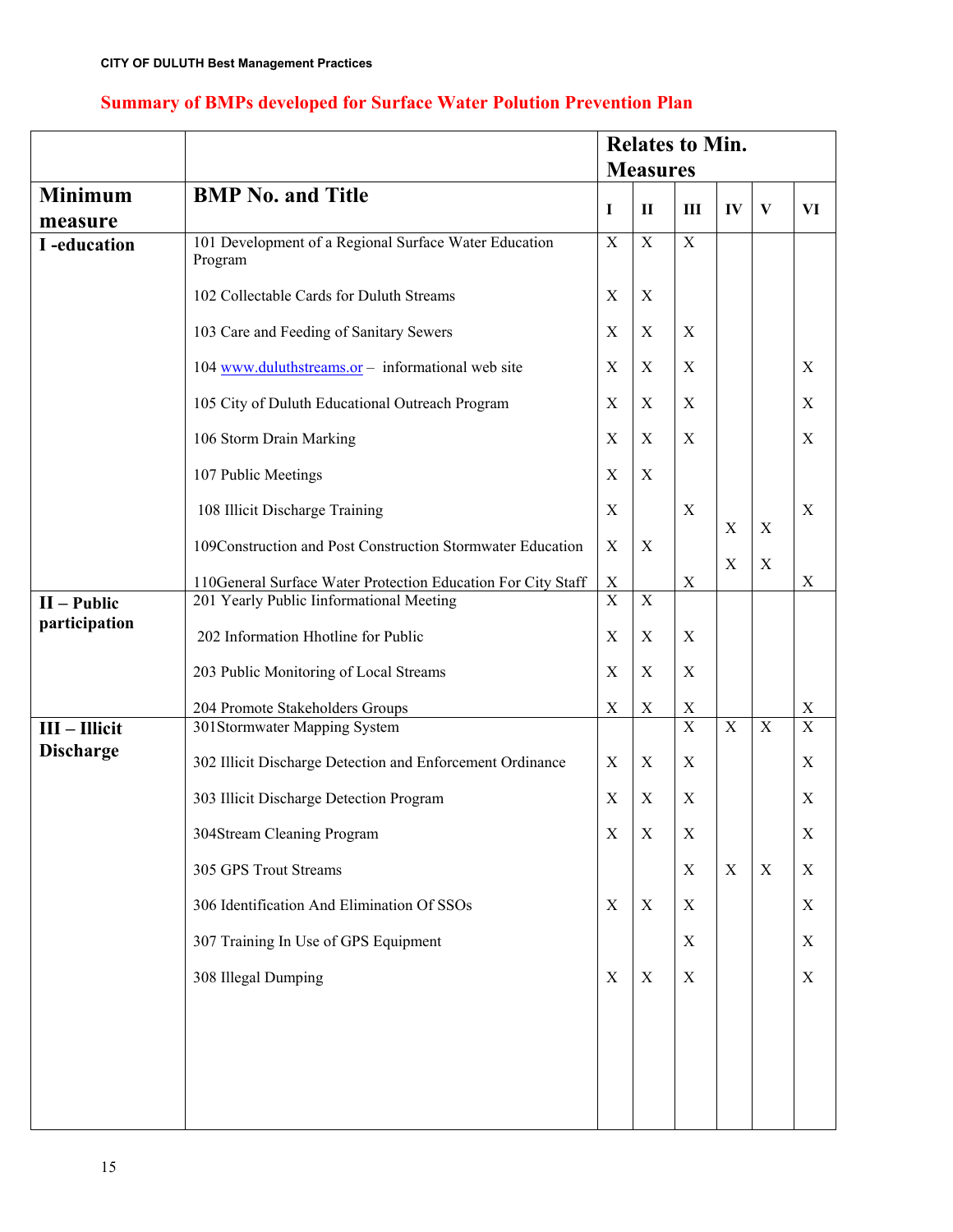|                                                   |                                                                                 | <b>Relates to Min.</b><br><b>Measures</b> |   |   |                  |              |                         |
|---------------------------------------------------|---------------------------------------------------------------------------------|-------------------------------------------|---|---|------------------|--------------|-------------------------|
| <b>Minimum</b>                                    | <b>BMP No. and Title</b>                                                        | I                                         | П | Ш | IV               | $\mathbf{V}$ | VI                      |
| measure<br>$IV$ – Construction                    | 401 Construction Erosion and Sediment control Ordinances                        |                                           |   |   | $\mathbf X$      |              |                         |
| <b>Site Stormwater</b><br><b>Control Measures</b> | 402 Non-compliance Penalty Definition                                           |                                           |   |   | X                |              |                         |
|                                                   | 403 Ordinance Descriptor Tools For Public Trade<br>Professionals                | X                                         |   |   | $\mathbf X$      |              |                         |
|                                                   | 404 Construction Site BMPs                                                      | X                                         |   |   | X                |              | X                       |
|                                                   | 405 Construction Site Inspection Process                                        | X                                         | X |   | X                |              |                         |
|                                                   | 406 Construction Site Enforcement Policies                                      |                                           |   |   | X                |              |                         |
|                                                   | 407 Erosion Control Inserts for Utility Bills                                   | X                                         |   |   | X                |              |                         |
|                                                   | 408 Site Plan Review Process                                                    | X                                         |   |   | $\boldsymbol{X}$ |              |                         |
| $V - Post$                                        | 501 Post Construction Runoff BMPs For New And                                   | $\overline{X}$                            |   |   |                  | $\mathbf X$  |                         |
| construction                                      | Redevelopment                                                                   |                                           |   |   |                  |              |                         |
| <b>Stormwater</b><br>Management                   | 502 Ordinances-Post Construction And New Development                            |                                           |   |   |                  | X            |                         |
| <b>Measures</b>                                   | <b>Runoff Control</b><br>503 Post Construction BMPs - Operation And Maintenance |                                           |   |   |                  | $\mathbf X$  | $\mathbf X$             |
| VI                                                | 601 Departmental Vehicle Maintenance And Cleaning                               |                                           |   | X |                  |              | $\overline{\mathrm{X}}$ |
| <b>Pollution</b><br><b>Prevention and</b>         | 602 Yearly Vehicle Inspection                                                   |                                           |   | X |                  |              | $\mathbf X$             |
| good<br>Housekeeping                              | 603 Hazardous Material Management                                               |                                           |   | X |                  |              | $\mathbf X$             |
| <b>Measures</b>                                   | 604 Hazardous Materials Training                                                |                                           |   | X |                  |              | $\mathbf X$             |
|                                                   | 605 Construction Site Erosion Control                                           |                                           |   |   | X                |              | X                       |
|                                                   | 606 Control On Dumping Of Materials To Creeks And Streams                       | $\boldsymbol{X}$                          |   | X |                  |              | X                       |
|                                                   | 607 Municipal Vehicle Washing                                                   |                                           |   | X |                  |              | X                       |
|                                                   | 608 Hazardous Spill Response Plan                                               |                                           |   | X |                  |              | $\mathbf X$             |
|                                                   | 609 Storm Sewer Cleaning                                                        | X                                         |   | X |                  |              | X                       |
|                                                   | 610 Procedure For Removal Of Icing Problems                                     |                                           |   | X |                  |              | $\mathbf X$             |
|                                                   | 611 Sediment Disposal                                                           |                                           |   |   |                  |              | $\mathbf X$             |
|                                                   | 612 Outfall Inspection                                                          |                                           |   | X |                  |              | X                       |
|                                                   | 613 Inspection Of Stormwater Pollution Control Devices                          |                                           |   |   |                  |              | $\mathbf X$             |
|                                                   | 614 Use Of Fertilizer And Pesticides                                            |                                           |   | X |                  |              | X                       |
|                                                   | 615 Training Program For The Use Of Fertilizer & Pesticides                     |                                           |   |   |                  |              | X                       |
|                                                   | 616 Landscape Lawn And Open Space Maintenance                                   | X                                         |   | X |                  |              | X                       |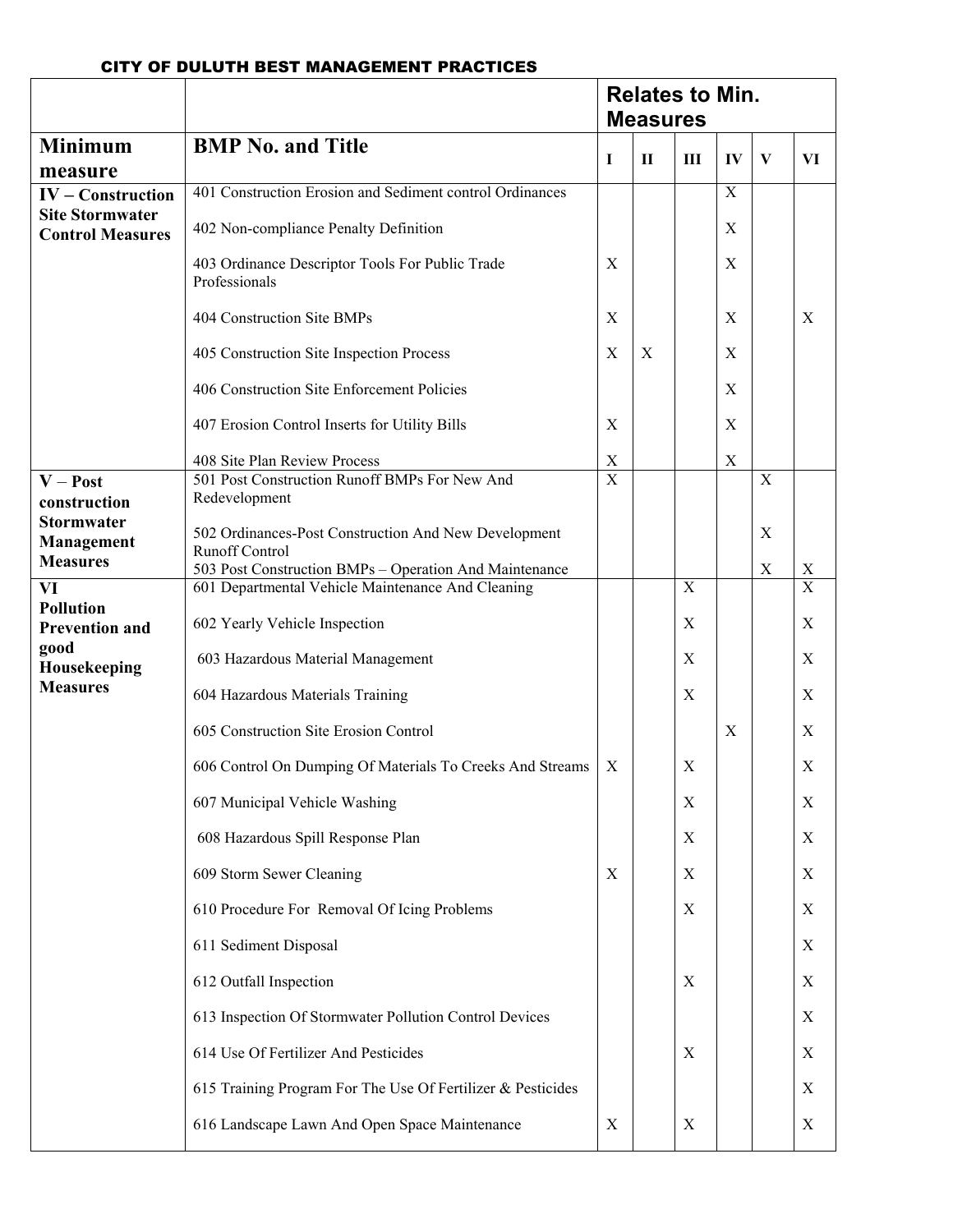|                       | 617 Pet Waste Control                                                             | X                      | X            | X            |              |              | X  |  |
|-----------------------|-----------------------------------------------------------------------------------|------------------------|--------------|--------------|--------------|--------------|----|--|
|                       |                                                                                   | <b>Relates to Min.</b> |              |              |              |              |    |  |
|                       |                                                                                   | <b>Measures</b>        |              |              |              |              |    |  |
| <b>Minimum</b>        | <b>BMP</b> No. and Title                                                          |                        |              |              |              |              |    |  |
| measure               |                                                                                   | $\mathbf I$            | $\mathbf{H}$ | Ш            | IV           | $\mathbf{V}$ | VI |  |
| Measure 6 continued   | 618 Street Cleaning (sweeping)                                                    |                        |              |              |              |              | X  |  |
|                       | 619 Bituminous Street Patching/Repair                                             |                        |              |              | X            |              | X  |  |
|                       | 620 Street Snow and Ice Control                                                   |                        |              |              |              |              | X  |  |
|                       | 621 Road Deicing Material (Salt/Sand) Storage                                     |                        |              |              |              |              | X  |  |
| <b>Other Measures</b> | 701 NPDES Phase II Permit Record Keeping                                          | X                      | $\mathbf{X}$ | $\mathbf{X}$ | $\mathbf{X}$ | $\mathbf{X}$ | X  |  |
|                       | 702 Discharge to Restricted Waters                                                | X                      | X            | X            | X            | X            | X  |  |
|                       | 703 Discharge to Trout Streams                                                    | X                      | $\mathbf{X}$ | $\mathbf{X}$ | $\mathbf{X}$ | $\mathbf X$  | X  |  |
|                       | 704 Review of Procedures to Address Planning Regulations<br>Related to Stormwater | X                      | $\mathbf{X}$ | $\mathbf{X}$ | X            | X            | X  |  |
|                       | 705 Procedures to Address TMDLs                                                   | X                      | X            | X            | X            | X            | X  |  |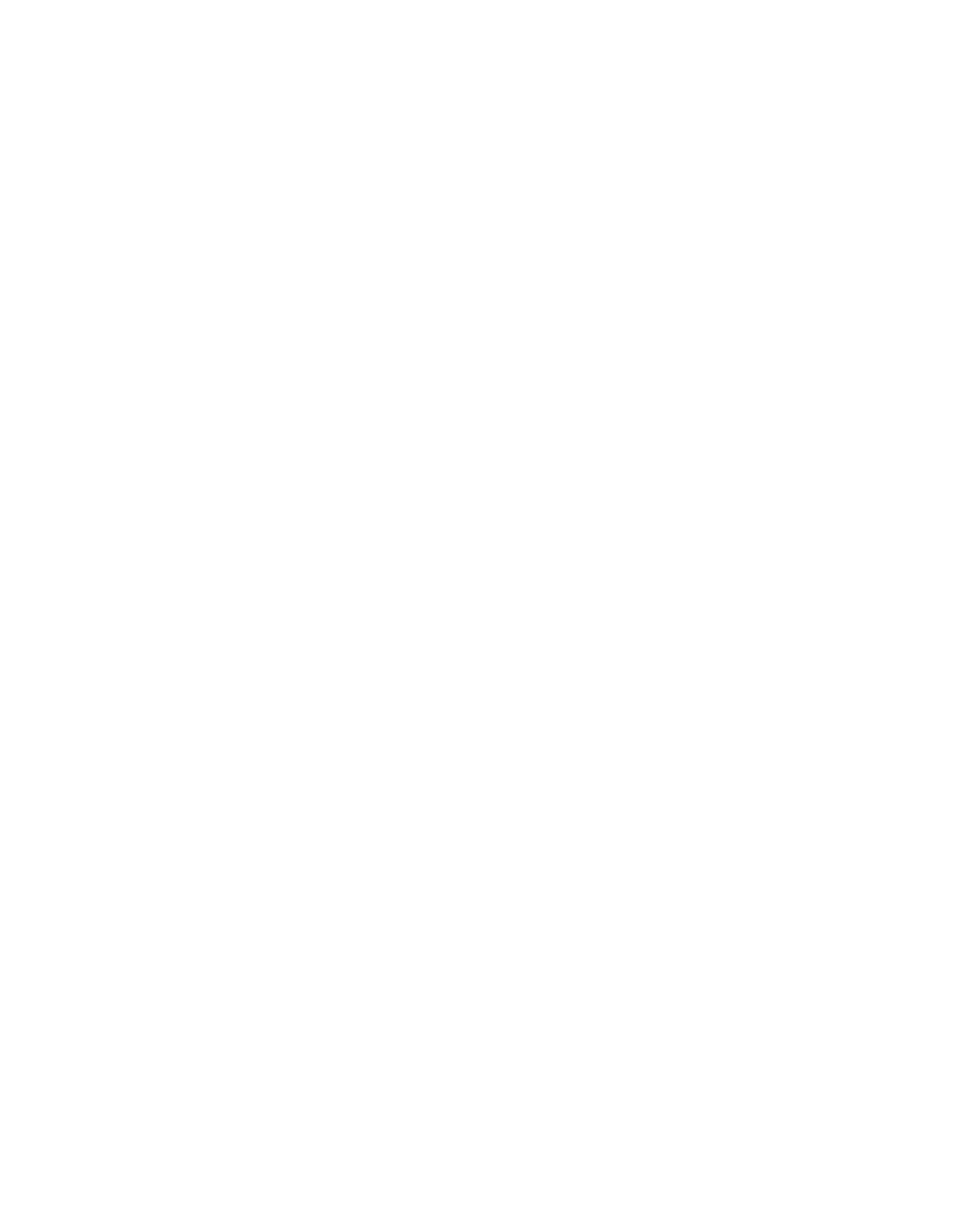**COD Number 101**

# **Title Development of a Regional Surface Water Education Program**

# **Addresses Minimum Measure**

- **1 Public Education & Outreach 4 Construction Site Runoff X**
- **X**
- **3 Illicit Discharge Detection 6 Pollution Prevention X**

- 
- **2 Public Participation 5 Post Construction Site Runoff**
- **Target Audience** General Public Regional

**Description** Participate in a program of regional educational effort with other governmental groups. Provide education outreach and information that addresses specific regional issues through local media as a cooperative effort. Incorporate existing regional environmental education programming. Extent of actual program depends on grant funding success. Program to address watershed issues - link streams to lake.

| <b>Measurable Goals</b>                                 | <b>Timeline</b>               |
|---------------------------------------------------------|-------------------------------|
| Regional planning meetings -<br>minimum 1 yearly        | Yearly meetings 2003-2005     |
| Identification of regional logo                         | Fall 2003 (pending funding)   |
| Participation in regional fairs etc<br>minimum 1 yearly | Fall 2003 and yearly to 2005  |
| Seeking and applying to regional<br>funding sources     | On-going                      |
| Production of informational public interest spots       | Spring 2004 and cand on-going |
| Airing of public information spots                      | 2004 and on-going             |

# **Specific Components**

Bi-annual meeting of regional planning group including but not limited to, City of Duluth, Hermantown, Proctor, Cloquet, City of Superior, Duluth Township, St. Louis County, Rice Lake Township, University of Minnesota Duluth, MN Department of **Transportation** 

Grants written to MN Lake Superior Coastal Program and other identified funding source

s.

Design of educational campaign Public information spot design Logo design

| <b>Responsible Dept/Div</b> | <b>Responsible Position</b>      |  |  |  |
|-----------------------------|----------------------------------|--|--|--|
| Stormwater Utility          | Stormwater Project Coordinator   |  |  |  |
|                             | 600 Garfield Ave Duluth MN 55802 |  |  |  |
|                             | (218)723-3551                    |  |  |  |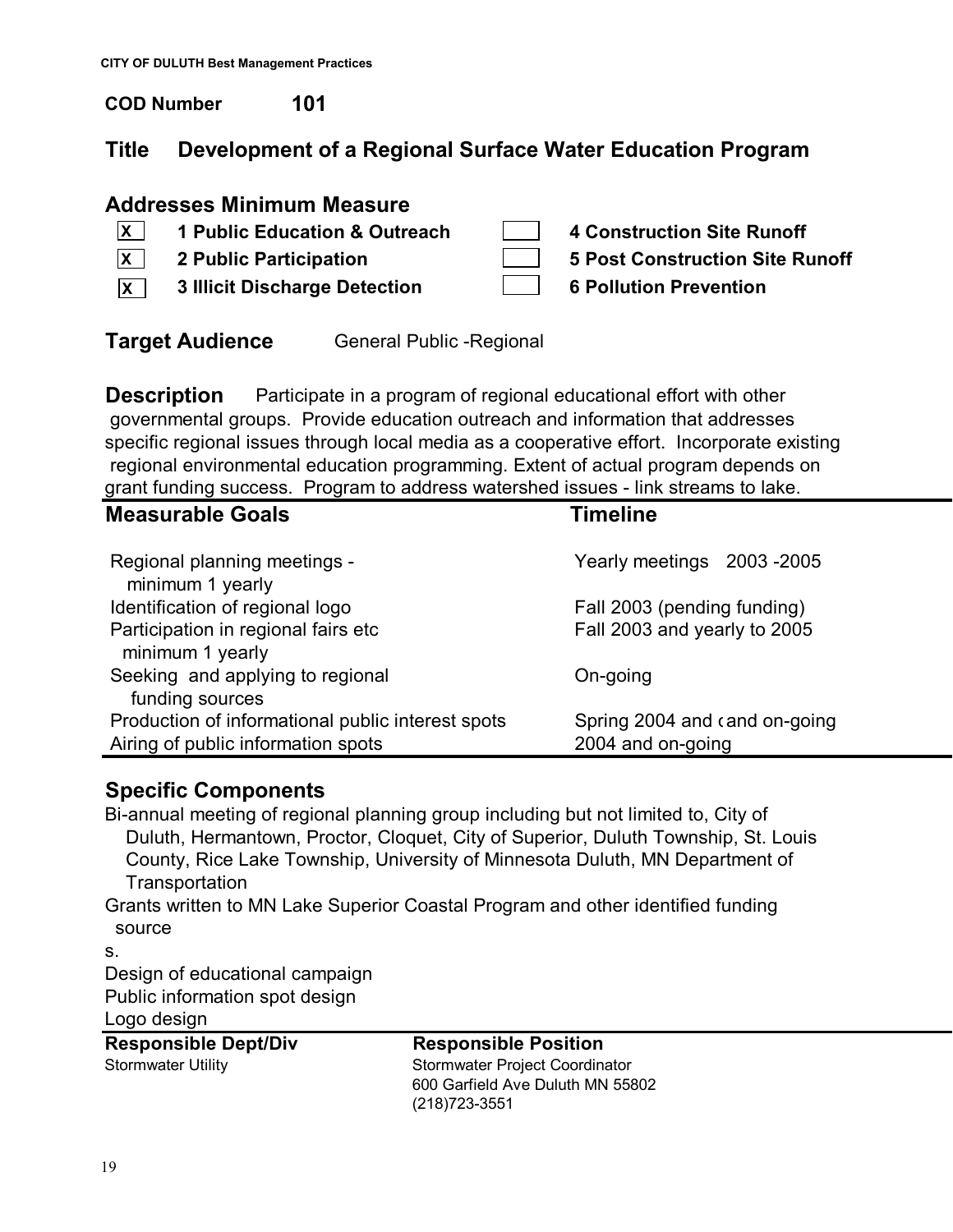**COD Number 102**

# **Title Collectable Cards for Duluth Streams**

# **Addresses Minimum Measure**

**1 Public Education & Outreach 4 Construction Site Runoff 2 Public Participation 5 Post Construction Site Runoff 3 Illicit Discharge Detection 6 Pollution Prevention**  $\overline{X}$  $\overline{X}$ 

**Target Audience** General Public, School Children

**Description** Informational cards about the streams in the City of Duluth designed to sensitize the public about the subwatersheds and through sensitizing increase vigilance to protect these watersheds. Funded through MN Lake Superior Coastal Program Grant.

# **Measurable Goals Timeline**

Production of Card – first series Spring 2003 Introduction – press conference Spring 2003 Distribution of cards **On-going** Production of additional series **On-going** (dependent on funding)

# **Specific Components**

 Cards describing the 12 trout streams and 30 minor streams of City Public announcement Distribution of cards. Reprinting as necessary Grant from Minnesota Coastal Program - task list

**Responsible Dept/Div Responsible Position**

Stormwater Utility Stormwater Project Coordinator 600 Garfield Ave Duluth MN 55802 (218)723-3551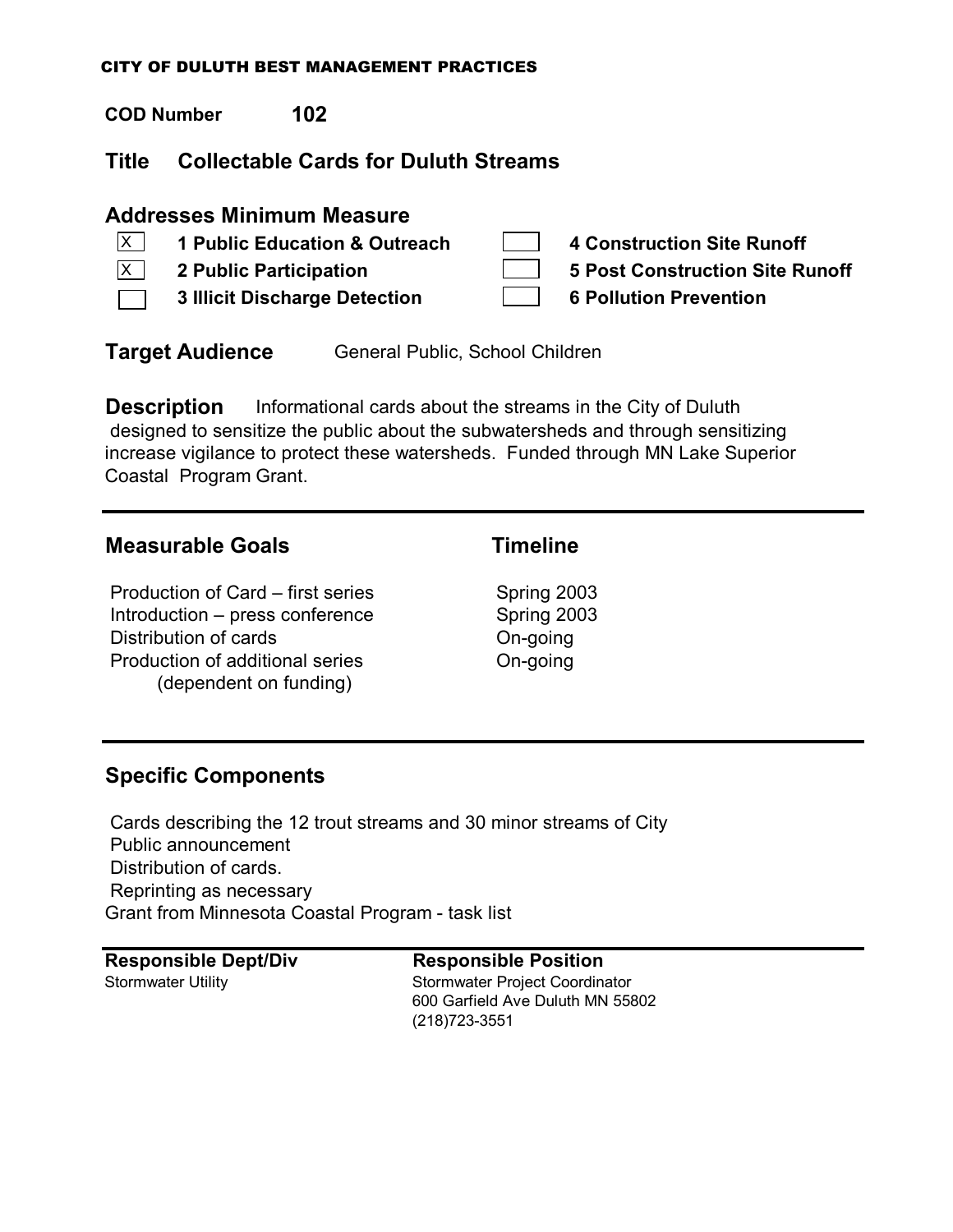**COD Number 103**

**Title Care and Feeding of Sewers**

## **Addresses Minimum Measure**

| $\overline{\mathbf{x}}$ | 1 Public Education & Outreach        | 4 Construction Site Runoff      |
|-------------------------|--------------------------------------|---------------------------------|
| $\overline{\mathbf{x}}$ | 2 Public Participation               | 5 Post Construction Site Runoff |
| $\overline{\mathbf{x}}$ | <b>3 Illicit Discharge Detection</b> | <b>6 Pollution Prevention</b>   |

**Target Audience** General Public, Commercial Business

**Description** The City of Duluth is developing an education program specifically addressing public maintenance of sanitary sewers and prevention of backs ups and overflows of sanitary sewers that would pollute surface waters. The educational material will include explanation of the effect of illicit connections on surface waters and request public assistance.

# **Measurable Goals Timeline**

| Breakfast meetings with stakeholders<br>to identify problem sources - 4 | Year 1 January through April 2003 |
|-------------------------------------------------------------------------|-----------------------------------|
| Training of staff in education techniques<br>workshop - 4 hours         | Year 1 March - April 2003         |
| Preparation of a brochure for public                                    | Year 1 April - May 2003           |
| Preparation of a brochure for commercial business                       | Year 1 April - May 2004           |
| Press release                                                           | Year 1 April 2003 through year 5  |
| Brochure distribution – number of copies                                | <b>Year 1-5</b>                   |
| Brochure update                                                         | Year 4                            |
| <b>Public Presentations</b>                                             | 2003 - 0n-going                   |

# **Specific Components**

 Breakfast meeting **Brochures**  Staff training Press Release Grant Funding MN Lake Superior Coastal Program

## **Responsible Dept/Div Responsible Position**

Utility Operations Utility Operations Project Coordinator 600 Garfield Ave Duluth MN 55802 (218)723-3551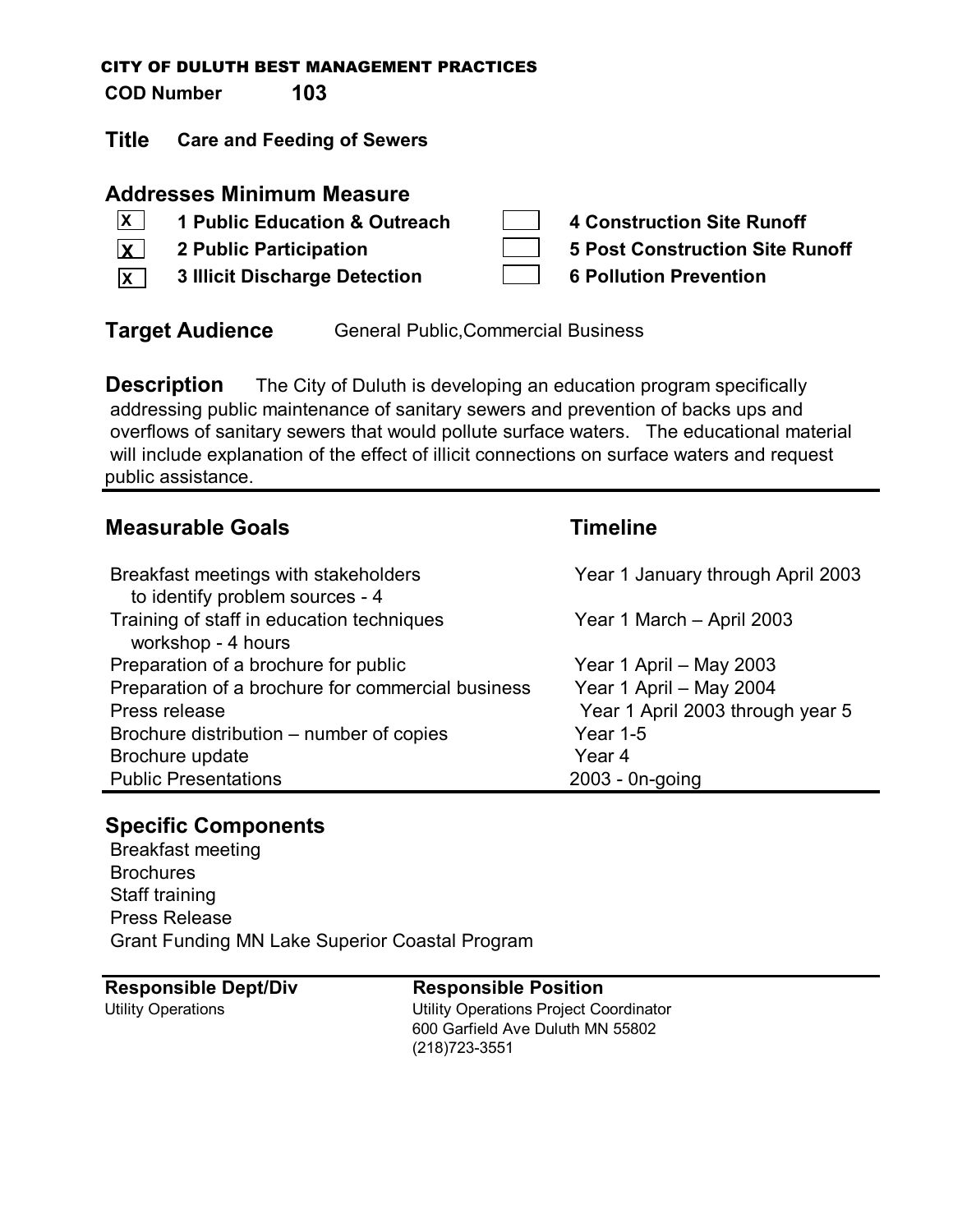**COD Number 104**

**Title www.duluthstream.org – Informational Web Site**

## **Addresses Minimum Measure**

**1 Public Education & Outreach 4 Construction Site Runoff 2 Public Participation 5 Post Construction Site Runoff 3 Illicit Discharge Detection 6 Pollution Prevention X XX X**

| <b>Target Audience</b> | General Public, Children, Internal Staff |
|------------------------|------------------------------------------|
|                        | Public Educators, Environmental groups   |

**Description:** Development of a web site that targets streams in Duluth. Information includes data from monitoring of local streams,information about local streams, information on City activities, public involvement, illicit discharges.

## **Measurable Goals Timeline**

| Maintaining web site                     |
|------------------------------------------|
| Preparation and updating of              |
| informational documents for posting      |
| Hits on web site                         |
| User feed back on web site.              |
| Press release on web site.               |
| Kiosk or poster information at Zoo & GLA |
| Data graphed on web site                 |

On-going **On-going** 

Yearly Yearly Apr-03 Summer 2004 2003 On-going

# **Specific Components**

Grant funding from EPA EMPACT Grant Setting up monitoring stations from Kingsbury, Chester and Tischer Creek Maintaining web site Presenting information and using user feedback

| <b>Responsible Dept/Div</b> |
|-----------------------------|
| <b>Utility Operations</b>   |

## **Responsible Dept/Div Responsible Position**

Stormwater Project Coordinator 600 Garfield Ave Duluth MN 55802 (218)723-3551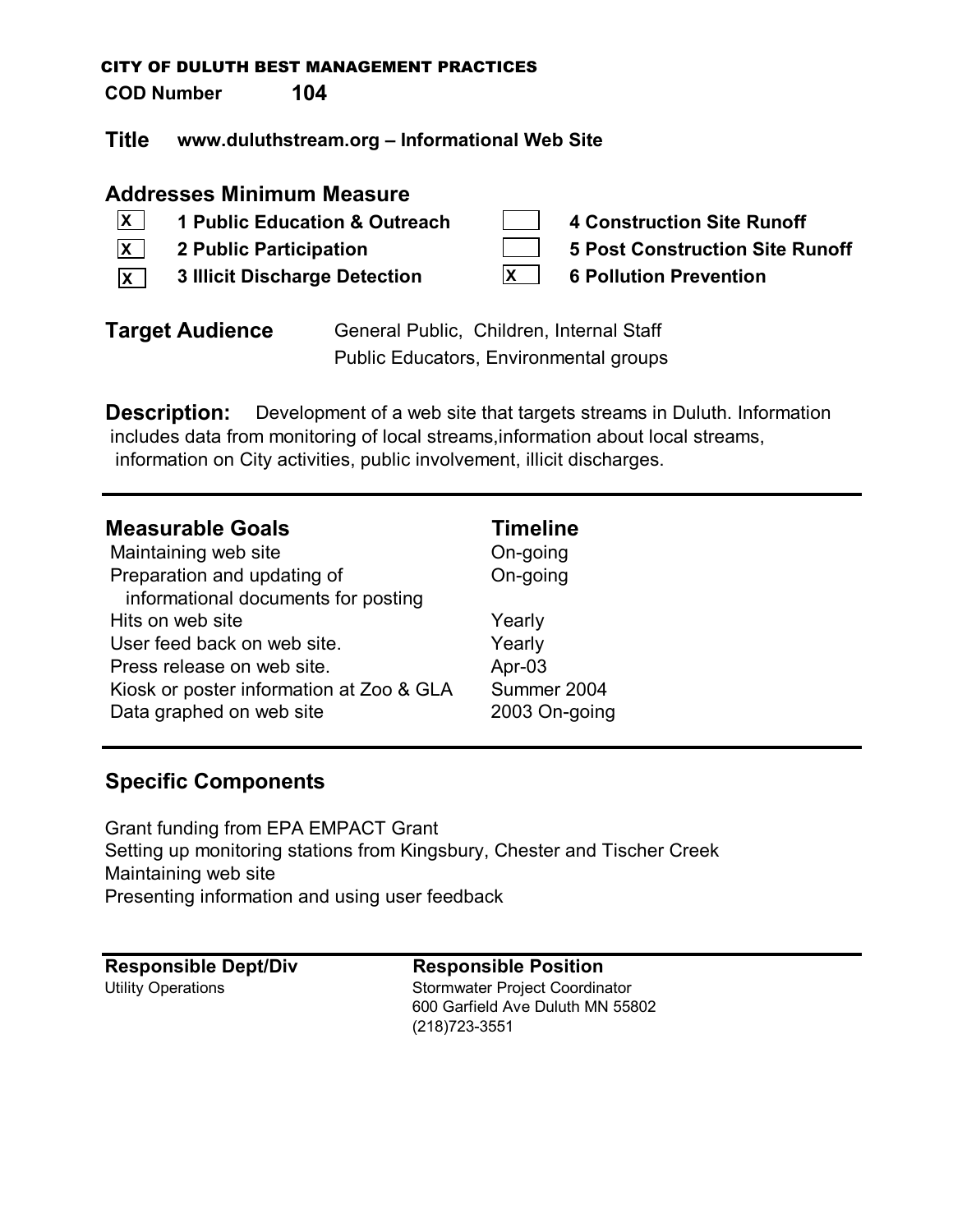**COD Number 105**

# **Title City of Duluth Educational Outreach Program**

## **Addresses Minimum Measure**

- **X**
- **X**
- **3 Illicit Discharge Detection 6 Pollution Prevention X X**
- **1 Public Education & Outreach 4 Construction Site Runoff**
- **2 Public Participation 5 Post Construction Site Runoff**
	-

| get Audience | <b>General Publi</b> |
|--------------|----------------------|
|              | Children             |

**Target Audience** General Public Public Educators Internal Staff Environmental Groups

**Description:** The City of Duluth has an on-going education program that is enhanced by additional special outreaches. As part of this ongoing program, City staff participate in festivals and other activities, provide brochure and handouts, perform demonstrations and work with the public to disseminate information about protecting surface waters. The City makes available to the public a pre-K to grade 5 curriculum developed with Stowe Elementary School and the University of Minnesota Duluth Outdoor Education Program.

| <b>Measurable Goals</b>                                                                                                                                      | <b>Timeline</b>  |
|--------------------------------------------------------------------------------------------------------------------------------------------------------------|------------------|
| Participate in at least one fair or pubic outreach event such<br>as the April Home Show, Harvest festival, Earth Day                                         | 2003-2005 annual |
| Distribute pamphlets and leaflets<br>addressing water quality practices using locally developed<br>and relevant materials from other sources (track numbers) | 2003-2005 annual |
| Place reminders on City web sites (update at minimum<br>twice yearly) also on www.duluthstreams.org                                                          | 2003-2005 annual |
| Work with other city departments to include water quality<br>information in activities (track meetings)                                                      | 2003-2005 annual |
| Prepare press releases (at least two yearly)                                                                                                                 | 2003-2005 annual |
| Participate in at least two school activities<br>(such River Quest, Stowe Environmental Day)                                                                 | 2003-2005 annual |
| Hold at least one public information meeting                                                                                                                 | 2003-2005 annual |
| Offer Watershed preK through grade 5 curriculum<br>to schools (send letter each September)                                                                   | 2003-2005 annual |

## **Specific Components**

| Stream monitoring with schools if requested |                                  |
|---------------------------------------------|----------------------------------|
| Fiberglass sewer model                      | Storm drain marking program      |
| Enviroscape                                 | Duluth Streams collectible cards |
| City Education program outline              | duluthstreams.org web site       |

**Responsible Dept/Div Responsible Position**

Stormwater Utility Stormwater Project Coordinator 600 Garfield Ave Duluth MN 55802 (218)723-3551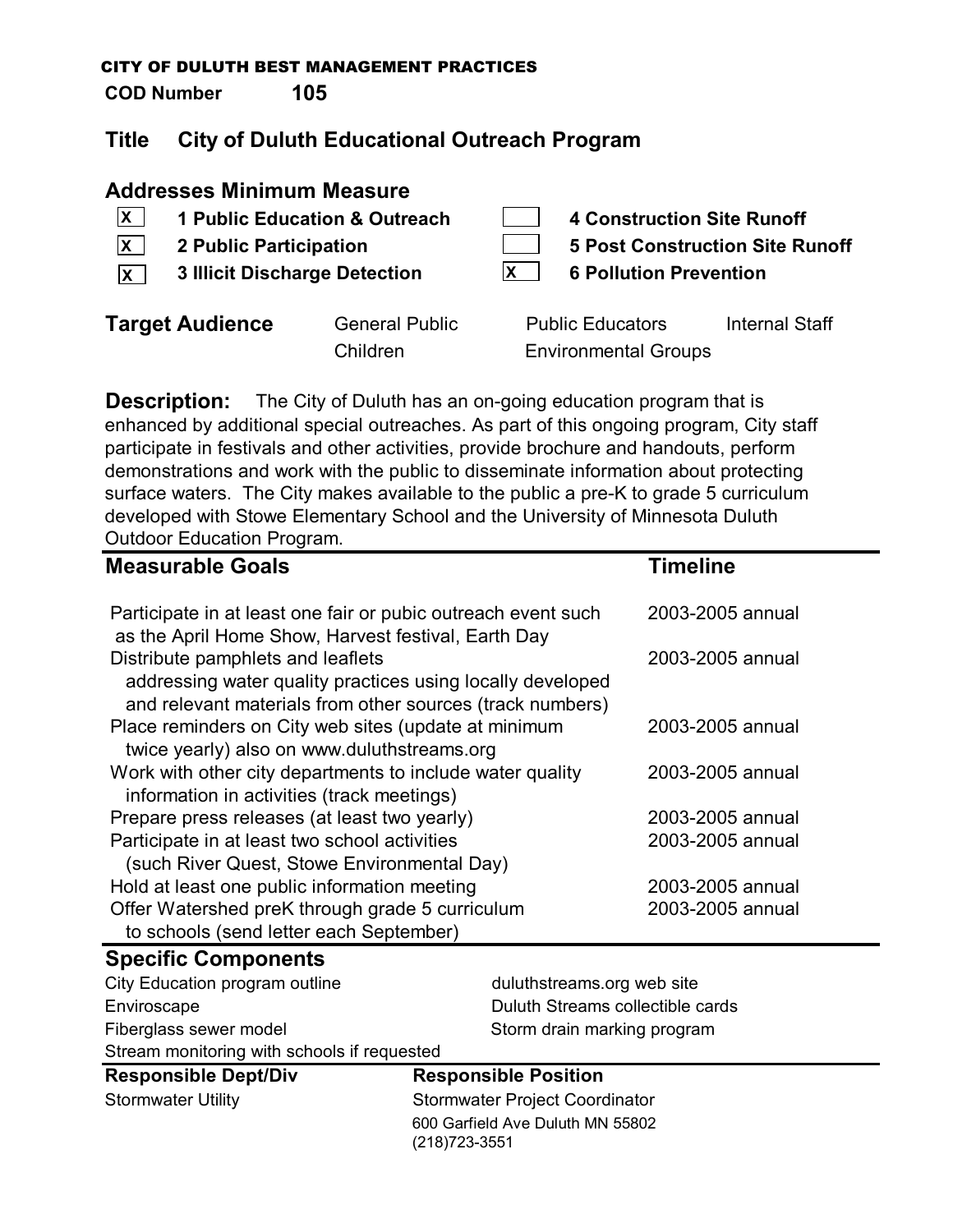**COD Number 106**

# **Title Storm Drain Marking**

## **Addresses Minimum Measure**

- **1 Public Education & Outreach 4 Construction Site Runoff 2 Public Participation 5 Post Construction Site Runoff x x** 
	- **3 Illicit Discharge Detection 6 Pollution Prevention x x**

| 4 Constructio          |
|------------------------|
| <b>5 Post Constr</b>   |
| <b>6 Pollution Pro</b> |

**Target Audience** General Public Children Developers/Contractors Internal Staff Public Educators

**Description** The City of Duluth has introduced a program to mark storm catch basins with reminders to avoid dumping because the drain goes to the lake, river or streams. The program has two components a cement stamping during road construction and a program of applying decals as part of youth activities.

| <b>Measurable Goals</b>                                                             | <b>Timeline</b>  |
|-------------------------------------------------------------------------------------|------------------|
| The number of catch basins marked with concrete stencil                             | Year 1 to year 5 |
| (minimum 10 - based on SIP projects)                                                |                  |
| No. of decals placed on catch basins with youth groups                              | Year 2 to Year 5 |
| (1 or more projects yearly)                                                         |                  |
| Yearly press release offering storm                                                 | Year 1 to Year 5 |
| drain stenciling activities                                                         |                  |
| Yearly letter to schools, youth organizations offering<br>storm stenciling program. | Year 1 to year 5 |

# **Specific Components**

Use of storm drain stencils Use of iron work storm drain stencils. Press release on available programs

**Responsible Dept/Div Responsible Position** Stormwater Utility Stormwater Project Coordinator 600 Garfield Ave Duluth MN 55802 (218)723-3551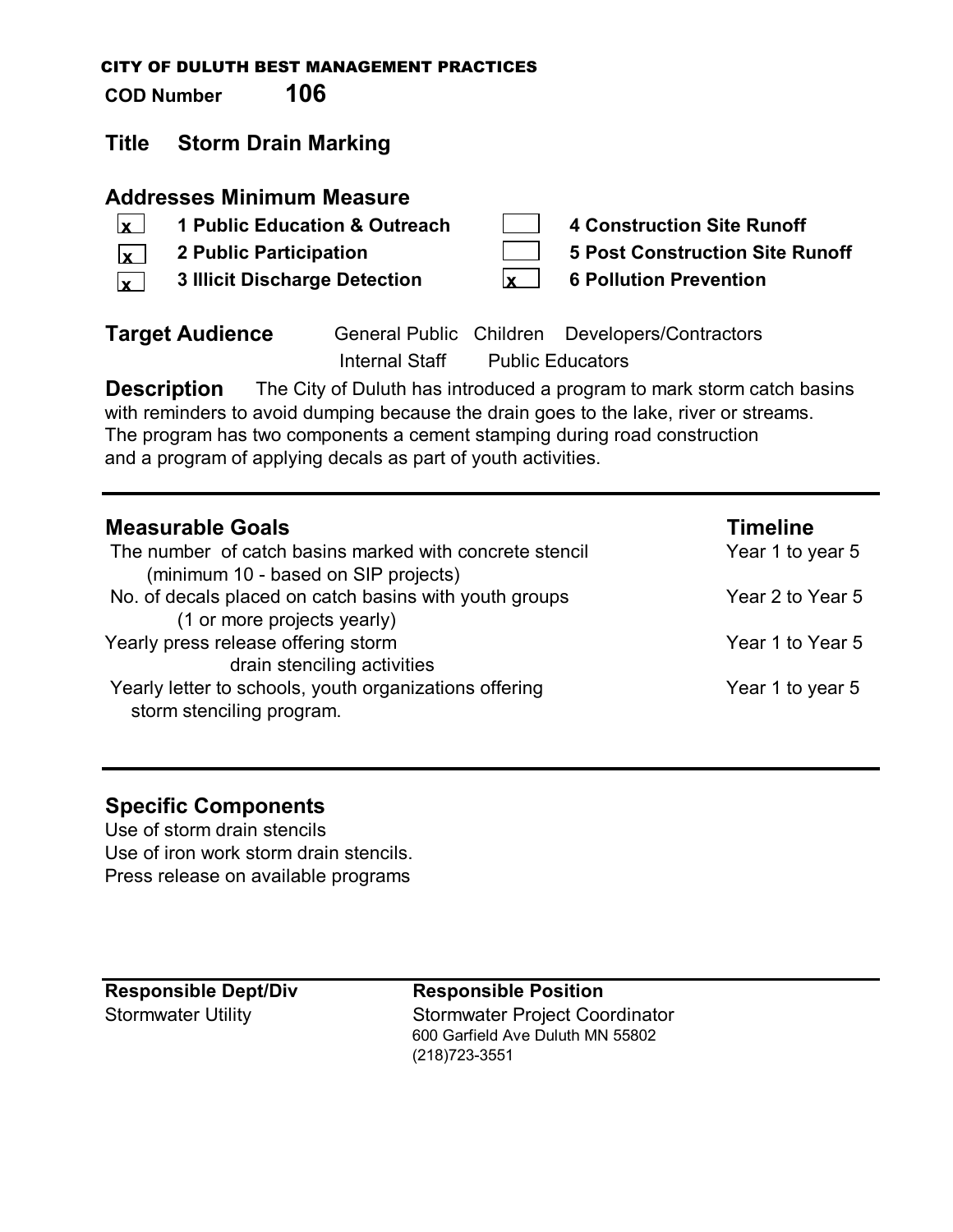**COD Number 107**

# **Title Public Meetings**

# **Addresses Minimum Measure**

**1 Public Education & Outreach 4 Construction Site Runoff 2 Public Participation 5 Post Construction Site Runoff 3 Illicit Discharge Detection 6 Pollution Prevention**  $\vert$ **x**  $\vert$ **X**

**Target Audience** General Public, Commercial Business, Environmental Groups

**Description** On an annual basis the City of Duluth will hold public meetings to increase public awareness of storm water pollution prevention issue. One meeting to be held one month prior to submission of annual report and will review progress of the City SWPPP. Staff will participate in other public meetings and City Council presentations and offer to make presentations to groups where appropriate.

| <b>Measurable Goals</b>                                           | <b>Timeline</b>     |  |  |
|-------------------------------------------------------------------|---------------------|--|--|
| <b>Presentation to City Council</b>                               | Yearly in Spring    |  |  |
| Posting of public notice of Meeting                               | Yearly in January   |  |  |
| Public meeting each February at least                             | Yearly in February  |  |  |
| one meeting yearly.                                               |                     |  |  |
| Press release on results of meeting                               | Yearly in March     |  |  |
| Review of comments and plan update                                | Yearly in February  |  |  |
| Notice to community groups of available speakers                  | Yearly in September |  |  |
| Yearly record of meetings attended (audience size)                | Yearly              |  |  |
| <b>Specific Components</b>                                        |                     |  |  |
| Public announcement (includes, date of meeting, location, request |                     |  |  |
| for comments from those that cannot attend)                       |                     |  |  |
| Meeting held at central location (library, Radison etc)           |                     |  |  |
|                                                                   |                     |  |  |

Written report of meeting comments

Post meeting press release

**Responsible Dept/Div Responsible Position** Stormwater Utility Stormwater Project Coordinator 600 Garfield Ave Duluth MN 55802 (218)723-3551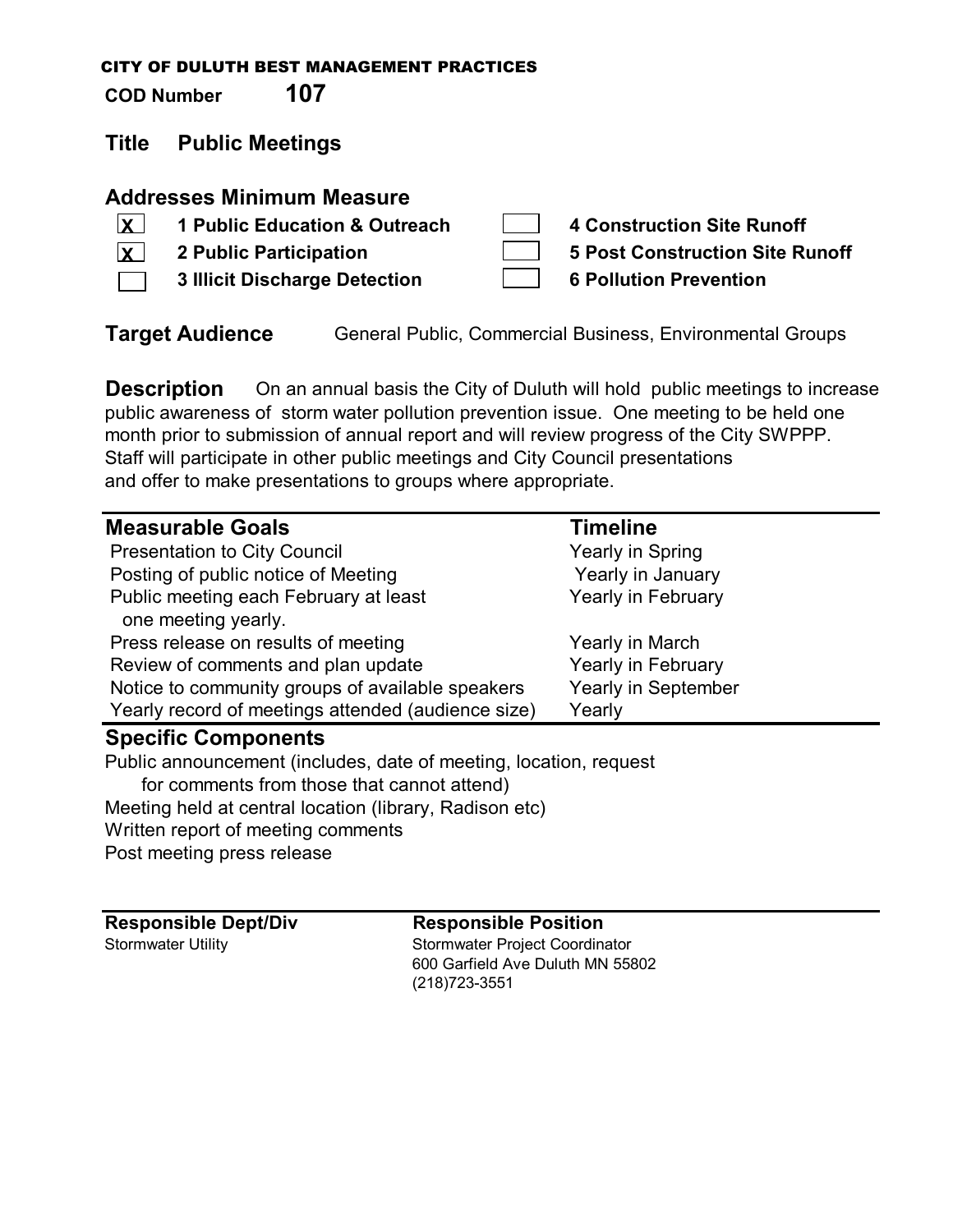| <b>COD Number</b>                                                                                                                                                                                                                  |                         | 108                                                                                                                                                                                                                                  | <b>CITY OF DULUTH BEST MANAGEMENT PRACTICES</b> |          |                                                                                                              |                 |
|------------------------------------------------------------------------------------------------------------------------------------------------------------------------------------------------------------------------------------|-------------------------|--------------------------------------------------------------------------------------------------------------------------------------------------------------------------------------------------------------------------------------|-------------------------------------------------|----------|--------------------------------------------------------------------------------------------------------------|-----------------|
| <b>Title</b>                                                                                                                                                                                                                       |                         | <b>Illicit Discharge Training</b>                                                                                                                                                                                                    |                                                 |          |                                                                                                              |                 |
| IX.                                                                                                                                                                                                                                |                         | <b>Addresses Minimum Measure</b><br><b>2 Public Participation</b><br><b>3 Illicit Discharge Detection</b>                                                                                                                            | 1 Public Education & Outreach                   | <b>X</b> | <b>4 Construction Site Runoff</b><br><b>5 Post Construction Site Runoff</b><br><b>6 Pollution Prevention</b> |                 |
|                                                                                                                                                                                                                                    | <b>Target Audience</b>  |                                                                                                                                                                                                                                      | <b>City Staff</b>                               |          |                                                                                                              |                 |
| <b>Description</b><br>A training program for City staff on how to recognize illicit discharges<br>and how to identify the source. Initial training completed in 2002 - yearly<br>follow ups. Includes field and classroom training |                         |                                                                                                                                                                                                                                      |                                                 |          |                                                                                                              |                 |
|                                                                                                                                                                                                                                    | <b>Measurable Goals</b> |                                                                                                                                                                                                                                      |                                                 |          |                                                                                                              | <b>Timeline</b> |
|                                                                                                                                                                                                                                    |                         | $\blacksquare$ . The contract of the contract of the contract of the contract of the contract of the contract of the contract of the contract of the contract of the contract of the contract of the contract of the contract of the |                                                 |          |                                                                                                              |                 |

| Initial training meeting with new staff – as needed (8 hours) | ? As needed |
|---------------------------------------------------------------|-------------|
| Yearly refresher meeting with staff on detection techniques   | ? Annually  |
| Monitoring and updating program and equipment annual review   | ? Yearly    |
| Record of staff training                                      | ? On-going  |

# **Specific Components**

 Staff training manual Field testing kits Annual review of procedure Annual records of training

**Responsible Dept/Div Responsible Position** Utility Operations **Maintenance Supervisor** 

600 Garfield Ave Duluth MN 55802 (218)723-3551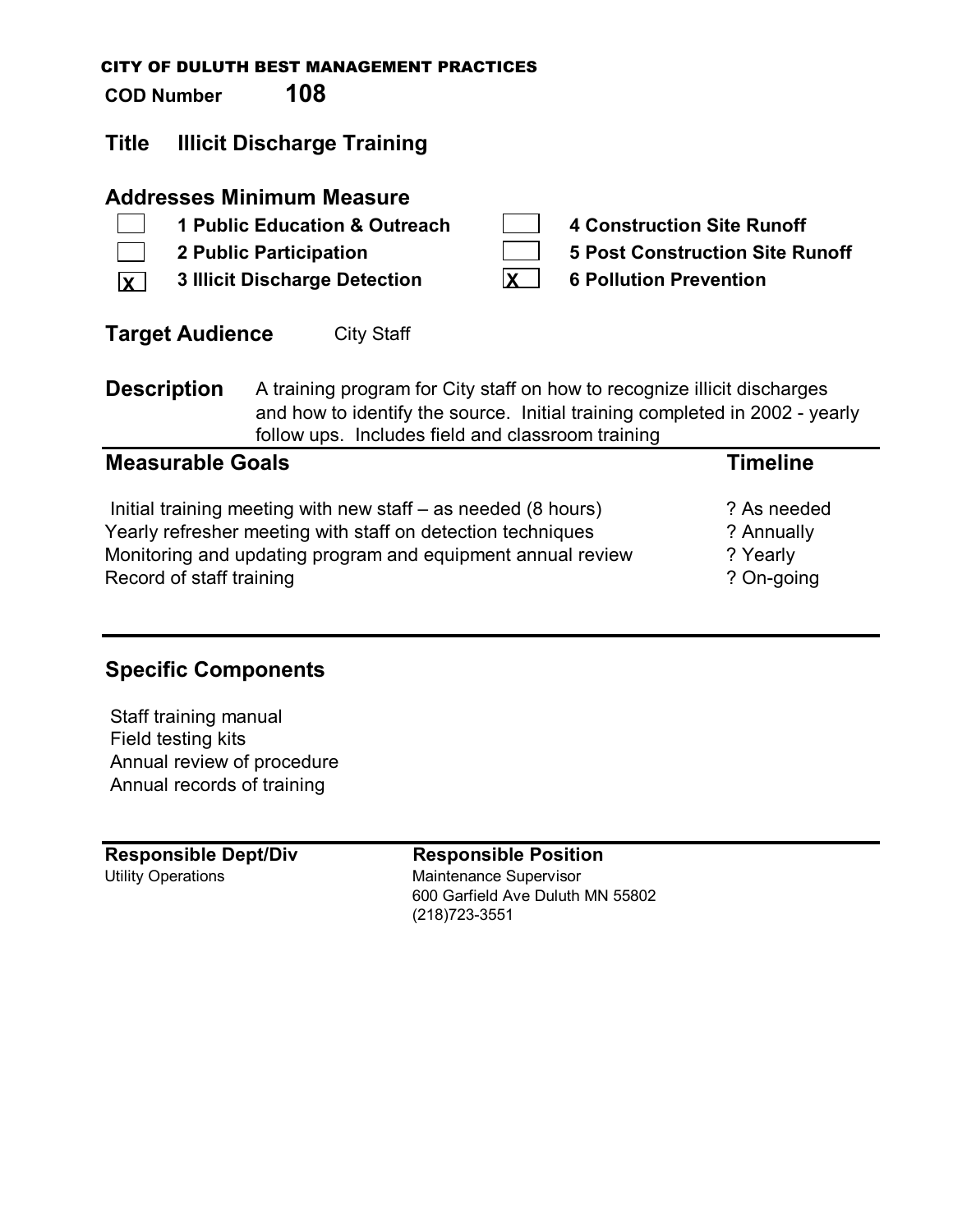**COD Number 109**

# **Title Construction and Post Construction Stormwater Education**

# **Addresses Minimum Measure**

| $\overline{\mathbf{x}}$ | 1 Public Education & Outreach        | 4 Construction Site Runoff      |
|-------------------------|--------------------------------------|---------------------------------|
| $\overline{\mathbf{x}}$ | 2 Public Participation               | 5 Post Construction Site Runoff |
|                         | <b>3 Illicit Discharge Detection</b> | <b>6 Pollution Prevention</b>   |

**Target Audience** Contractors, Staff, planning officials, developers

**Description** A program of outreach to those involved with developments to insure that contractors, developers and stakeholders are aware of the requirements for construction and post construction erosion and stormwater control and option available to meet requirements and prevent stormwater pollution.

| <b>Measurable Goals</b>                                                                      | <b>Timeline</b>                             |
|----------------------------------------------------------------------------------------------|---------------------------------------------|
| Prepare a developers package with information<br>on the requirements related to developments | Mid 2004                                    |
| Participate in regional development workshop.<br>(subject to funding)                        | 2004                                        |
| Train City inspection staff in construction site<br>and post construction BMPs               | 2004 - initial workshop<br>Yearly - updates |
| Provide public with information on Construction<br>requirements                              | $2003 - on-going$                           |
| Hot line for public response (record comments)                                               | Yearly                                      |

# **Specific Components**

Grant Funding for regional activities Developers package Regional workshop for developers and construction BMP No. Staff training plan

### **Responsible Dept/Div Responsible Position** Stormwater Engineering/Utility Operations Stormwater Engineer/ Utility Maintenance Supervisor 600 Garfield Ave Duluth MN 55802 (218)723-3551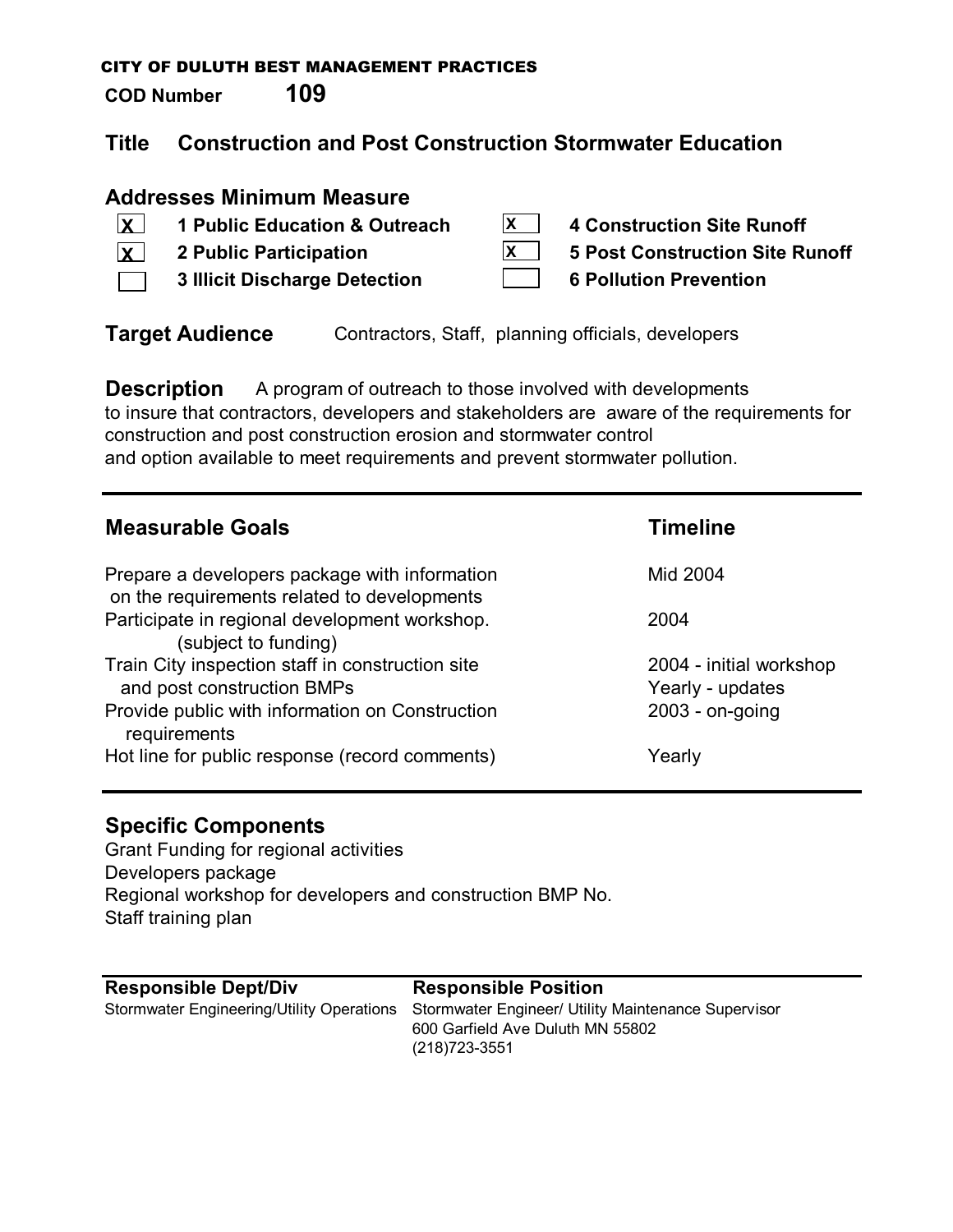**COD Number 110**

**Title General Surface Water Protection Education for City Staff**

## **Addresses Minimum Measure**

- **1 Public Education & Outreach 4 Construction Site Runoff**  $\vert x \vert$
- 
- **3 Illicit Discharge Detection 6 Pollution Prevention X**
- **X X X**
- 
- **2 Public Participation 5 Post Construction Site Runoff**
- **Target Audience** City Staff

**Description** The City of Duluth recognizes that it is important that all City staff have an awareness of the importance of protecting the Cities natural water bodies from pollutants. Educational material and information will be provided to staff on a regular basis so that all City employees serve as outreach for the City's water protection program.

| <b>Measurable Goals</b>                                      | <b>Timeline</b> |
|--------------------------------------------------------------|-----------------|
| Develop information brochure for staff                       | 2003            |
| Prepare internal press release for staff<br>(4 times a year) | on-going        |

# **Specific Components**

The Bridge E-mail communications

**Responsible Dept/Div Responsible Position**

Utility Operations **Project Coordinator** 600 Garfield Ave Duluth MN 55802 (218)723-3551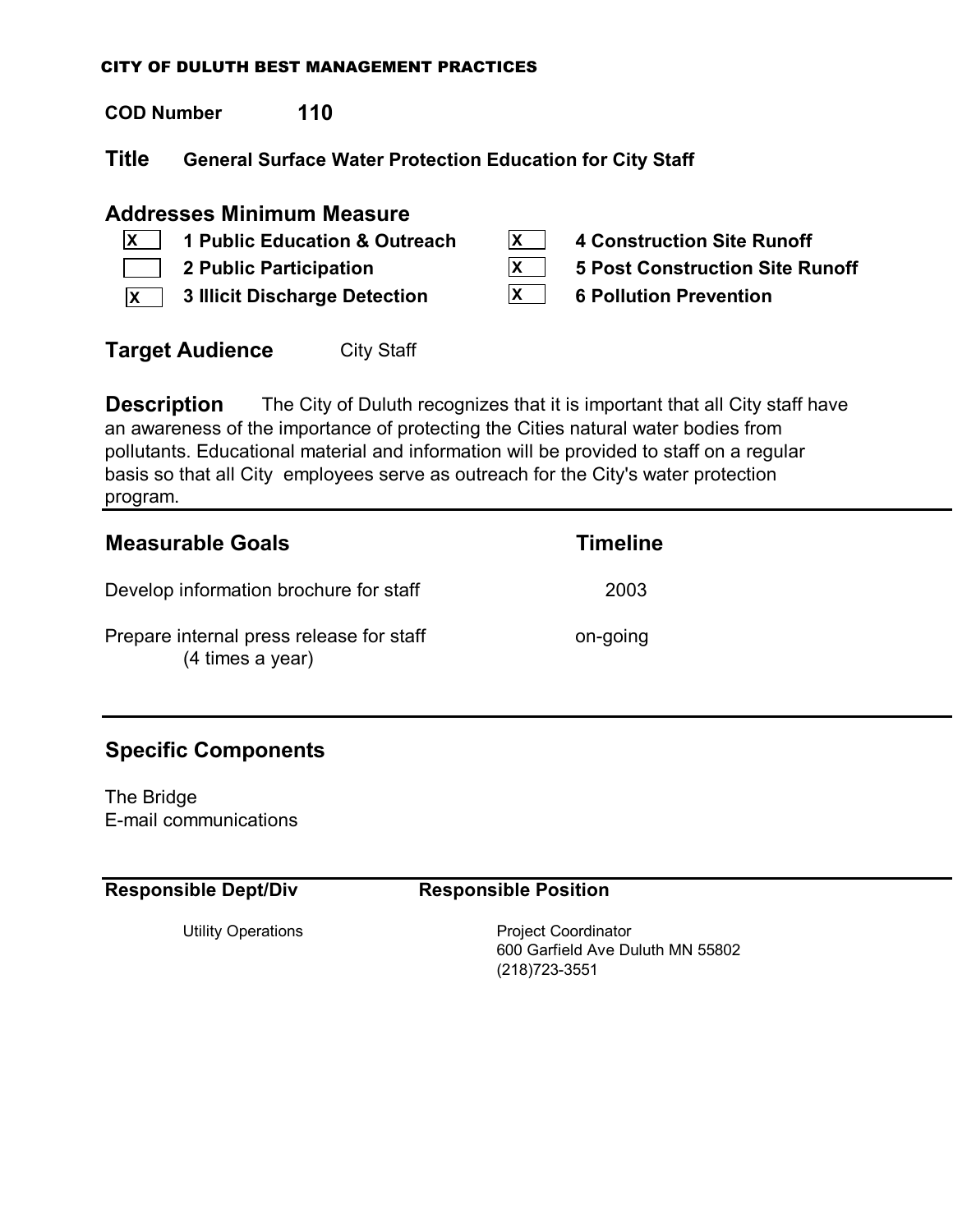| <b>COD Number</b>                                                                                                                                                                                                                                                           |                                            | 201                                                 |  |                                            |                        |
|-----------------------------------------------------------------------------------------------------------------------------------------------------------------------------------------------------------------------------------------------------------------------------|--------------------------------------------|-----------------------------------------------------|--|--------------------------------------------|------------------------|
| <b>Title</b>                                                                                                                                                                                                                                                                | <b>Yearly Public Informational Meeting</b> |                                                     |  |                                            |                        |
| <b>Addresses Minimum Measure</b><br>1 Public Education & Outreach<br><b>4 Construction Site Runoff</b><br>X<br><b>5 Post Construction Site Runoff</b><br><b>2 Public Participation</b><br><b>X</b><br><b>6 Pollution Prevention</b><br><b>3 Illicit Discharge Detection</b> |                                            |                                                     |  |                                            |                        |
|                                                                                                                                                                                                                                                                             | <b>Target Audience</b>                     | <b>General Public</b><br><b>Commercial Business</b> |  | <b>Environmental Stakeholders</b><br>Media | Developers/Contractors |

**Description** Every year in February, the City of Duluth will hold an annual meeting to review the effectiveness of the Storm Water Pollution Prevention Plan with all stakeholders. The meeting will receive proper public notice and those unable to attend will be invited to comment.

## **Measurable Goals Timeline**

Post meeting announcement The Vearly - January Post meeting on web site Yearly - January Solicit public feed back Solicit public feed back Yearly - January in posting Hold meeting in central location (measure attendance) Yearly - February Review meeting and public comments (Track) The Mearly- February If appropriate adjust SWPPP (track adjustments) Yearly- February

## **Specific Components**

Meeting Notice Meeting attendance record

**Education Component** Review education component of SWPPP - provides educational materials for attendees. Opportunity to inform public of goals of SWPPP and outline targets.

## **Responsible Dept/Div Responsible Position**

# Utility Operations **Stormwater Project Coordinator** Stormwater Project Coordinator 600 Garfield Ave. Duluth MN 55802 (218)723-3551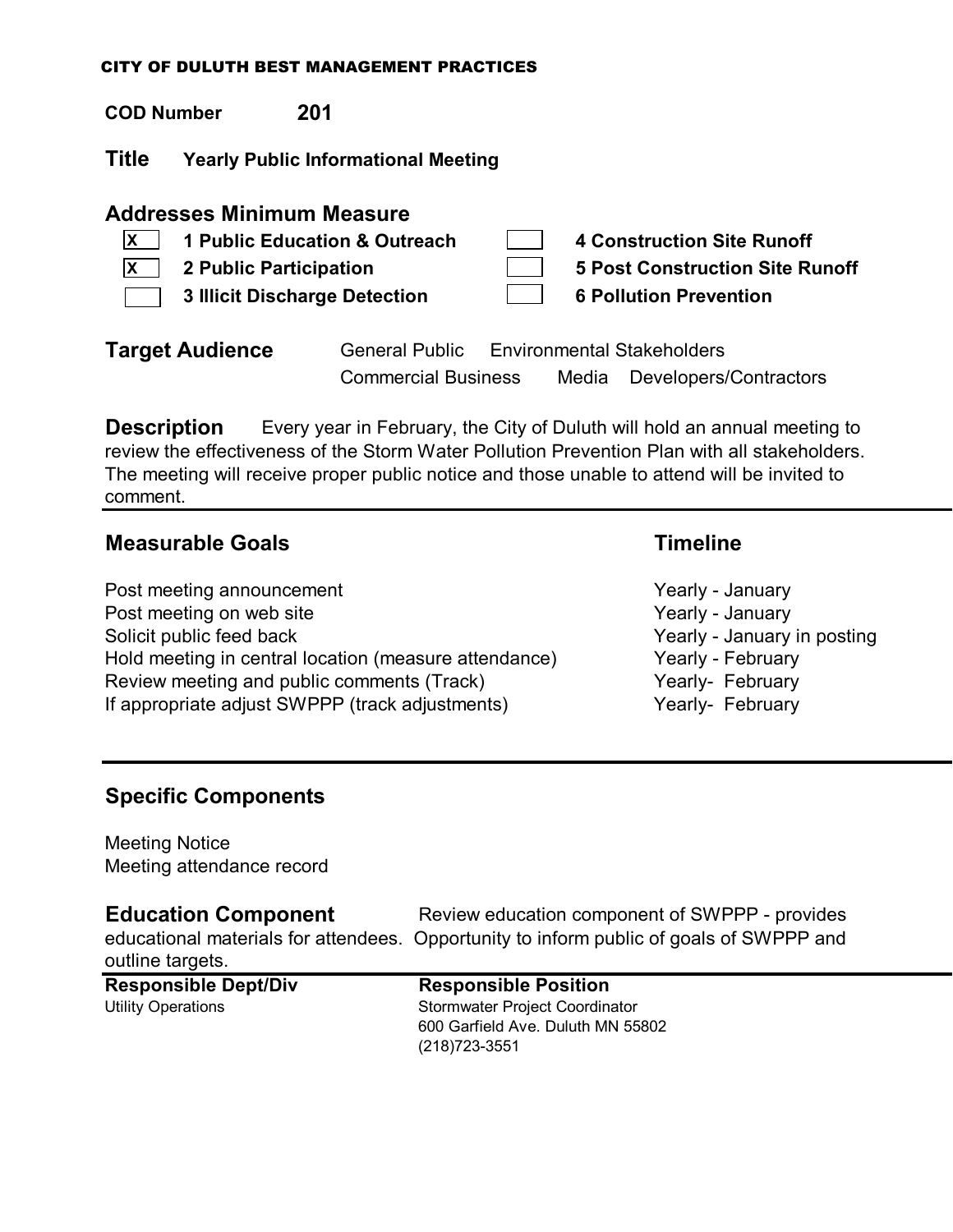**COD Number 202**

**Title Informational Hotline for the Public**

## **Addresses Minimum Measure**

- **1 Public Education & Outreach 4 Construction Site Runoff**  $\vert$ **x**  $\vert$
- **2 Public Participation 5 Post Construction Site Runoff x** |
- **3 Illicit Discharge Detection 6 Pollution Prevention X**

- 
- **Target Audience** All Stakeholders

**Description** The City of Duluth will publish a hotline number for Citizen concerns and questions. The City will encourage public the public to act as watchdogs for pollution and will respond promptly to public concerns.

## **Measurable Goals Timeline**

Calls to hotline/information number Yearly 2003-2007 Response to citizen complaints (number & action) Yearly 2003- 2007 Staff training in how to respond Yearly 2003-2007 Written procedure 2004

## **Specific Components**

Hotline 723-3551/ 723-3333 Documented procedure

**Responsible Dept/Div Responsible Position**

Utility Operations Utility Operations Manager 600 Garfield Ave. Duluth MN 55802 (218)723-3551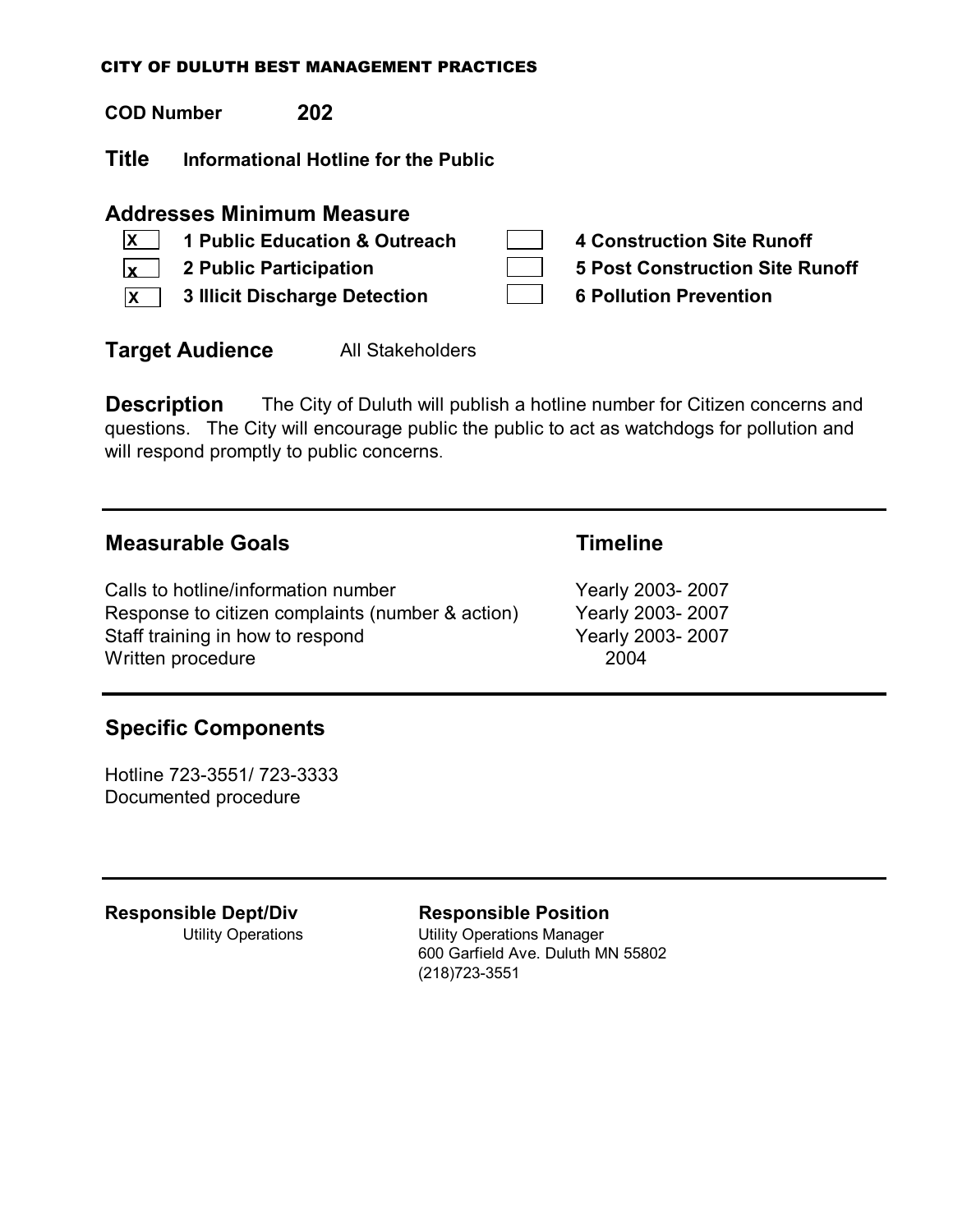**COD Number 203**

**Title Public Monitoring of Local Streams**

## **Addresses Minimum Measure**

|              | $ X $ 1 Public Education & Outreach    | 4 Construction Site Runoff      |
|--------------|----------------------------------------|---------------------------------|
|              | $\vert x \vert$ 2 Public Participation | 5 Post Construction Site Runoff |
| $\mathsf{X}$ | 3 Illicit Discharge Detection          | <b>6 Pollution Prevention</b>   |

**Target Audience** Stakeholders, School groups, Educators

**Description** The City of Duluth supports the efforts of individuals and groups interested in monitoring the quality of streams. The City will actively assist these groups by seeking grant funding providing staff assistance and publishing data on the City Web Site.

# **Measurable Goals Timeline**

Identification of monitoring groups 2003 - 2004 Posting data on web site **Contact Con-going** Do-going Seeking funding for monitoring The Con-going

# **Specific Components**

Grant writing Web site - www.duluthstreams.org

**Responsible Dept/Div Responsible Position**

Utility Operations Stormwater Project Coordinator 600 Garfield Ave Duluth MN 55802 (218)723-3551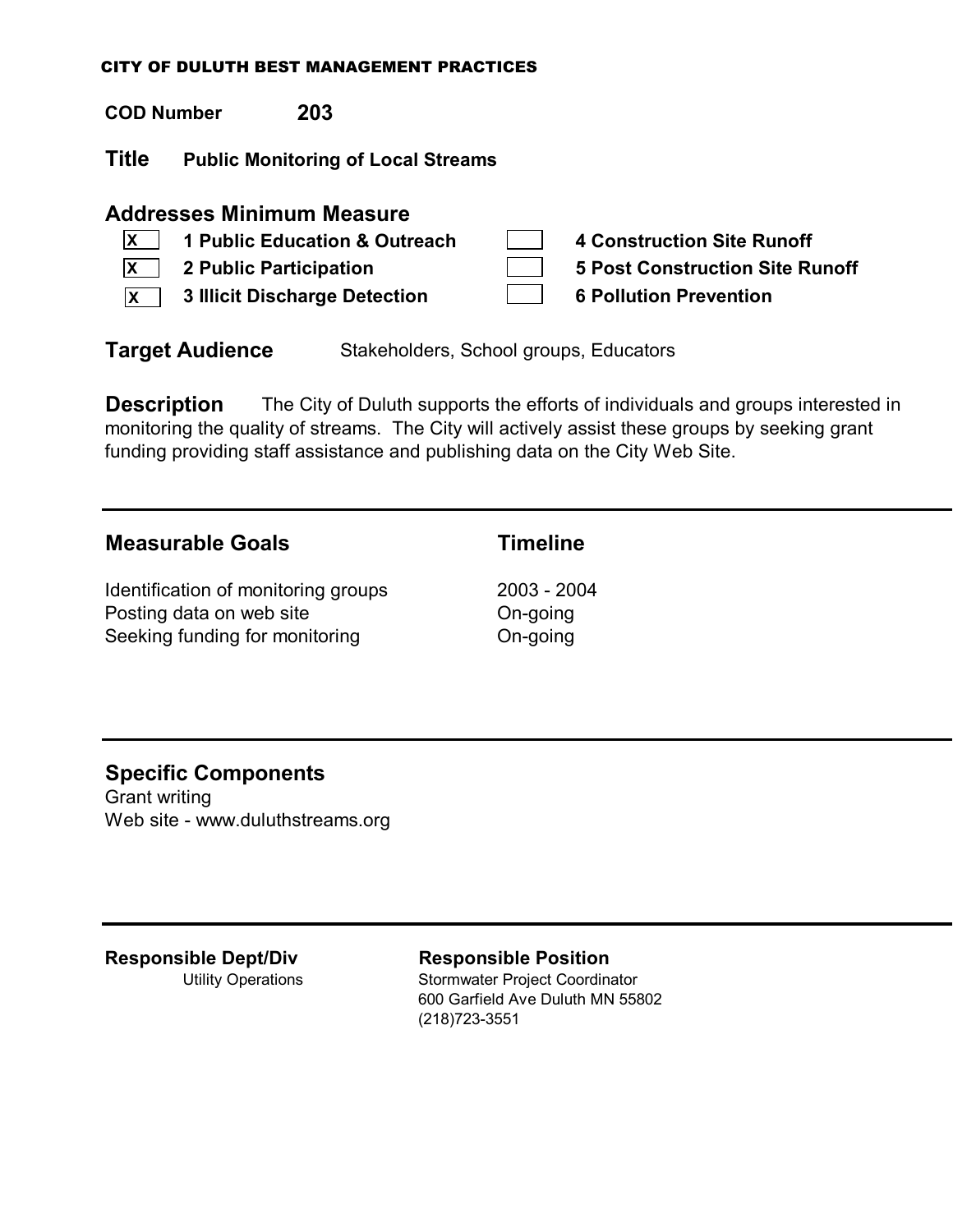| <b>COD Number</b> | 204 |
|-------------------|-----|
|                   |     |

**Title Promote Stakeholder Groups**

## **Addresses Minimum Measure**

- **1 Public Education & Outreach 4 Construction Site Runoff**  $\overline{\mathsf{x}}$
- $\boxed{\mathsf{X}}$
- $\overline{{\sf x}}$  3 Illicit Discharge Detection **6**  $\overline{{\sf x}}$  6 Pollution Prevention

- **2 Public Participation 5 Post Construction Site Runoff**
	-

**Target Audience** Stakeholder groups

**Description** The City of Duluth recognizes the importance of stakeholders becoming involved in maintaining the high quality of local waters. The City will provide support and information to groups interested in adopting, cleaning, monitoring or sponsoring a creek. The City will work with neighboring communities to encourage a watershed approach.

| <b>Measurable Goals</b>                               | <b>Timeline</b> |
|-------------------------------------------------------|-----------------|
| Activities with Miller Creek Task Force (documented)  | On going        |
| <b>Grant Writing for Creek Projects (documented)</b>  | On-going        |
| Assistance provided to creek projects (documented)    | On-going        |
| Establish a formal program for encouraging creek work | 2005            |
| Participation in regional water quality activities    | On-going        |

## **Specific Components**

Grant Funding Miller Creek Task Force Lincoln Park Citizens Group St. Louis River Citizens Action Committee Basin Programmatic Work Group

**Responsible Dept/Div Responsible Position** Utility Operations **Stormwater Project Coordinator** 600 Garfield Ave. Duluth MN 55802 (218)723-3551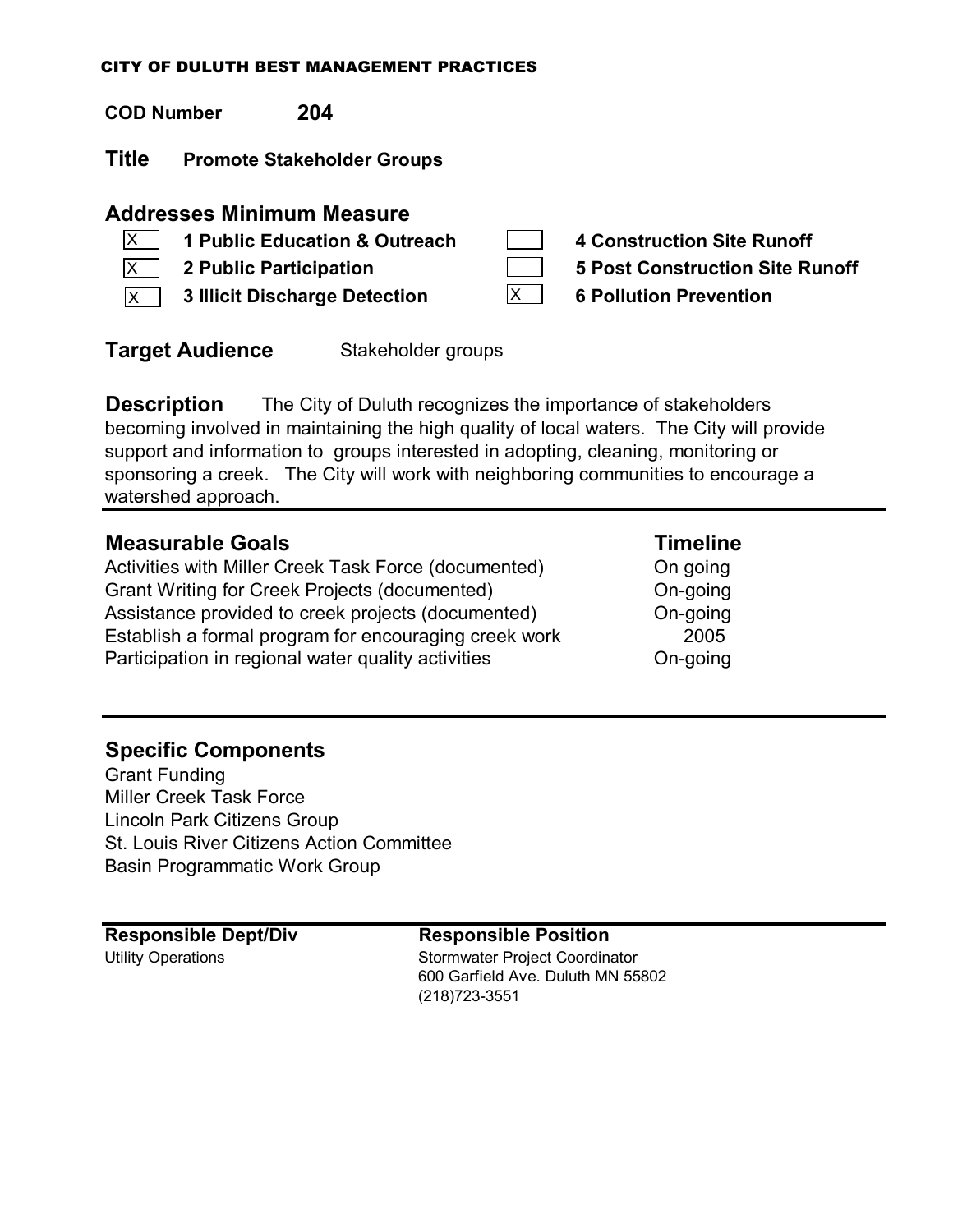**COD Number 301**

**Title Stormwater mapping system**

# **Addresses Minimum Measure**

| $\mathbf{1}$ | 1 Public Education & Outreach | $\mathbf{v}$ | <b>4 Construction Site Runoff</b>      |
|--------------|-------------------------------|--------------|----------------------------------------|
|              | 2 Public Participation        |              | <b>5 Post Construction Site Runoff</b> |
| $\mathsf{X}$ | 3 Illicit Discharge Detection |              | <b>6 Pollution Prevention</b>          |
|              |                               |              |                                        |

**Target Audience** City Staff, Stakeholders, Contractors

**Description** The City of Duluth maintains a map of the stormwater system. Ultimately the map will display, ponds, streams, wetlands, creeks, ditches and all infrastructure related to the stormwater system. The City GIS staff are involved in an on-going process of updating and improving the map using ortho rectified photographs. Field GPS work is being done to more accurately determine locations of outfalls etc.

| <b>Measurable Goals</b>                                     | <b>Timeline</b>                                                                                                  |
|-------------------------------------------------------------|------------------------------------------------------------------------------------------------------------------|
| On-going updating of the infrastructure map<br>(time spent) | On-going                                                                                                         |
| Development of a ditch layer for the<br>infrastructure map  | 2006                                                                                                             |
| Updating of the accuracy of the stream layer                | 2003 - complete trout streams<br>2004-5 - complete mapping of<br>intermittent streams that are<br>part of system |
| Training staff in the use of GPS - documented               | On-going - informal and formal                                                                                   |
| Updating of information on all aspects of system            | On-going                                                                                                         |
| Annual 20% evaluation of outfalls and map update            | Yearly                                                                                                           |

# **Specific Components**

GIS maps Hard maps Staff GPS training - BMP No Trout stream inventory Outfall evaluation

## **Responsible Dept/Div Responsible Position**

MIS / Utility Operations GIS Specialist

411 W. First Street, Duluth MN 55802 (218) 529-8212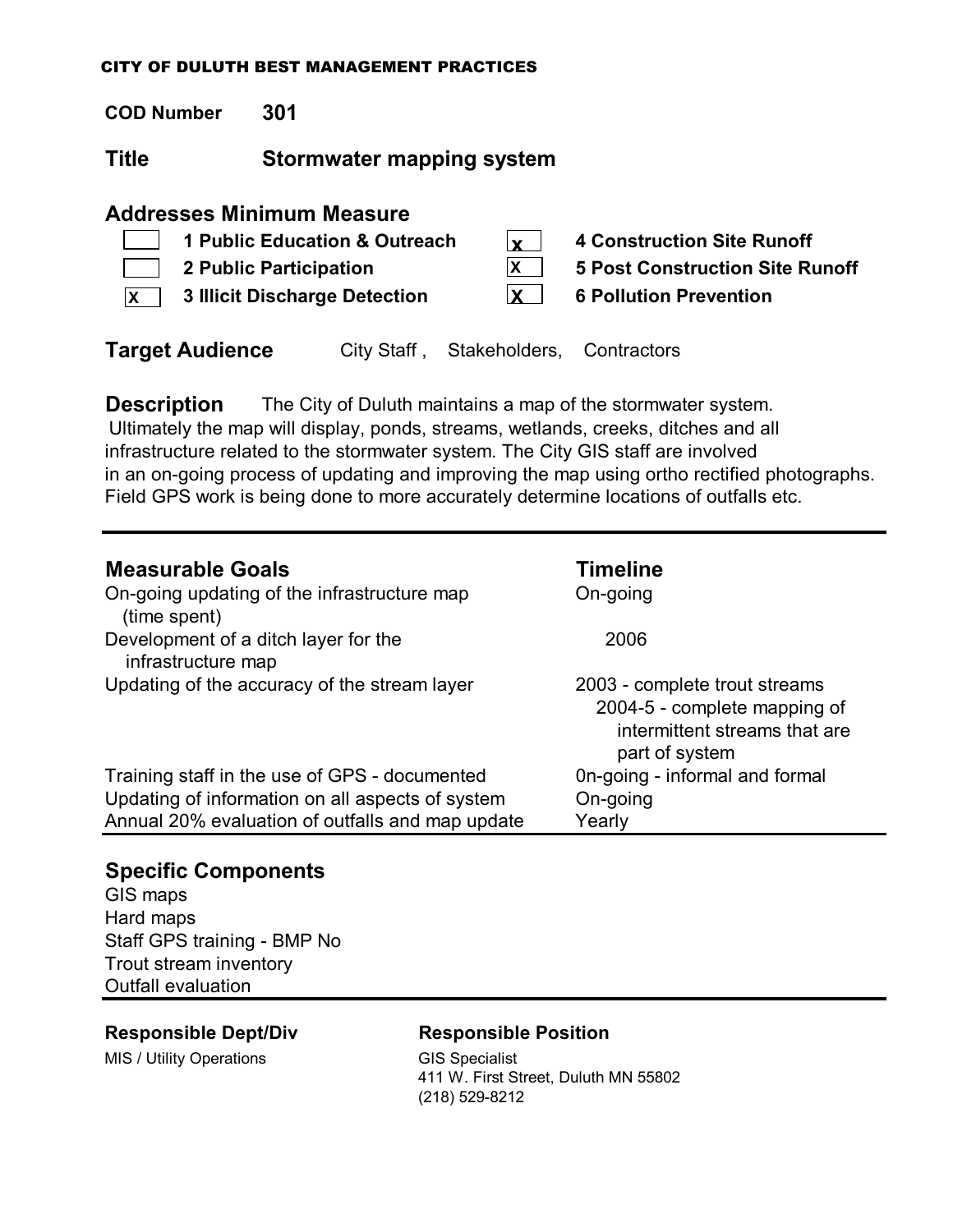**COD Number 302**

# **Title Illicit Discharge Detection and Enforcement Ordinance**

# **Addresses Minimum Measure**

|                   | $\overline{X}$ 1 Public Education & Outreach | 4 Construction Site Runoff      |
|-------------------|----------------------------------------------|---------------------------------|
|                   | $\vert x \vert$ 2 Public Participation       | 5 Post Construction Site Runoff |
| $\mathsf{\times}$ | <b>3 Illicit Discharge Detection</b>         | <b>6 Pollution Prevention</b>   |

**Target Audience** City Staff, Businesses, General Public

**Description** The City of Duluth has a ordinance in place that prohibits discharge to the storm drain of non-stormwater discharges (Chapter 40). The City will review and up date the ordinance to more effectively define and control illicit discharges. The City will train staff in the correct implementation of this ordinance.

# **Measurable Goals Timeline**

Review and update existing ordinance **2004** Review implementation of ordinance with staff Yearly 2003-2007 Inform public about ordinance **On-going** Hotline (no. of citizen reports) Changes and Changes Changes Changes Changes Changes Changes Changes Changes Changes Changes Changes Changes Changes Changes Changes Changes Changes Changes Changes Changes Changes Changes C

# **Specific Components**

Stormwater Ordinance (appropriate legal review and City Council approval) Public Information BMP 105 Water Quality specialist Hotline BMP 202

**Education component:** As part of the Education Outreach Program, information on what can enter the storm system will be provided and citizens will be encouraged to report incidents using the hotline.

| <b>Responsible Dept/Div</b> | <b>Responsible Position</b>       |
|-----------------------------|-----------------------------------|
| Utility Operations          | <b>Utility Operations Manager</b> |
|                             | 600 Garfield Ave. Duluth MN 55802 |
|                             | (218) 723-3551                    |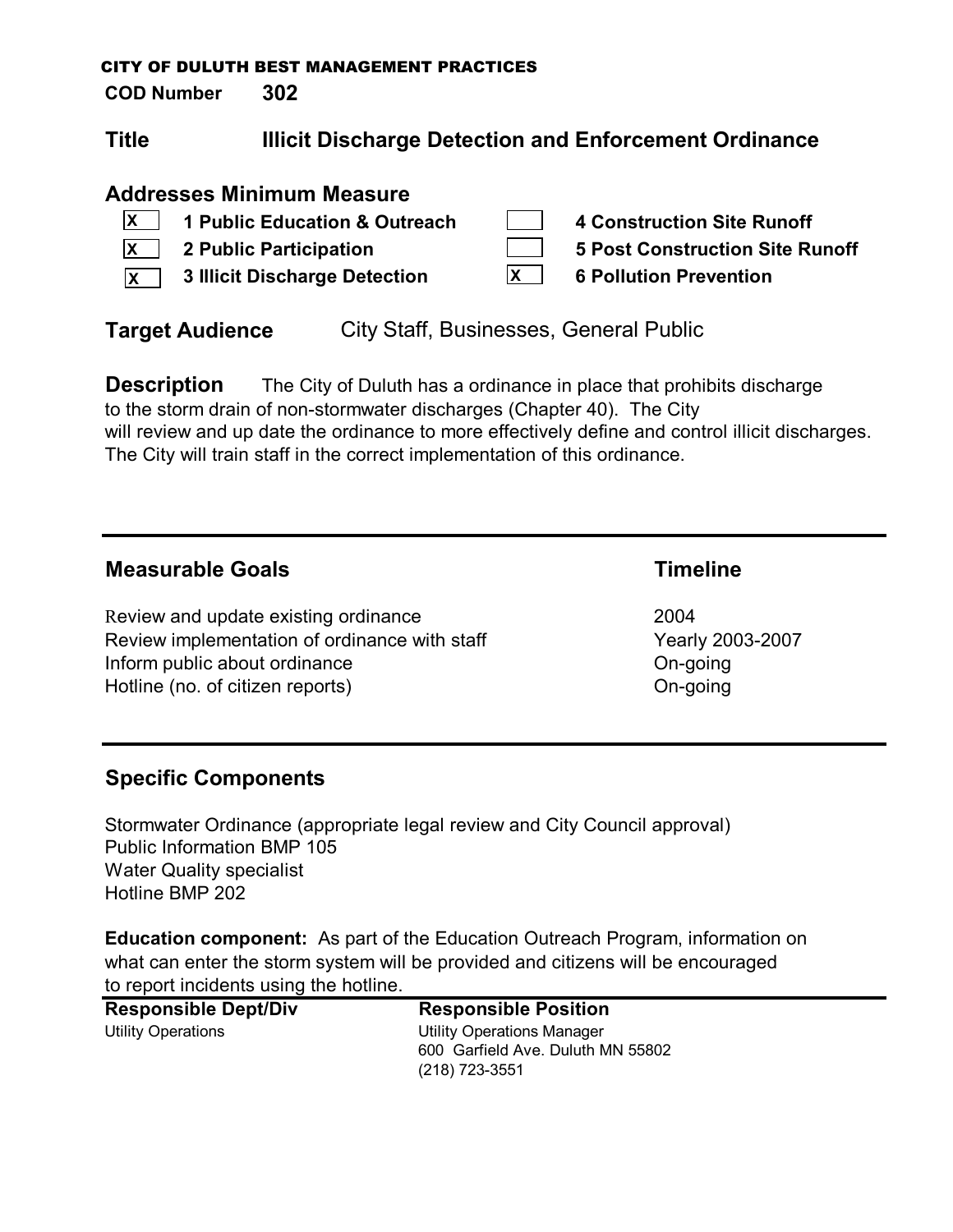**COD Number 303**

# **Title Illicit Discharge Detection Program**

## **Addresses Minimum Measure**

| 1 Public Education & Outreach<br><b>2 Public Participation</b><br><b>3 Illicit Discharge Detection</b><br>$\mathbf{x}$ |            | <b>4 Construction Site Runoff</b><br><b>5 Post Construction Site Runoff</b><br><b>6 Pollution Prevention</b> |
|------------------------------------------------------------------------------------------------------------------------|------------|--------------------------------------------------------------------------------------------------------------|
| <b>Target Audience</b>                                                                                                 | City staff | General public Commercial enterprises                                                                        |

**Description** The City of Duluth has established an illicit discharge program. Training was initiated in 2002 and updated training will take place each year. The program utilizes information from the public and information from maintenance and outfall inspections.

## **Measurable Goals Timeline**

Illicit discharge training 2001-2005 yearly Annual illicit discharge program activity **The Contract of Contract Contract Contract Contract Contract Contract Contract Contract Contract Contract Contract Contract Contract Contract Contract Contract Contract Contract C** Workorder tracking of reports On-going Public information outreach **Yearly** Yearly Outfall inspection reports The Contract of the Vearly Yearly

# **Specific Components**

Illicit discharge training BMP 108 Illicit discharge program Work order records Public outreach program BMP 105

**Education Component:** Press release on detected illicit discharges and reminders to the public about where to call and what to report to protect water supplies.

**Responsible Dept/Div Responsible Position** Utility Operations Utility Maintenance Supervisor 600 Garfield Ave. Duluth MN 55802 (218)723-3551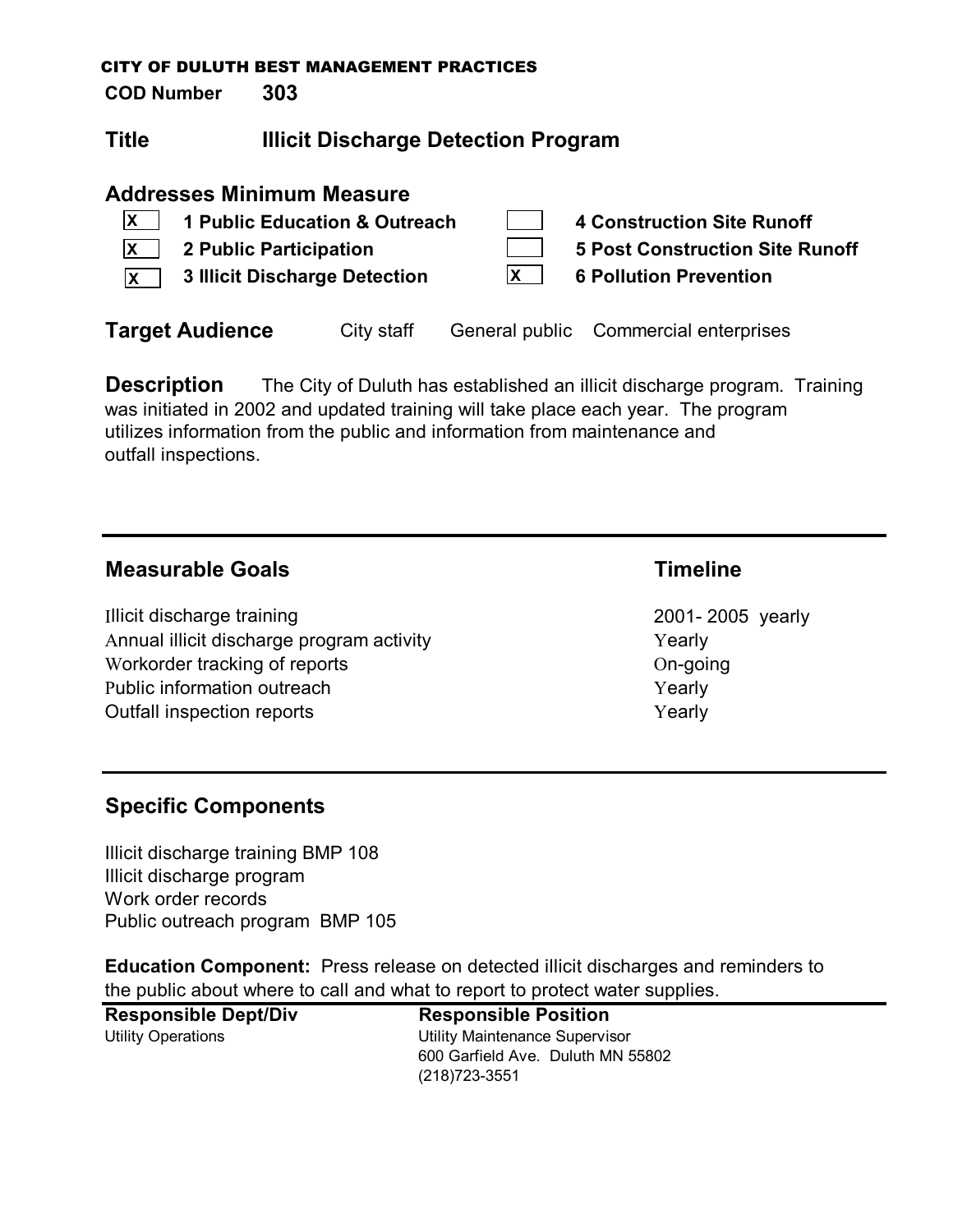**COD Number 304**

# **Title Stream Cleaning Program**

## **Addresses Minimum Measure**

|              | 1 Public Education & Outreach | <b>4 Construction Site Runoff</b> |
|--------------|-------------------------------|-----------------------------------|
| X            | 2 Public Participation        | 5 Post Construction Site Runoff   |
| $\mathsf{X}$ | 3 Illicit Discharge Detection | <b>6 Pollution Prevention</b>     |

**Target Audience** City Staff General Public

**Description** The City of Duluth has established a stream maintenance program. The program is on-going and utilizes the services of the Youth Employment Services. The crew performs general pick up of trash in City streams and identifies potential problems. The crew responds to public complaints and general maintenance needs. The crew works with the DNR to prevent adverse environmental effects from debris removal.

| <b>Measurable Goals</b>                     | <b>Timeline</b> |
|---------------------------------------------|-----------------|
| Volume of dumped material picked up         | Yearly          |
| Time in field (hours)                       | Yearly          |
| Workorder tracking of reports               | On-going        |
| Public information outreach                 | Yearly          |
| Updating and documenting existing procedure | 2004            |
| Hotline - Number of calls                   | Yearly          |

# **Specific Components**

Stream cleaning -Youth Employment Service Crew (as available) Illicit discharge program BMP 303 Work order records Public outreach program BMP 105 Hotline BMP 202

**Education component:** Raise public awareness of the fact that debris from the street goes to the streams. Where to call when they need to report problems.

**Responsible Dept/Div Responsible Position** Utility Operations Utility Maintenance Supervisor 600 Garfield Ave. Duluth MN 55802 (218) 723-3551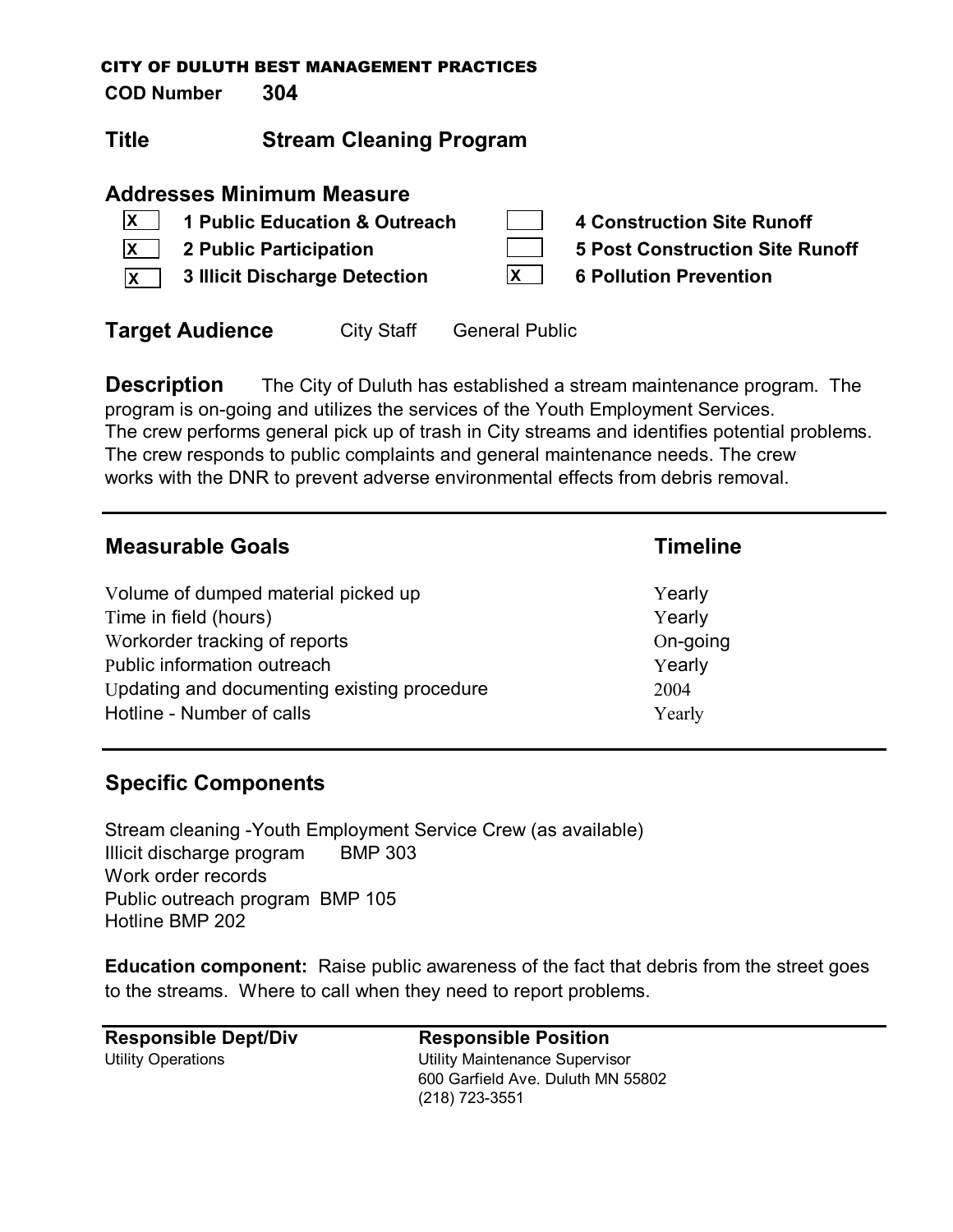**COD Number 305**

## **Title GPS of Trout Streams**

## **Addresses Minimum Measure**

|                             | 1 Public Education & Outreach                     | X            | <b>4 Construction Site Runoff</b> |
|-----------------------------|---------------------------------------------------|--------------|-----------------------------------|
| $\mathcal{L} = \mathcal{L}$ | 2 Public Participation                            |              | 5 Post Construction Site Runoff   |
|                             | $\sqrt{\mathbf{x}}$ 3 Illicit Discharge Detection | $\mathsf{X}$ | <b>6 Pollution Prevention</b>     |

**Target Audience** City Staff, Planners, General Public

**Description** The City of Duluth has received grant funding to GPS the trout streams within the City limits. The City is walking the streams with a GPS unit and recording all tributaries as well as identifying and examining outfalls and erosion in City trout streams. The GIS department is mapping the information for use in planning. After trout streams are identified the City will address intermittent surface waters.

## **Measurable Goals Timeline**

Review and update existing map 2004 Provide information to planning Development Con-going Record of problems addressed **On-going** Additional intermittent surface water mappings 2005-2007

## **Specific Components**

Minnesota Lake Superior Coastal Program Grant Stormwater mapping BMP 301

# **Responsible Dept/Div Responsible Position**

Utility Operations/GIS extending the GIS Supervisor/ Maintenance Supervisor 411 W. First Street, Duluth MN 55802 (218) 529-8212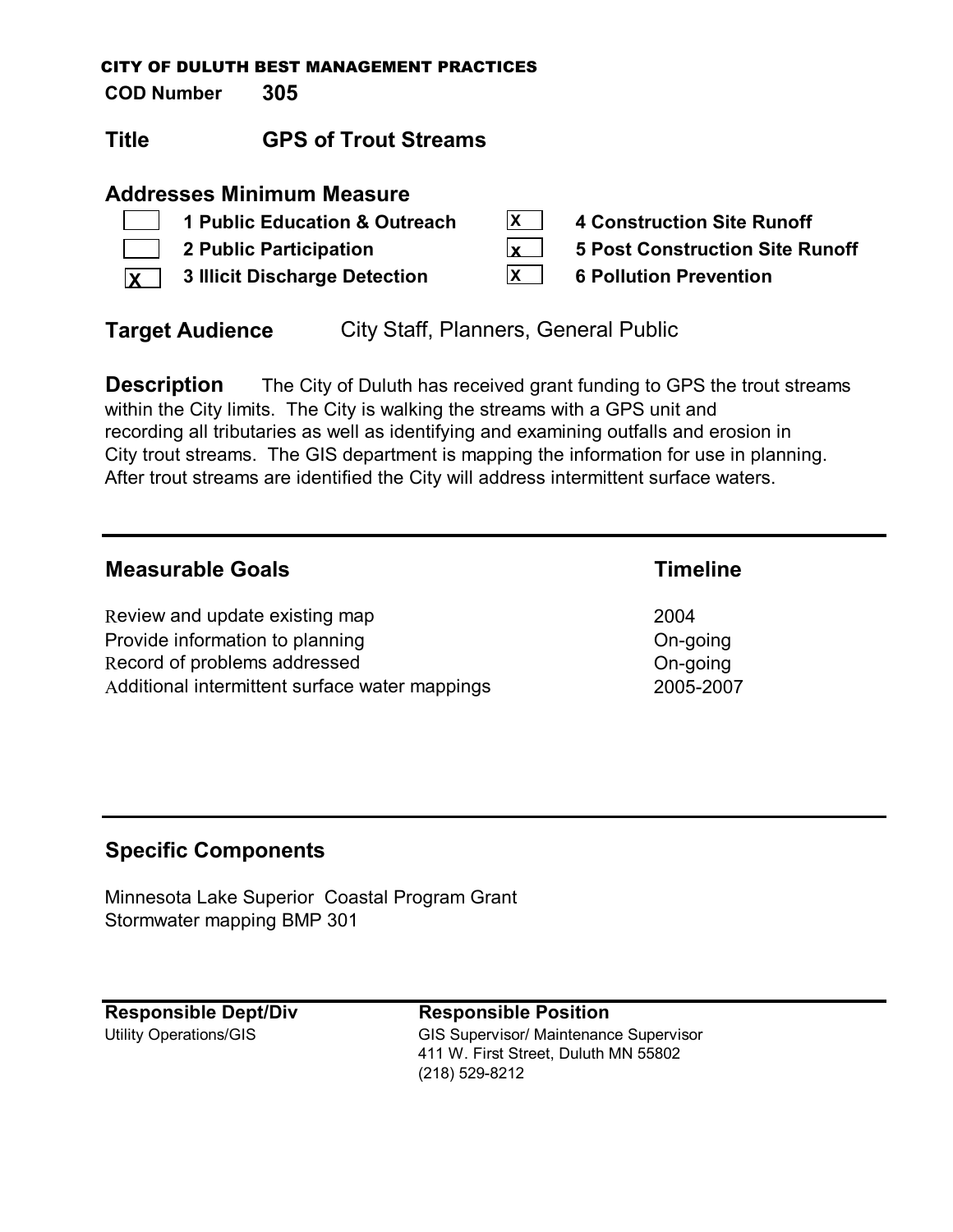**COD Number 306**

**Title Identification and Elimination of Sanitary Sewer Overflows**

## **Addresses Minimum Measure**

|              | $ X $ 1 Public Education & Outreach   |   | 4 Construction Site Runoff      |
|--------------|---------------------------------------|---|---------------------------------|
|              | $\overline{X}$ 2 Public Participation |   | 5 Post Construction Site Runoff |
| $\mathbf{x}$ | 3 Illicit Discharge Detection         | X | <b>6 Pollution Prevention</b>   |

**Target Audience** Homeowners Municipal staff

**Description** The City of Duluth has a program to eliminate by-passes and overflows within the City limits. The City has developed an Inflow/Infiltration Program to disconnect footing drains from the sanitary system. In addition the City is re-evaluating the sewer system.

| <b>Measurable Goals</b>       | <b>Timeline</b> |
|-------------------------------|-----------------|
| Monthly I/I removal updates   | Yearly          |
| Annual reports                | Yearly          |
| Meetings with stakeholders    | Yearly          |
| Press releases                | Yearly          |
| By-pass reports               | Yearly          |
| Letters to residents (number) | Yearly          |
| Program review meeting        | Yearly          |

## **Specific Components**

Sanitary Sewer I/I Program Collection Systems Permit I/I work tracking system

**Education component**: Information to the public about problems with footing drains and the relationship to SSOs.

| <b>Responsible Dept/Div</b> | <b>Responsible Position</b>               |
|-----------------------------|-------------------------------------------|
| Utility Operations          | <b>Sanitary Sewer Project Coordinator</b> |
|                             | 600 Garfield Ave. Duluth MN 55802         |
|                             | (218) 723-3551                            |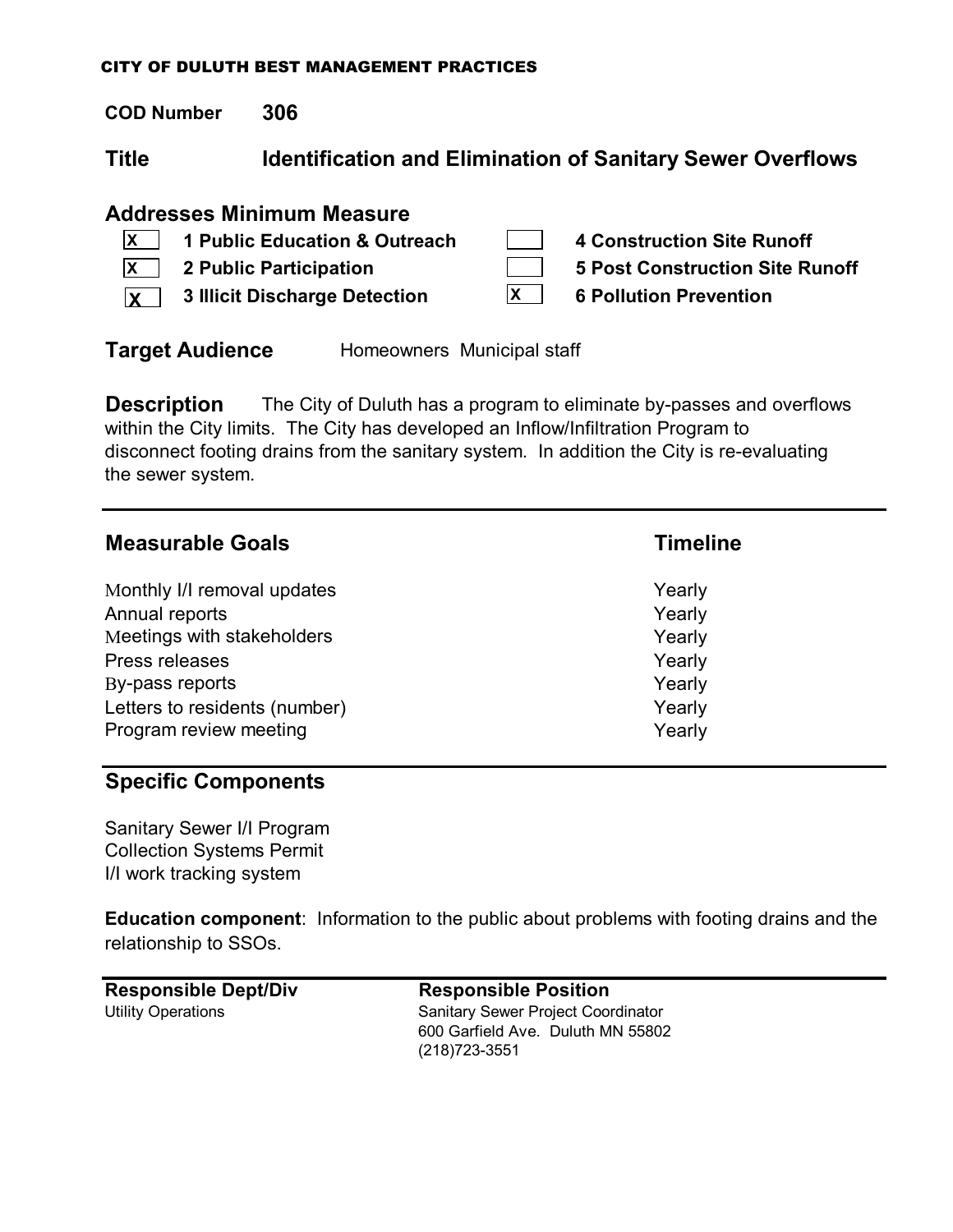**COD Number 308**

**Title Illegal Dumping**

## **Addresses Minimum Measure**

|              | $\mathbf{X}$   1 Public Education & Outreach |   | 4 Construction Site Runoff      |
|--------------|----------------------------------------------|---|---------------------------------|
|              | $\overline{X}$ 2 Public Participation        |   | 5 Post Construction Site Runoff |
| $\mathsf{X}$ | 3 Illicit Discharge Detection                | X | <b>6 Pollution Prevention</b>   |

**Target Audience** Municipal staff, General Public, Commercial Business

**Description** The City of Duluth has a program for addressing illegal dumping on public and private property. The program includes identifying dump sites and arranging for clean up. A designated solid waste officer has legal authority to address dumping problems. The Stormwater Utility address dumping in streams throughout the City.

| <b>Measurable Goals</b>                            | <b>Timeline</b> |  |
|----------------------------------------------------|-----------------|--|
| Stream cleaning reports (numbers)                  | Yearly          |  |
| Public Garbage/Solid Waste response form (numbers) | Yearly          |  |
| Signage on Repeat Dump sites (mapping)             | Yearly          |  |
| Procedure documentation                            | Yearly          |  |
| Hotline calls (number)                             | Yearly          |  |

## **Specific Components**

Solid waste Compliance Officer Hotline BMP No.202 Stream Cleaning BMP No 304 Ordinance Chapter 24

**Education component:** Postage of signage on sites and press releases to inform the public about the rules on dumping and the effects on the on the environment. Providing a hotline to call to report observed problems.

| <b>Responsible Dept/Div</b> | <b>Responsible Position</b>        |  |
|-----------------------------|------------------------------------|--|
| <b>Building Safety</b>      | Solid Waste Compliance Officer     |  |
|                             | 411 W. 1st Street, Duluth MN 55802 |  |
|                             | $(218)$ 723-3660                   |  |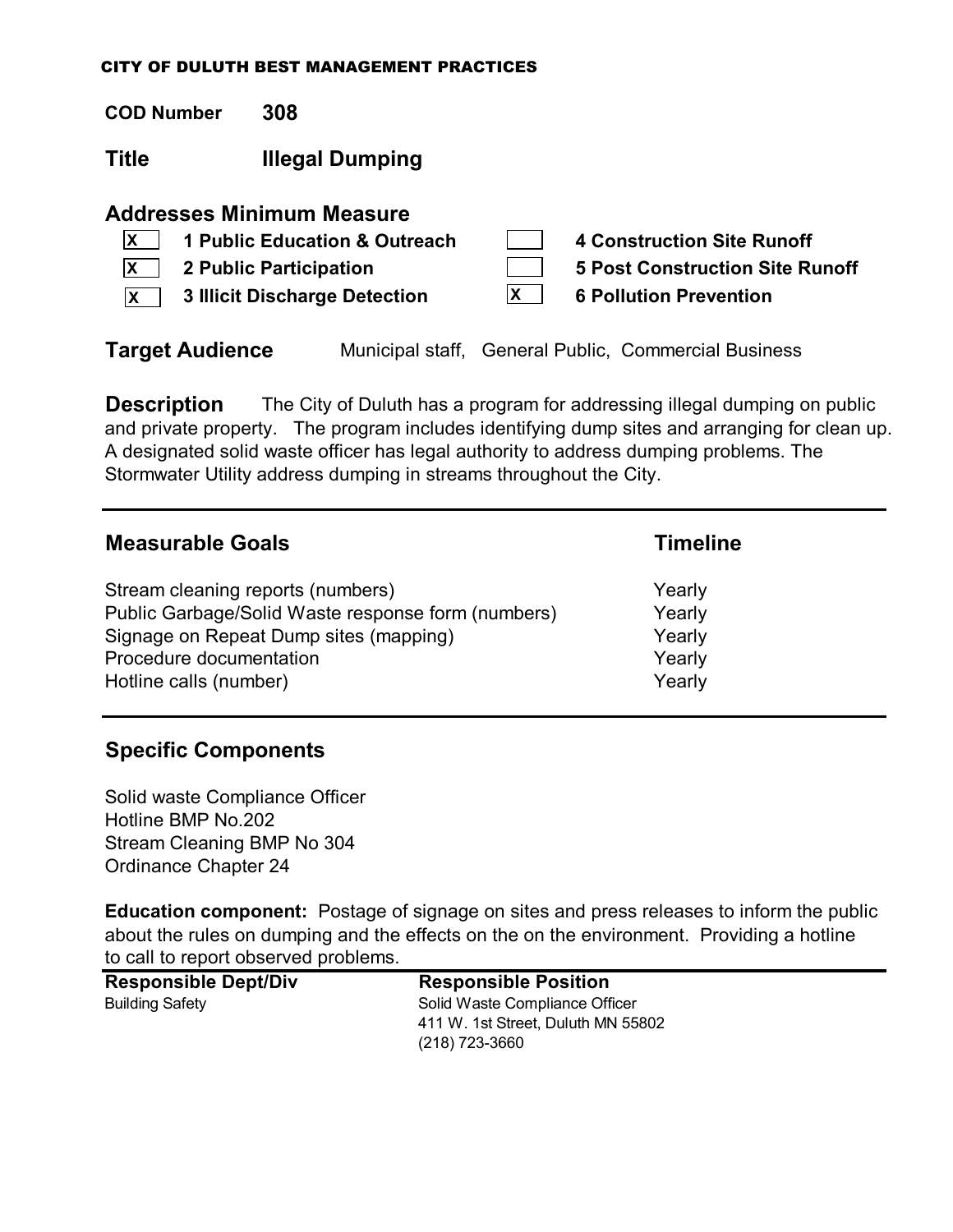**COD Number 307**

**Title Training in the use of GPS Equipment**

## **Addresses Minimum Measure**

|              | 1 Public Education & Outreach        | <b>4 Construction Site Runoff</b>      |
|--------------|--------------------------------------|----------------------------------------|
|              | <b>2 Public Participation</b>        | <b>5 Post Construction Site Runoff</b> |
| $\mathsf{X}$ | <b>3 Illicit Discharge Detection</b> | <b>6 Pollution Prevention</b>          |
|              |                                      |                                        |

**Target Audience** City Staff

**Description** The City of Duluth uses GPS equipment to identify locations of outfalls and structural components of the storm sewer system. Utility operations staff are trained in the use of the equipment and procedures for using equipment to record data on system condition.

## **Measurable Goals Timeline**

Staff training and review (6 staff trained yearly) Yearly review - field experience Documentation of locations by GPS coordinates Yearly map updates Documentation of training procedure 2004

## **Specific Components**

Training procedure Staff training records Updated maps

### **Responsible Dept/Div Responsible Position**

Utility Operations **Maintenance Supervisor / GIS Manager** Maintenance Supervisor / GIS Manager 600 Garfield Ave., Duluth MN 55802 (218) 723-3551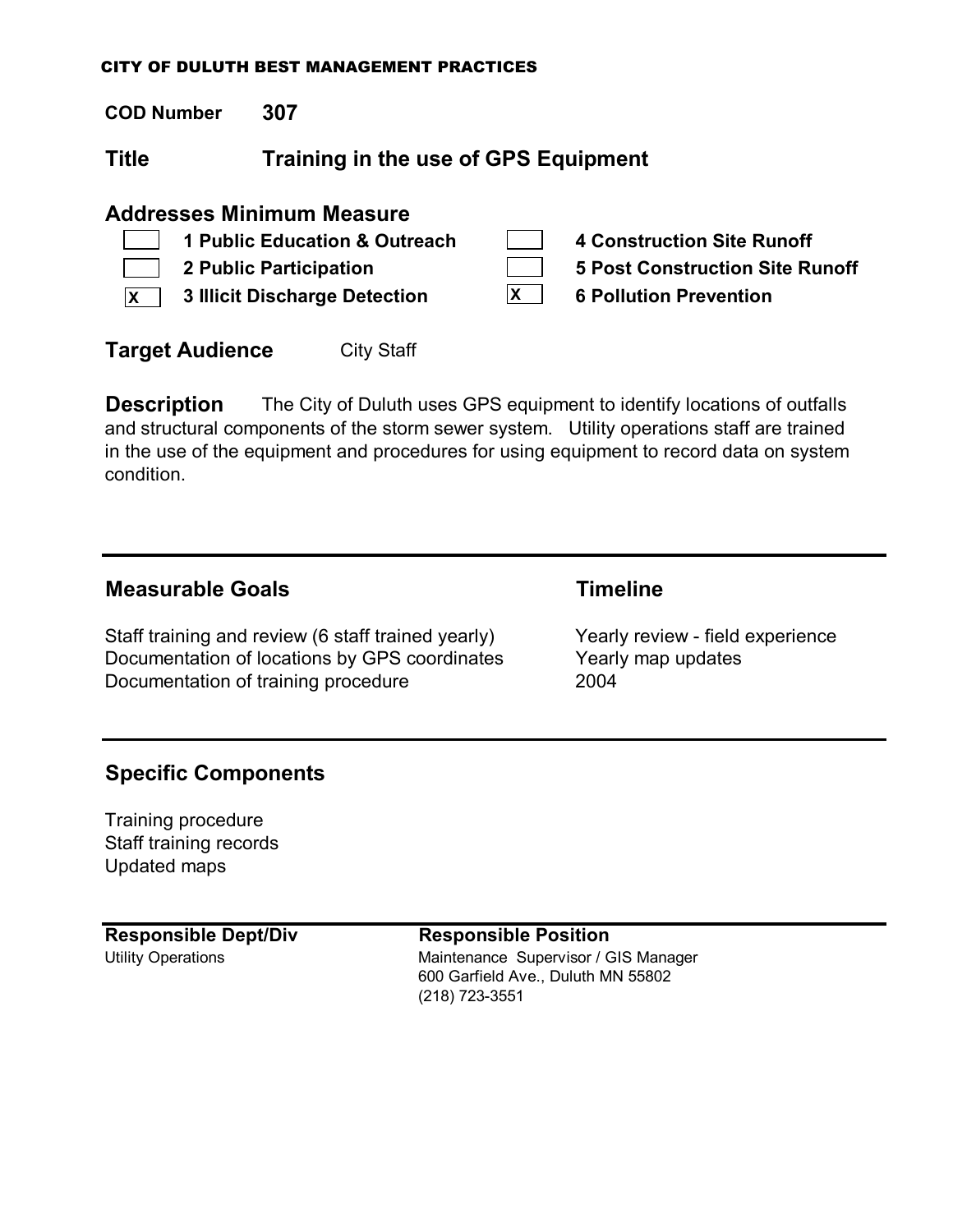**COD Number 401**

**Title Construction Erosion and Sediment Control Ordinances**

## **Addresses Minimum Measure**

| 1 Public Education & Outreach | 4 Construction Site Runoff             |
|-------------------------------|----------------------------------------|
| 2 Public Participation        | <b>5 Post Construction Site Runoff</b> |
| 3 Illicit Discharge Detection | <b>6 Pollution Prevention</b>          |

**Target Audience** Contractors, Developers, Engineering Companies, Municipal staff, Inspectors

**Description** The City of Duluth has an erosion ordinance. The City will review and update the ordinances to reflect NPDES goals and the effectiveness of the ordinances content regarding appropriate erosion and sediment control. Ordinance review will also consider regional concerns and activities and contractor concerns.

| <b>Measurable Goals</b>                                                                                           | <b>Timeline</b>            |
|-------------------------------------------------------------------------------------------------------------------|----------------------------|
| Review meetings (documented)<br>Compare ordinance to neighboring communities<br>(documented review -as available) | 2003-2004<br>2004-on-going |
| Complete update review                                                                                            | October 2004               |
| Adopt revised ordinances if necessary                                                                             | <b>March 2005</b>          |

## **Specific Components**

Planning meetings with Engineering, Planning, Utility Operations, Building Safety and Attorney's office Erosion Ordinance Surface Water Management Plan

| <b>Responsible Dept/Div</b> |  |
|-----------------------------|--|
| Engineering                 |  |

**Responsible Dept/Div Responsible Position** Utility Engineer 411 W. 1st Street, Duluth MN 55802 (218)723-3278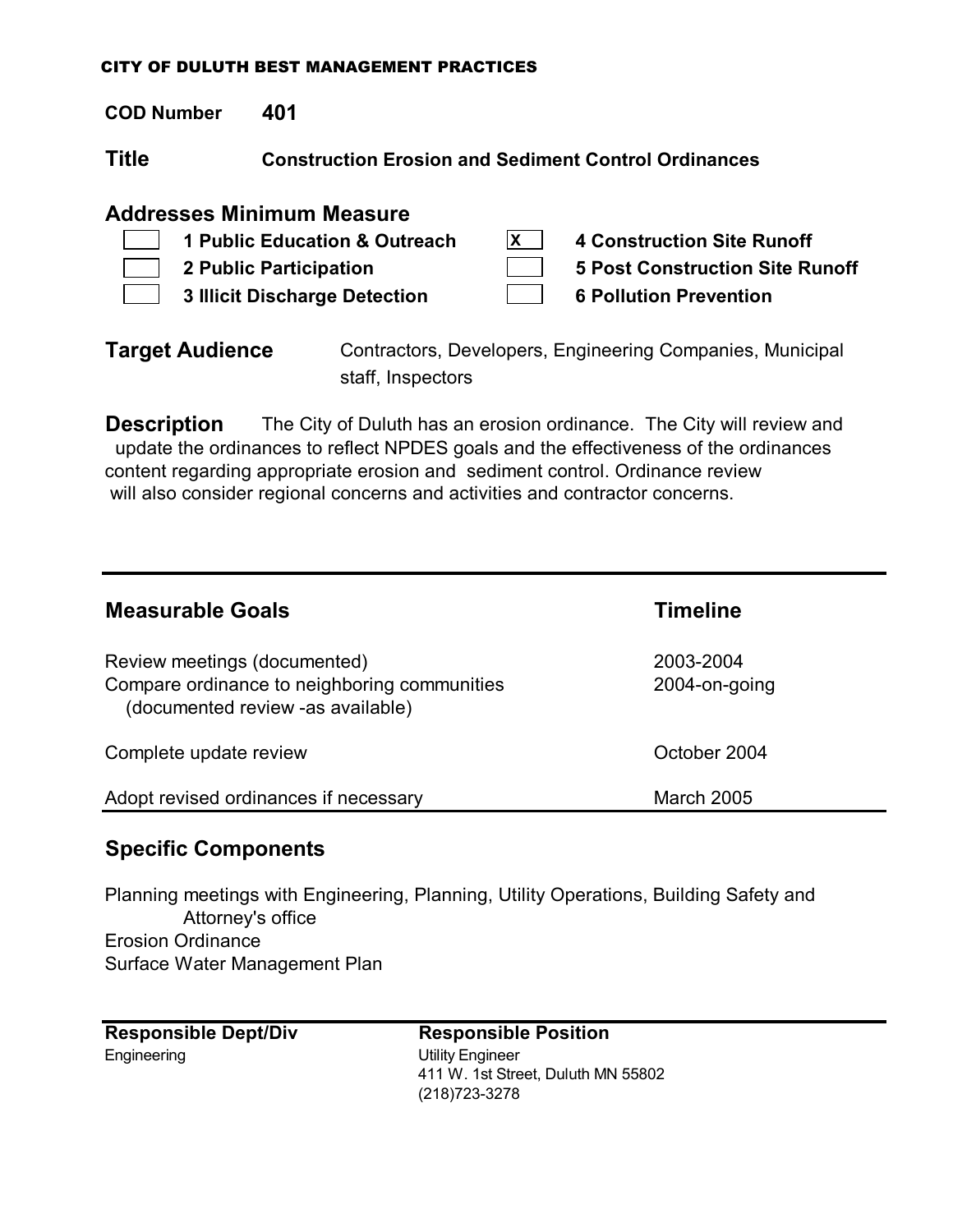**COD Number 402**

 $\sqrt{ }$ 

**Title Ordinance Non-Compliance Penalties**

## **Addresses Minimum Measure**

| <b>1 Public Education &amp; Outreach</b> | <b>4 Construction Site Runoff</b> |
|------------------------------------------|-----------------------------------|
| <b>2 Public Participation</b>            | 5 Post Construction Site Runoff   |
| <b>3 Illicit Discharge Detection</b>     | <b>6 Pollution Prevention</b>     |
|                                          |                                   |

**Target Audience Contractors** 

**Description** The City of Duluth has an ordinance in place requiring erosion control measures. The City will review and analyze whether or not the current ordinances are enforced and develop procedures to ensure enforcement and track effectiveness.

| <b>Measurable Goals</b>                             | Timeline               |
|-----------------------------------------------------|------------------------|
| Documented review meetings (attendance and minutes) | $2004$ -on-going       |
| Development of inspection tracking mechanism        | <b>Fall 2006</b>       |
| Documented inspections (no.)                        | Fall 2005 and on-going |
| Procedures to ensure enforcement                    | 2006                   |

## **Specific Components**

Meetings of Engineering, Building Safety, Utility Operations, Planning, and City Attorney Current ordinance Inspection record and actions

| <b>Responsible Dept/Div</b> | Re   |
|-----------------------------|------|
| Engineering                 | Util |
|                             | 411  |

**Responsible Position** ity Engineer 1 W. 1st Street, Duluth MN 55804 (218)723-3278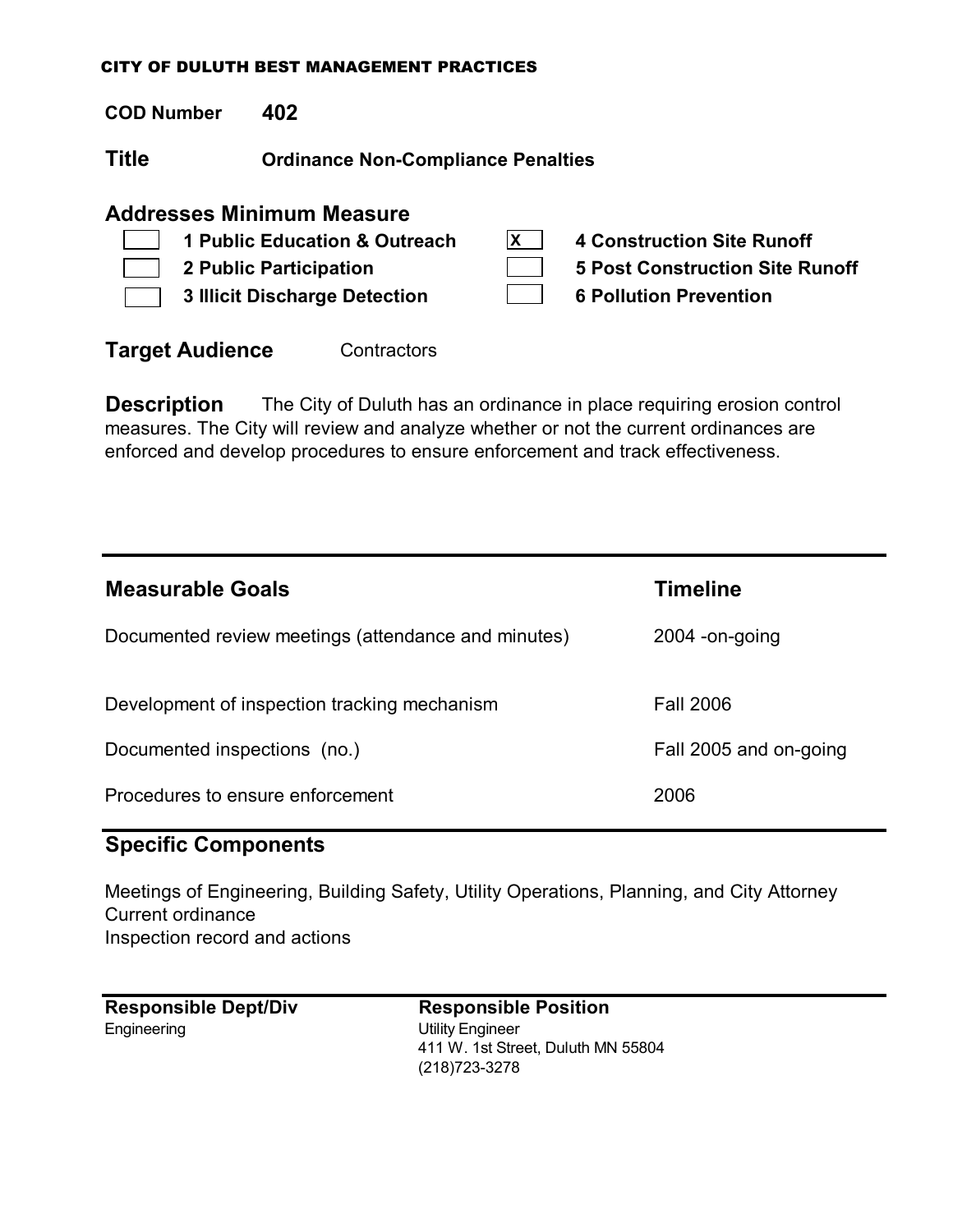**COD Number 403**

| <b>Title</b><br><b>Ordinance Descriptor Tools for Public Trade Professionals</b> |  |
|----------------------------------------------------------------------------------|--|
|                                                                                  |  |

## **Addresses Minimum Measure**

| $\mathbf{X}$ 1 Public Education & Outreach | 4 Construction Site Runoff             |
|--------------------------------------------|----------------------------------------|
| 2 Public Participation                     | <b>5 Post Construction Site Runoff</b> |
| 3 Illicit Discharge Detection              | <b>6 Pollution Prevention</b>          |

**Target Audience** Contractors, Builders, Developers, Engineering Firms

**Description** The City has developed permit forms and BMP guidance related to erosion and sediment control. These are available at engineering and building safety. Forms and permits are reviewed annually.

| <b>Measurable Goals</b>                | <b>Timeline</b>       |
|----------------------------------------|-----------------------|
| Handout development (updates recorded) | On-going activity     |
| Handout distribution                   | March 2003 - on going |
| Web site distribution of permit        | March 2005 on-going   |

## **Specific Components**

Developmental meetings with staff from Engineering, Utility Operations, Planning, Building Safety Ordinances Handout Web site

**Education Component:** Increase public awareness of the negative effects of erosion on water quality and appropriate steps to protect against erosion during construction projects.

**Responsible Dept/Div Responsible Position** Engineering Utility Engineer

411 W. 1st Street Duluth MN 55802 (218) 723-3278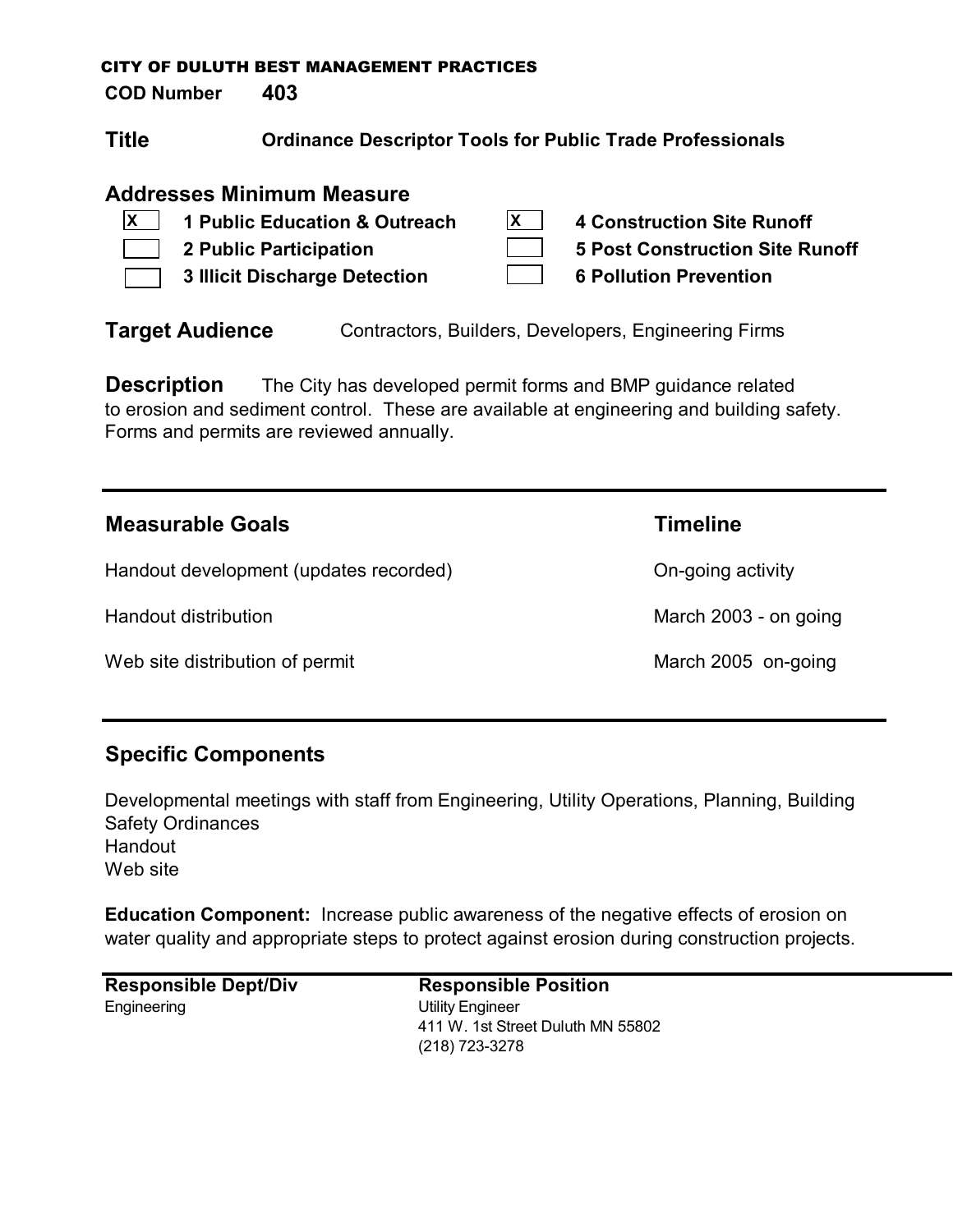**COD Number 404**

| <b>Title</b> | <b>Construction Site Best Management Practices</b> |
|--------------|----------------------------------------------------|
|--------------|----------------------------------------------------|

## **Addresses Minimum Measure**

| $\mathsf{X}$ | 1 Public Education & Outreach        | 4 Construction Site Runoff      |
|--------------|--------------------------------------|---------------------------------|
|              | 2 Public Participation               | 5 Post Construction Site Runoff |
|              | <b>3 Illicit Discharge Detection</b> | <b>6 Pollution Prevention</b>   |

**Target Audience** City Staff, Developers, Contractors, Engineering Firms, **Homeowners** 

**Description** The current City ordinance requires contractors to provide erosion control practices on construction sites. The requirements and practices will be reviewed in line with current BMPs and local experience. The review will examine installation and construction criteria, construction site entrance criteria and waste control.

| <b>Measurable Goals</b>                                                | <b>Timeline</b>     |
|------------------------------------------------------------------------|---------------------|
| Review meetings<br>(document dates and attendance)                     | 2003-2004 on-going  |
| <b>Document Review Practice</b>                                        | <b>Summer, 2004</b> |
| Update City construction BMP manual<br>(document updates)              | On-going            |
| Review guidelines and specifications for BMP's -<br>including drawings | 2004 on-going       |
| Prepare a list of available BMPs and make available to<br>public       | $2004 - 0n$ -going  |

## **Specific Components**

MPCA Construction Site BMP Manual City BMP Guidelines Meetings of Planning, Engineering, Building Safety and Utility Operations Staff

**Education Component:** Provide public with information on appropriate BMPs to address erosion and inform public why measures are essential to protect natural waterways.

| <b>Responsible Dept/Div</b> | <b>Responsible Position</b>       |
|-----------------------------|-----------------------------------|
| Engineering/Building Safety | Utility Engineer                  |
|                             | 411 W. 1st Street Duluth MN 55802 |
|                             | (218) 723-3278                    |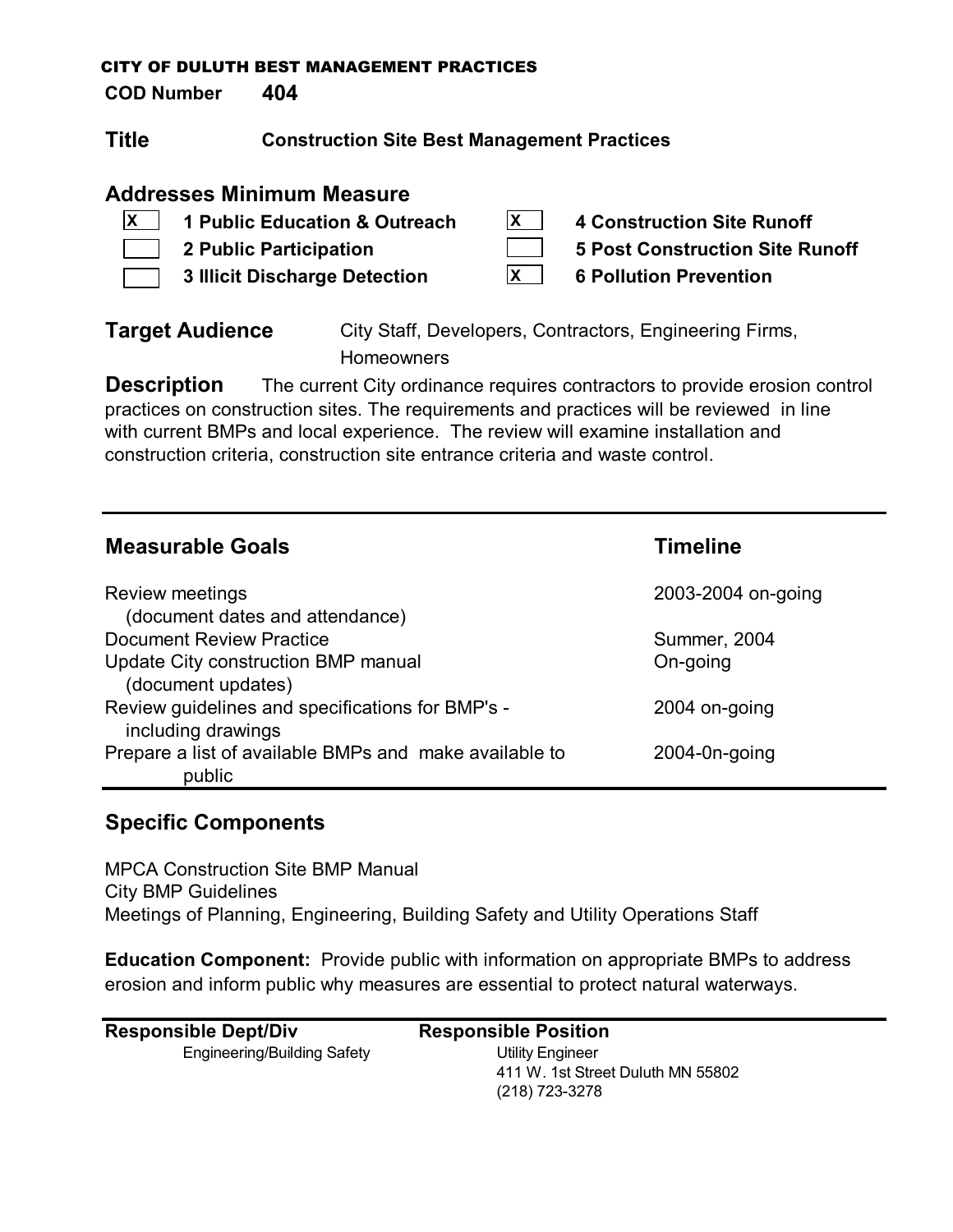**COD Number 405**

| Title | <b>Construction Site Inspection Process</b> |
|-------|---------------------------------------------|
|-------|---------------------------------------------|

## **Addresses Minimum Measure**

| $\mathbf{X}$ 1 Public Education & Outreach | <b>4 Construction Site Runoff</b> |
|--------------------------------------------|-----------------------------------|
| $\vert x \vert$ 2 Public Participation     | 5 Post Construction Site Runoff   |
| 3 Illicit Discharge Detection              | <b>6 Pollution Prevention</b>     |

**Target Audience** City Staff, Developers, Contractors, Engineering Firms, Public

**Description** The City will review compliance with City ordinance 93-65. The City will also review City erosion control practices including methods for addressing complaints and developing a list of standard inspection expectation such as posting of permits on site and control of waste and litter.

| <b>Measurable Goals</b><br>Review and document inspection procedure                            | <b>Timeline</b><br>Spring 2004 |
|------------------------------------------------------------------------------------------------|--------------------------------|
| Review and document practices expected at<br>construction site                                 | Spring 2004                    |
| Develop a citizen complaint response procedure                                                 | Spring 2004                    |
| Document inspection and actions<br>(interdepartmental data base)                               | Spring 2004 - Ongoing          |
| Train staff in inspection procedures                                                           | Spring 2004 and yearly         |
| Produce and distribute information worksheet<br>for contractors (developmental review package) | Summer 2004                    |

## **Specific Components**

Inspection database Construction Inspection Procedure Review meetings of Engineering, Building Safety, Planning, Utility Operations Hotline BMP 202

**Education Component:** Inform public of how they can assist in locating erosion problems.

| <b>Responsible Dept/Div</b> | <b>Responsible Position</b>        |
|-----------------------------|------------------------------------|
| Engineering/Building Safety | Utility Engineer                   |
|                             | 411 W. 1st Street, Duluth MN 55802 |
|                             | (218) 723-3278                     |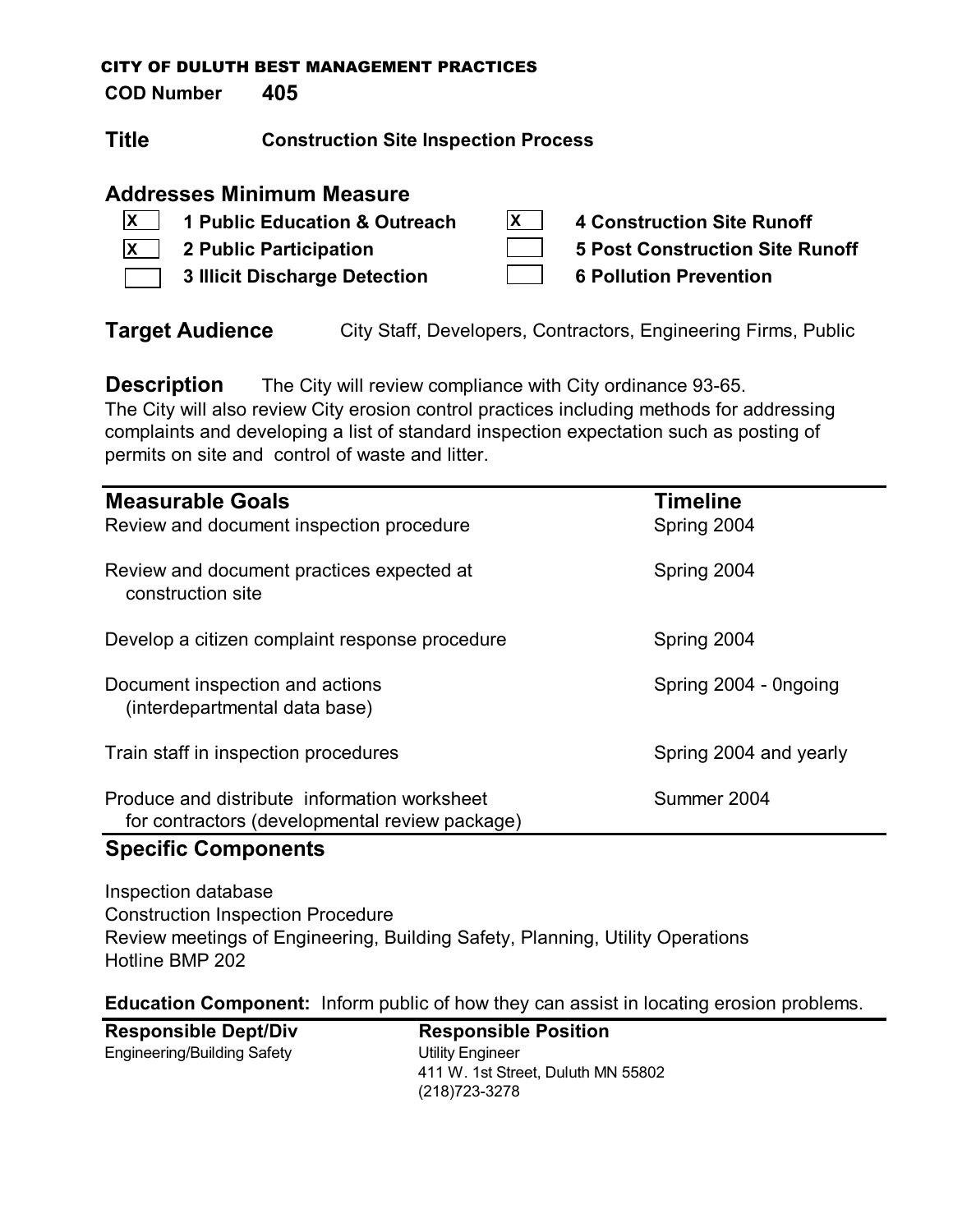**COD Number 406**

**Title Construction Site Enforcement Policies**

## **Addresses Minimum Measure**

|                                    | 1 Public Education & Outreach | 4 Construction Site Runoff             |
|------------------------------------|-------------------------------|----------------------------------------|
|                                    | 2 Public Participation        | <b>5 Post Construction Site Runoff</b> |
| $\mathbb{R}^n \times \mathbb{R}^n$ | 3 Illicit Discharge Detection | <b>6 Pollution Prevention</b>          |

**Target Audience** Staff, Contractors, Developers

**Description** The City has practices in place to address non-compliance with erosion control during construction. The practices will be reviewed and reinforced to insure effective control of construction sites. The review and up date will include looking at the penalty structure and the stop-work practices.

| <b>Measurable Goals</b>                                                | <b>Timeline</b>          |
|------------------------------------------------------------------------|--------------------------|
| Review meeting of departments involved<br>(attendance, dates, minutes) | Spring 2004 and on-going |
| Document enforcement procedures                                        | Summer 2004              |
| Track enforcement actions<br>(interdepartmental data base)             | Spring 2004 - on-going   |

## **Specific Components**

Meetings of Planning, Engineering, Building Safety, Utility Operations Interdepartmental Construction Data base **Ordinances** Inspection procedures

Engineering / Building Safety **Utility Engineer** 

**Responsible Dept/Div Responsible Position** 411 W. 1st Street, Duluth, MN 55802 (218)723-3278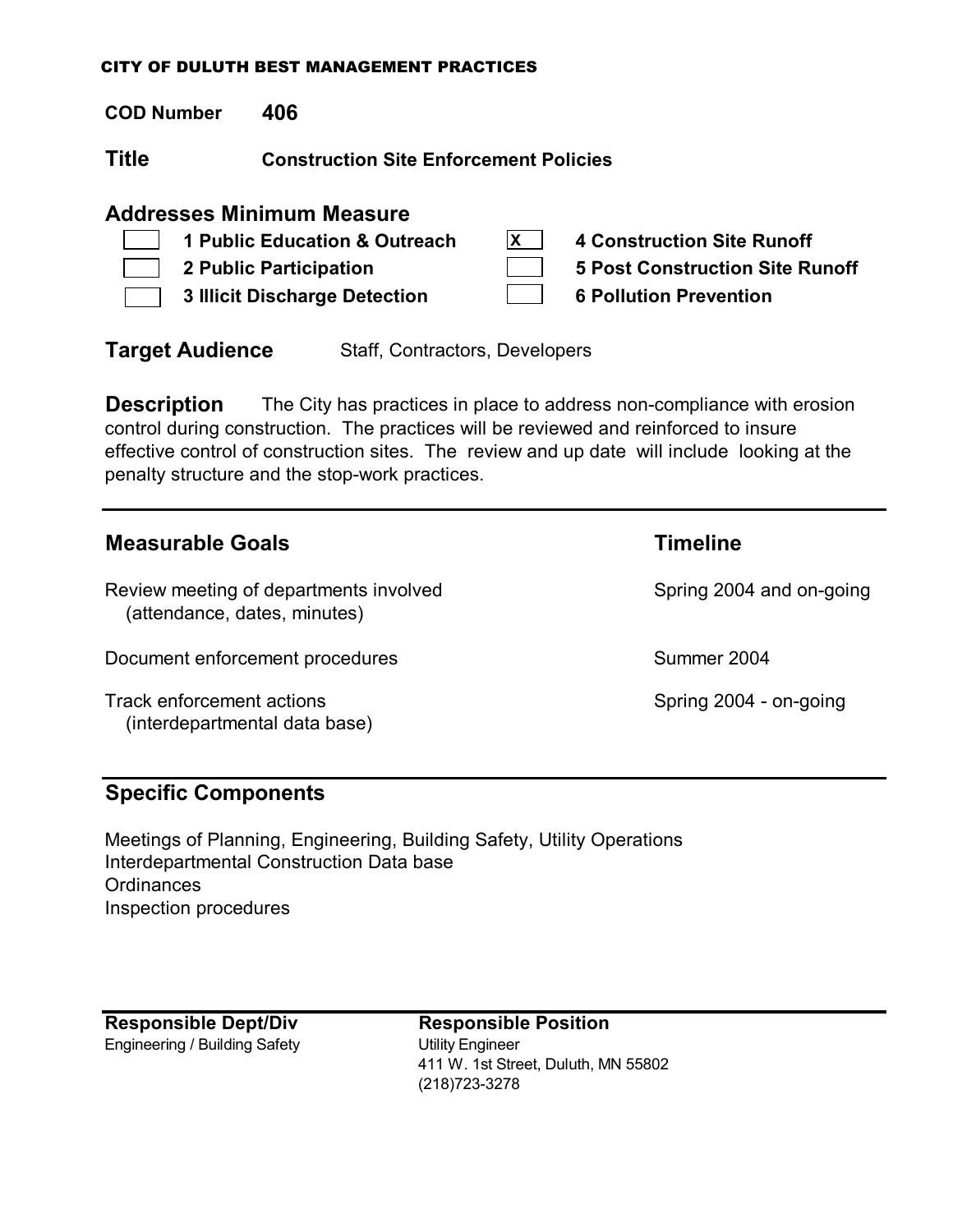**COD Number 407**

**Title Erosion Control Insert for Utility Bills**

## **Addresses Minimum Measure**

| x | 1 Public Education & Outreach        | 4 Construction Site Runoff             |
|---|--------------------------------------|----------------------------------------|
|   | 2 Public Participation               | <b>5 Post Construction Site Runoff</b> |
|   | <b>3 Illicit Discharge Detection</b> | <b>6 Pollution Prevention</b>          |

**Target Audience** General Public, Developers, Contractors

**Description** Preparation of a utility bill insert to increase awareness of good construction practices both on home sites and larger projects. Information on a hot line number to call with concerns. Information of where to obtain further information.

| <b>Measurable Goals</b>           | <b>Timeline</b>    |
|-----------------------------------|--------------------|
| Review meetings to develop insert | 2003               |
| Utility Insert development        | April 2004         |
| Distribution of insert yearly     | $2004 - 0n$ -going |

## **Specific Components**

Utility Bill insert Hotline BMP 202 Meeting of Engineering, Utility Operations, Building Safety, Graphics, Planning

**Education component:** Inform homeowners and business about the effects of erosion on the environment. Steps they can take to reduce the effects.

**Responsible Dept/Div Responsible Position** Utility Operations **Stormwater Coordinator**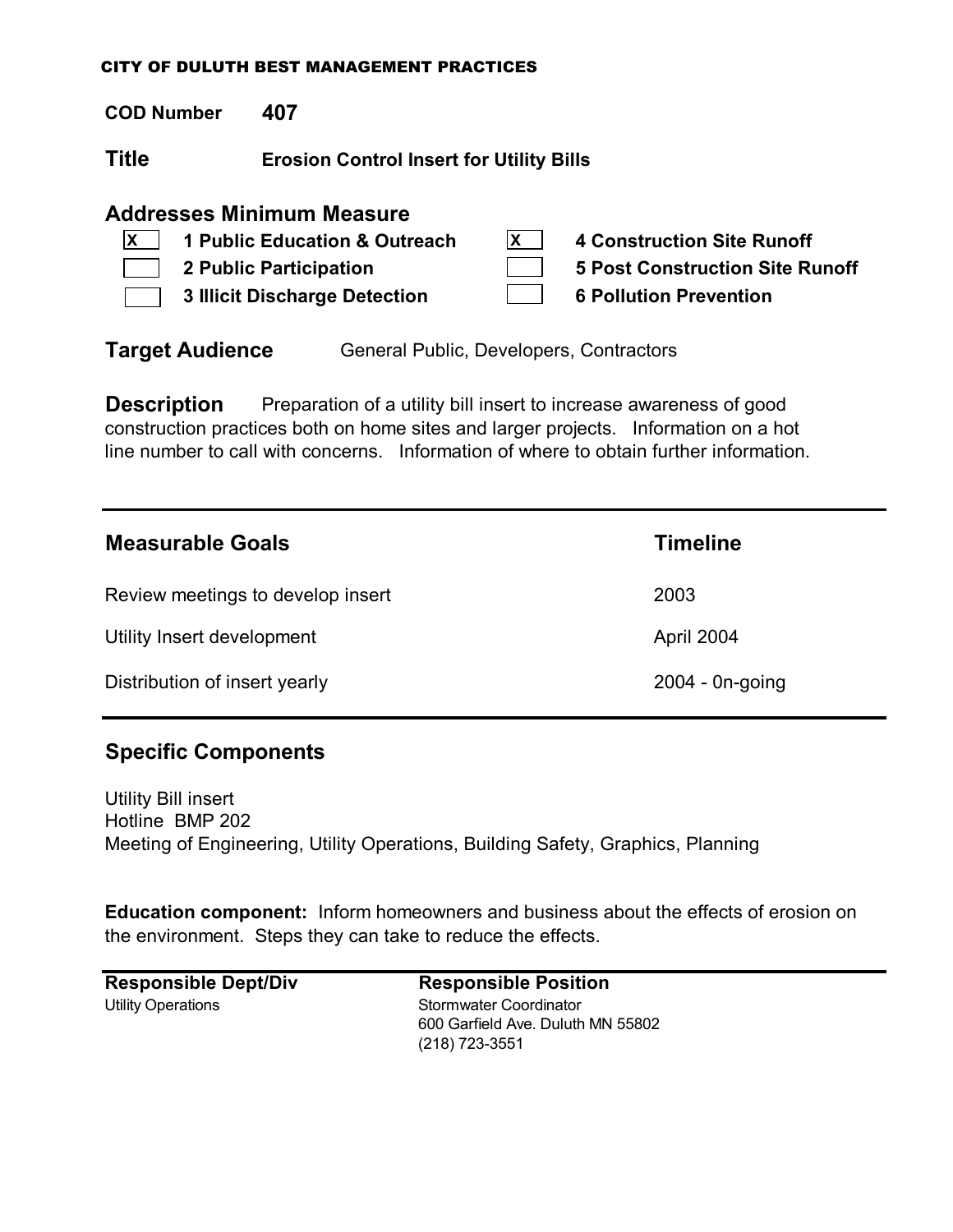**COD Number 408**

**Title Site Plan Review Process**

## **Addresses Minimum Measure**

|                | $ X $ 1 Public Education & Outreach  | X | 4 Construction Site Runoff      |
|----------------|--------------------------------------|---|---------------------------------|
| $\mathbb{R}^n$ | 2 Public Participation               |   | 5 Post Construction Site Runoff |
|                | <b>3 Illicit Discharge Detection</b> |   | <b>6 Pollution Prevention</b>   |

**Target Audience** Developers, Consulting Engineers, City Staff

**Description** The City has in place practices for review of site plans prior to construction through committees such as the Development Review Committee. Written procedures will be prepared to assist developers in preparing for the review of site plans.

| <b>Measurable Goals</b>                              | Timeline           |
|------------------------------------------------------|--------------------|
| Review meetings of appropriate staff                 | 2003 - Spring 2004 |
| <b>Written Procedures</b>                            | Spring 2004        |
| Hand out for Developers (development review package) | Summer 2004        |

## **Specific Components**

Staff review and planning meetings Development Review Package handout

Engineering Utility Engineer

**Responsible Dept/Div Responsible Position** 411 W. 1st Street, Duluth MN 55802 (218)723-3278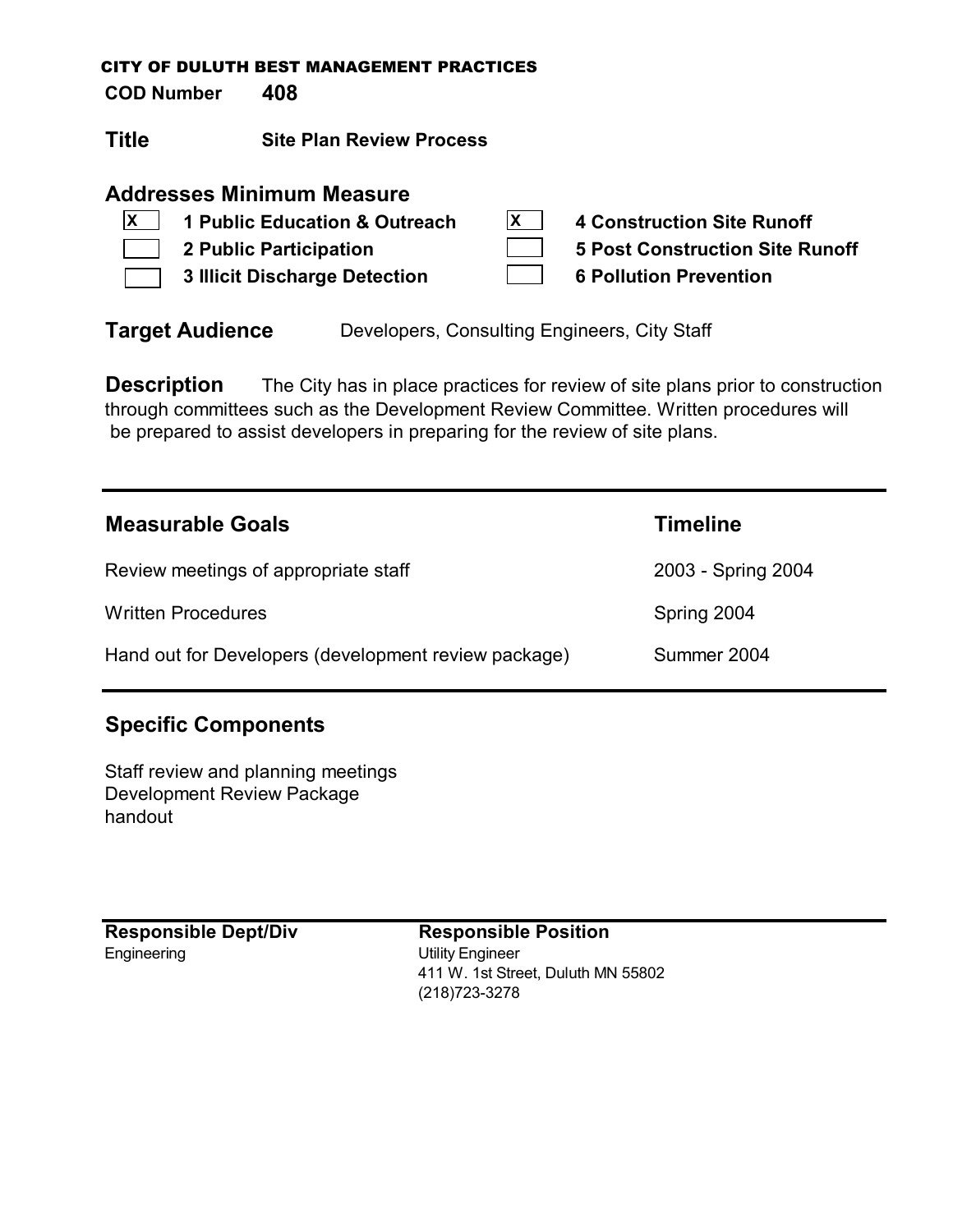**COD Number 501**

**Title Post Construction Runoff BMPs for New and Redevelopment**

## **Addresses Minimum Measure**

| $\mathbf{x}$ | 1 Public Education & Outreach        | <b>4 Construction Site Runoff</b>      |
|--------------|--------------------------------------|----------------------------------------|
|              | 2 Public Participation               | <b>5 Post Construction Site Runoff</b> |
|              | <b>3 Illicit Discharge Detection</b> | <b>6 Pollution Prevention</b>          |

**Target Audience** Developers/Builders Planning

**Description** The City of Duluth has in place practices for working with developers and contractors to determine appropriate Best management Practices (BMP) such as detention ponds and other structural methods of runoff control for development and redevelopment. These practices are being reviewed documented and updated.

| <b>Measurable Goals</b>                                                  | <b>Timeline</b>                                                                                                   |
|--------------------------------------------------------------------------|-------------------------------------------------------------------------------------------------------------------|
| City review of detention/structural designs<br>(track number of reviews) | Currently being done by Engineering<br>on site plans. Continue individual<br>design reviews throughout each year. |
| <b>Document Review Practice</b>                                          | 2004                                                                                                              |

## **Specific Components**

Engineering continues to actively review designs and drainage reports for projects for appropriate controls and modify designs for effectiveness. Incorporate recommendations of SWMP when published. Surface Water Management Plan **Ordinances** BMP list **Education Component:** Continue to update/revise permit handouts and educational materials and have available in engineering. In form developers of water protection practices.

**Responsible Dept/Div Responsible Position** Engineering Utilities Engineering

411 W. 1st Street Duluth MN 55802 (218)723-3278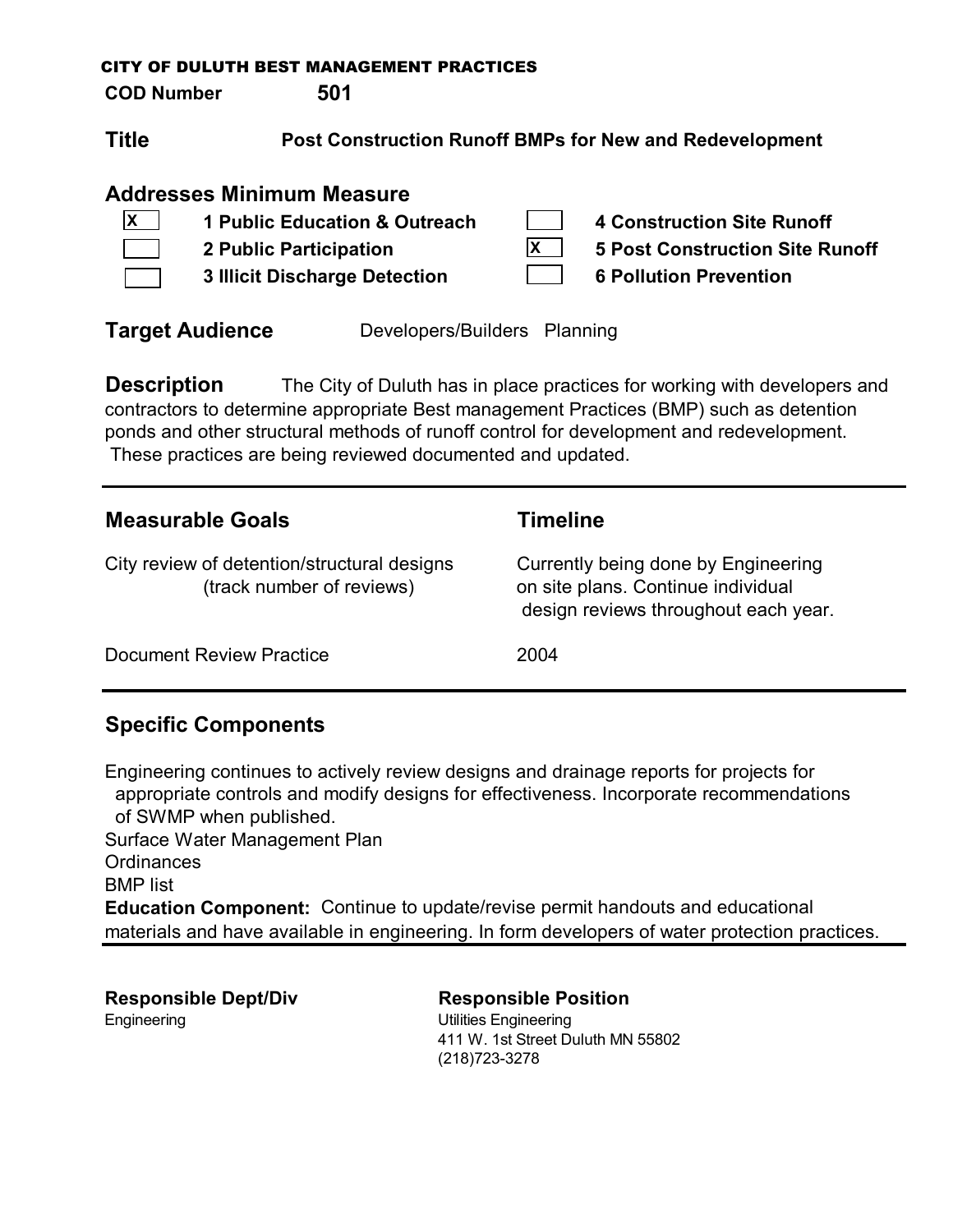## **COD Number 502**

**Title Ordinances for Post Construction and New Development Runoff Control**

### **Addresses Minimum Measure**



**1 Public Education & Outreach 4 Construction Site Runoff**

- - **3 Illicit Discharge Detection 6 Pollution Prevention**
- **X**

**2 Public Participation 5 Post Construction Site Runoff**

**Target Audience** Developers, Contractors

**Description** The Planning, Engineering and Utility Operations Divisions of the City of Duluth will review and update City ordinances and zoning requirements to reflect new requirements for design, installation and maintenance of runoff control devices in compliance with Phase II requirements and City comprehensive plans in order to to protect surface water quality.

| <b>Measurable Goals</b><br>Adopt developer controls package | <b>Timeline</b><br>March of 2005                                                                                          |
|-------------------------------------------------------------|---------------------------------------------------------------------------------------------------------------------------|
| Review runoff control during<br>development review/planning | On-going<br>Currently done during City development review process<br>(engineering continue to review individual projects) |
| Review ordinance                                            | Update 2005 Annually review<br>ordinance/permit process and make adjustments<br>based on previous years construction      |

## **Specific Components**

Updated ordinance

Current planning design review process involves storm water consideration.

New SWMP will update developer requirements for storm water control in specific areas.

City currently actively reviews individual designs for erosion control and will continue process. Engineering evaluates and revises permit package annually.

**Responsible Dept/Div Responsible Position** Engineering Utilities Engineering 411 W. 1st Street, Duluth MN 55802 (218)723-3278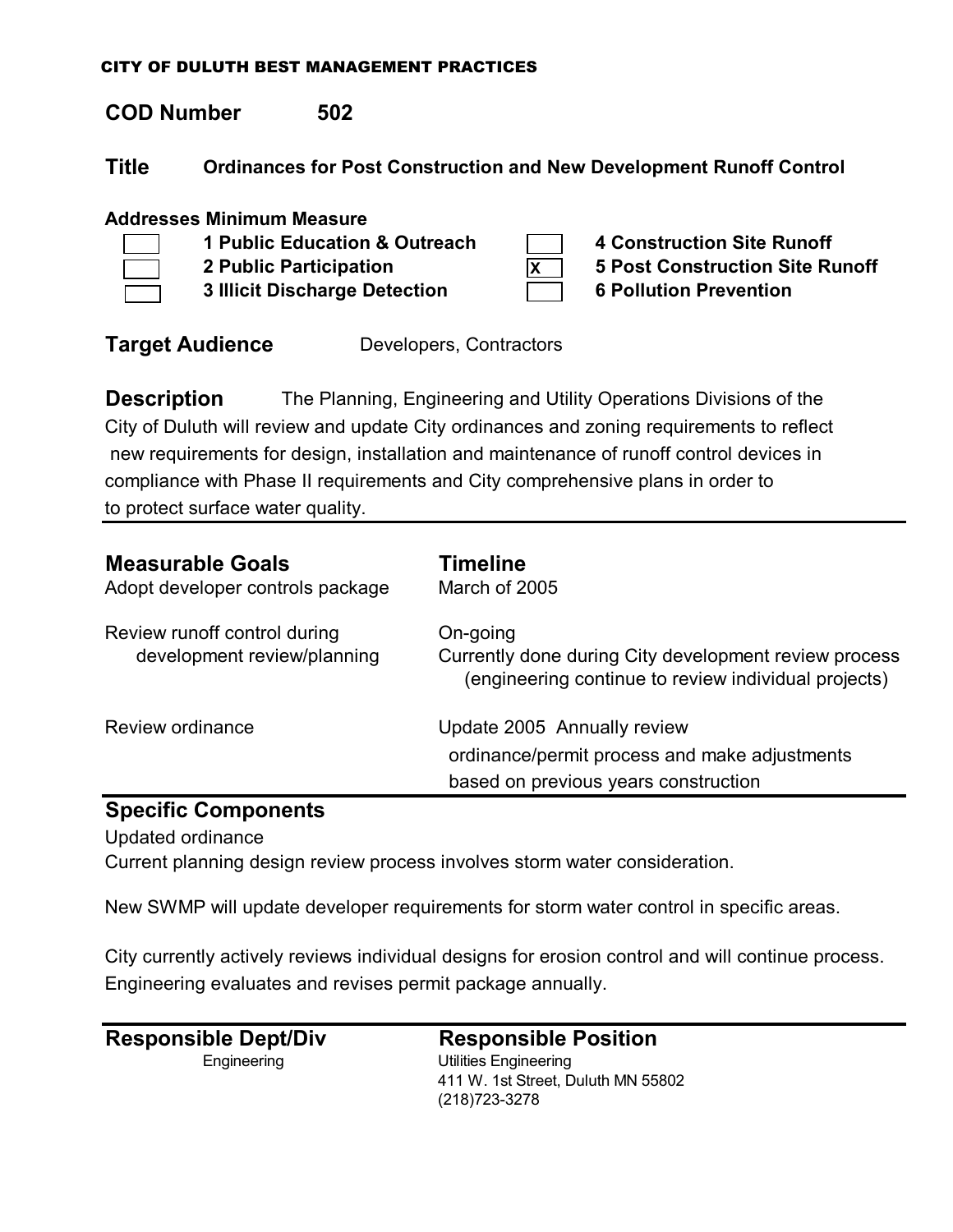**COD Number 503**

## **Title Post Construction Runoff Control BMP Operation and Maintenance**

### **Addresses Minimum Measure**

- 
- **3 Illicit Discharge Detection 6 Pollution Prevention**

**1 Public Education & Outreach 4 Construction Site Runoff 2 Public Participation 5 Post Construction Site Runoff**

**Target Audience City & Private Property** 

**Description** The City of Duluth has in place practices to ensure that developed BMPs will be maintained after construction or reconstruction. The City will review and update current practices and related requirements to ensure appropriate enforcement and maintenance.

**X X**

| <b>Measurable Goals</b>                                                           |               | <b>Timeline</b>                         |
|-----------------------------------------------------------------------------------|---------------|-----------------------------------------|
| City Sediment trap yearly cleaning                                                | (work orders) | Annually                                |
|                                                                                   |               |                                         |
|                                                                                   |               | To be put in Developer Agreements       |
|                                                                                   |               |                                         |
| (documented and tracked)                                                          |               |                                         |
| Review and update of ordinances and requirements                                  |               | 2005 (ordinance expanded and updated)   |
| (review meeting)                                                                  |               | 2005 - on annual review                 |
| Written monitoring, maintenance and cleanout<br>requirements for ponds/structures |               | by Spring 2005 (maintenance agreements) |

## **Specific Components**

City Utility Operations continue to clean out public sedimentation traps .BMP 613 For new developments where sedimentation is required, insert maintenance requirements

Staff inspection Training

## **Responsible Dept/Div Responsible Position**

Engineering, Utility Operations Utilities Engineering

 & Planning 411 W. 1st Street, Duluth, MN 55802 (218)723-3278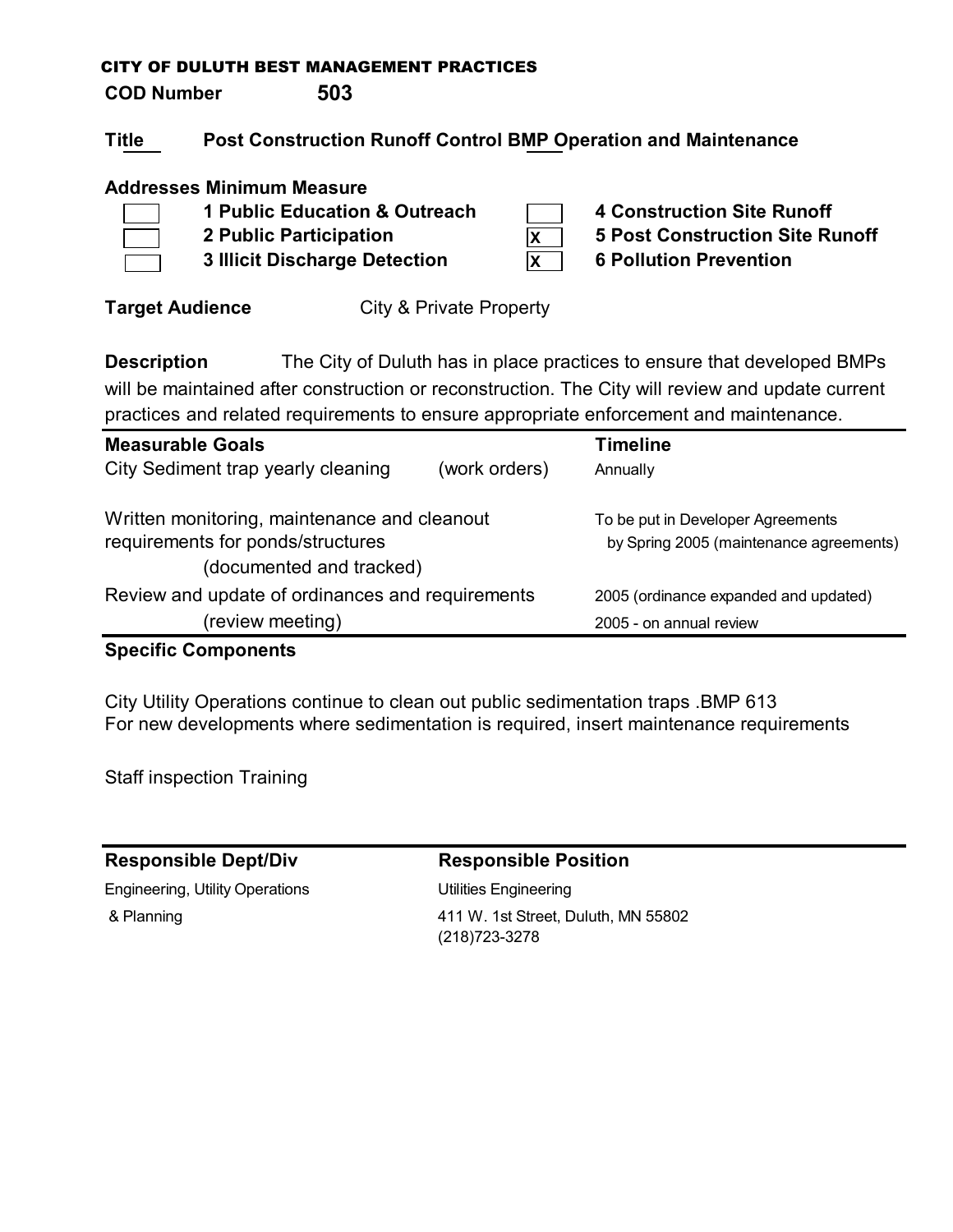**COD Number 601**

| <b>Title</b> | <b>Departmental Vehicle Maintenance and Cleaning</b> |
|--------------|------------------------------------------------------|
|--------------|------------------------------------------------------|

## **Addresses Minimum Measure**

| 1 Public Education & Outreach                |              | 4 Construction Site Runoff      |
|----------------------------------------------|--------------|---------------------------------|
| 2 Public Participation                       |              | 5 Post Construction Site Runoff |
| $\overline{X}$ 3 Illicit Discharge Detection | $\mathsf{X}$ | <b>6 Pollution Prevention</b>   |

**Target Audience** City Departmental Staff

**Description** The City has in place practices to maintain City vehicles to prevent pollution entering the environment from leakage or other defects. Practices include daily inspections and washing. The City will document practices and record keeping.

| <b>Measurable Goals</b>                              | <b>Timeline</b> |
|------------------------------------------------------|-----------------|
| Daily inspection sheets                              | on-going        |
| Written documentation of vehicle washing practices   | 2004            |
| Written Documentation of inspection components       | 2004            |
| Vehicle Maintenance Training (no. employees trained) | Yearly          |

## **Specific components**

Inspection sheets Vehicle washing procedure Daily inspection Procedure

**Education Component:** Staff training in the potential pollution problems from improper vehicle maintenance and cleaning.

Responsible Department/Division Responsible Individual Fleet Services Fleet Services Manager

4825 Mike Colalillo Dr Duluth MN 55807 (218) 723-3446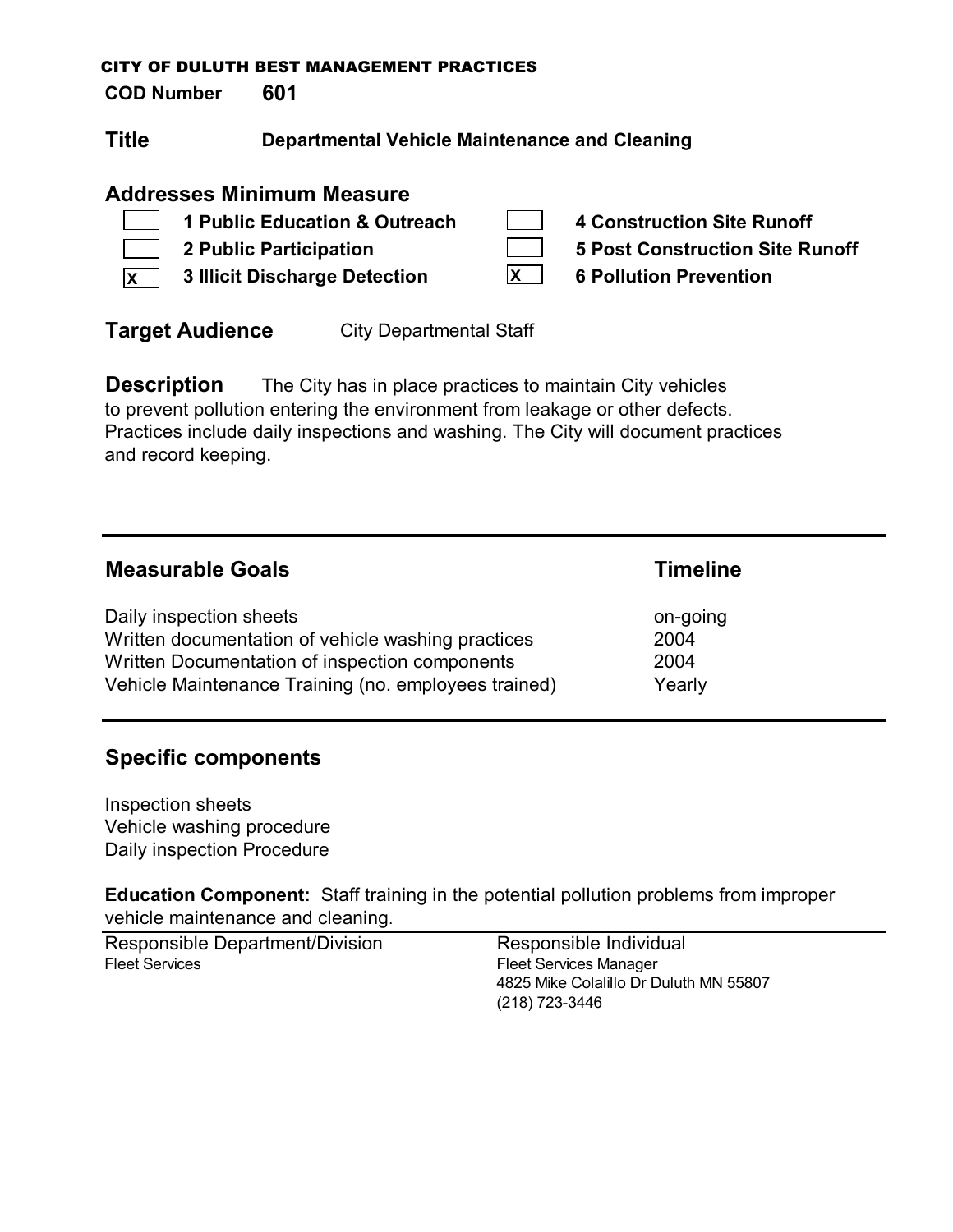**COD Number 602**

**Title Yearly Vehicle Inspection**

## **Addresses Minimum Measure**

|              | 1 Public Education & Outreach | <b>4 Construction Site Runoff</b>      |
|--------------|-------------------------------|----------------------------------------|
| $\mathbf{1}$ | 2 Public Participation        | <b>5 Post Construction Site Runoff</b> |
| $\mathsf{X}$ | 3 Illicit Discharge Detection | <b>6 Pollution Prevention</b>          |
|              |                               |                                        |

**Target Audience** City Staff

**Description** The City has in place practices to inspect all City vehicles yearly and to make appropriate repairs. Fleet services will review and update documentation and practices.

## **Measurable Goals Timeline**

Yearly inspection records summary Vearly Yearly Maintenance record summary and the control on-going on-going Documentation of inspection procedure 2004

## **Specific components**

inspection records maintenance records Inspection procedure

Responsible Department/Div<br>
Fleet Services<br>
Fleet Service Manager

Fleet Service Manager 4825 Mike Colalillo Dr Duluth MN 55807 (218) 723-3446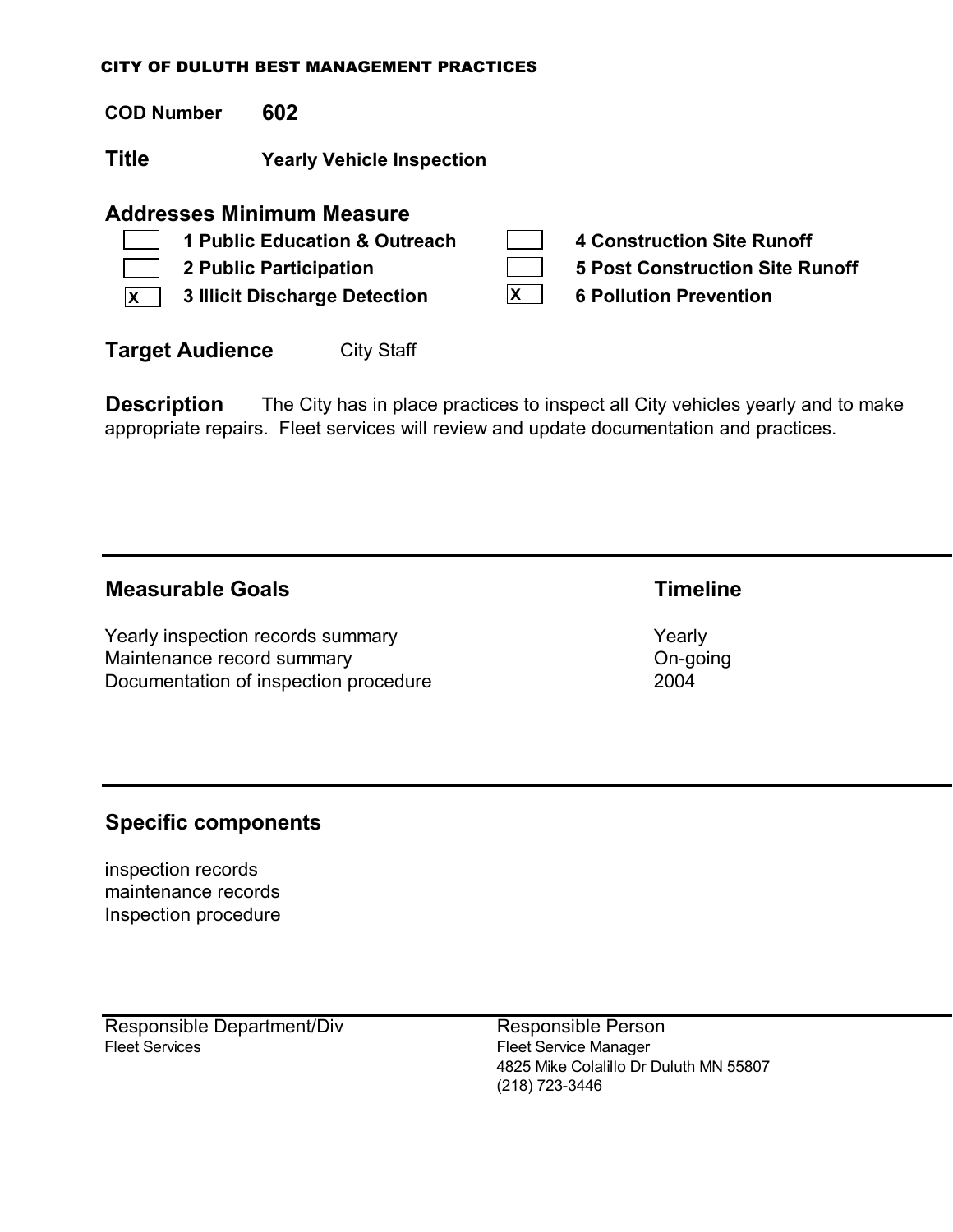**COD Number 603**

**Title Hazardous Materials Management**

## **Addresses Minimum Measure**

|              | 1 Public Education & Outreach |   | 4 Construction Site Runoff      |
|--------------|-------------------------------|---|---------------------------------|
|              | 2 Public Participation        |   | 5 Post Construction Site Runoff |
| $\mathsf{X}$ | 3 Illicit Discharge Detection | X | <b>6 Pollution Prevention</b>   |
|              |                               |   |                                 |

**Target Audience** City Staff

**Description** The City has in place hazardous materials Management practices designed to protect staff and the environment from pollution from materials used in the work place.

| <b>Measurable Goals</b>                                         | <b>Timeline</b> |
|-----------------------------------------------------------------|-----------------|
| Review and update of hazardous materials<br>handling procedures | 2005            |
| Identification and training of staff<br>(attendance documented) | Yearly          |
| Review and Update material selection practices                  | 2005            |

## **Specific components**

Hazardous Materials procedures training records

Responsible Department/Div Responsible Person Fleet Services **Loss Control Specialist** 

4825 Mike Colalillo Dr Duluth MN 55807 (218) 723-3446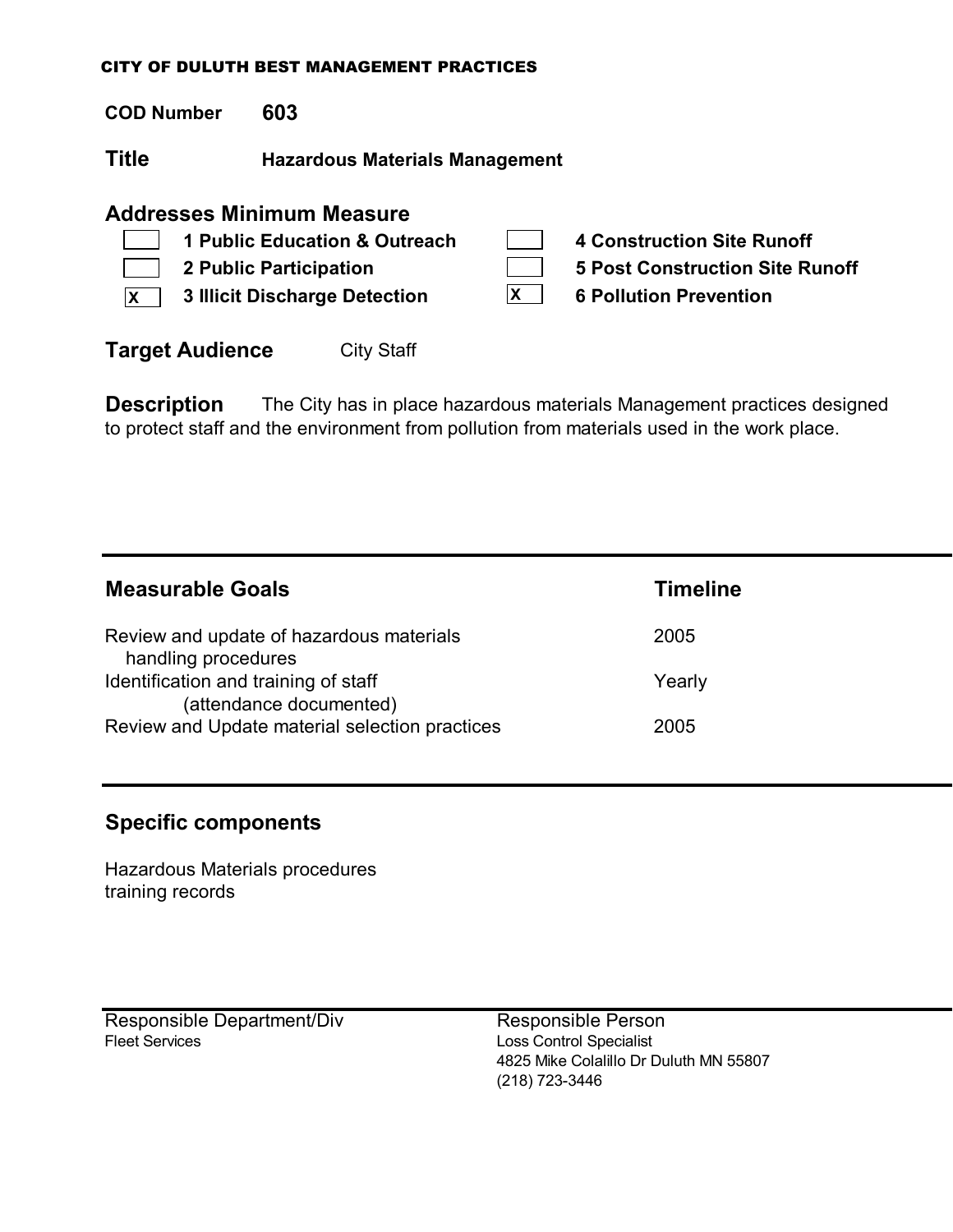**COD Number 604**

**Title Hazardous Materials Training**

## **Addresses Minimum Measure**

| 1 Public Education & Outreach                |   | 4 Construction Site Runoff      |
|----------------------------------------------|---|---------------------------------|
| 2 Public Participation                       |   | 5 Post Construction Site Runoff |
| $\overline{X}$ 3 Illicit Discharge Detection | X | <b>6 Pollution Prevention</b>   |

| <b>Target Audience</b> | <b>City Staff</b> |
|------------------------|-------------------|
|------------------------|-------------------|

**Description** The City has in place hazardous materials training practices designed to provide staff with information on how to identify and use hazardous materials. One component of the training is the proper storage and handling of materials to prevent environmental pollution.

| <b>Measurable Goals</b>                                         | <b>Timeline</b> |
|-----------------------------------------------------------------|-----------------|
| Review and update of hazardous materials<br>training procedures | Yearly          |
| Record of staff training                                        | Yearly          |

## **Specific components**

Hazardous Materials procedures Training records

Responsible Department/Div Responsible Person Fleet Services **Loss Control Specialist** 

4825 Mike Colalillo Dr Duluth MN 55807 (218) 723-3446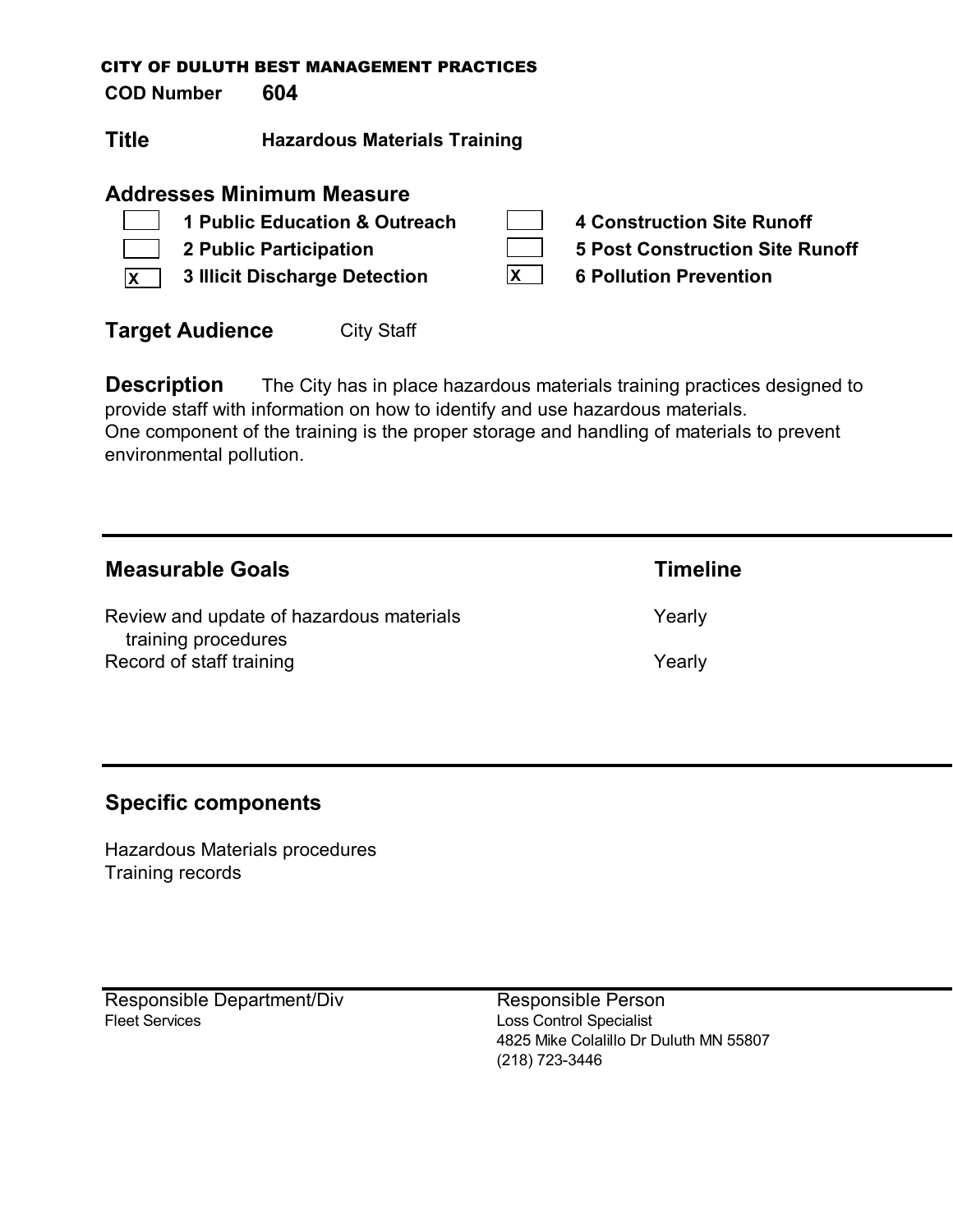**COD Number 605**

**Title Construction Site Erosion Control**

## **Addresses Minimum Measure**

**1 Public Education & Outreach 4 Construction Site Runoff 2 Public Participation 5 Post Construction Site Runoff 3 Illicit Discharge Detection 6 Pollution Prevention X X**

| <b>Target Audience</b><br><b>City Staff</b> |
|---------------------------------------------|
|---------------------------------------------|

**Description** The City of Duluth performs a variety construction projects while maintaining utility infrastructure. Long standing practices for preventing pollution are in place and are reviewed and up dated as more current information is collected. The City will review and document procedures to ensure appropriate protection for the environment are in place.

## **Measurable Goals Timeline**

Documentation and updating of 2004 construction site practices Site inspections - records update fall 2003 and on-going Staff Training **Fall 2003** and yearly

## **Specific components**

Staff training procedure Work order records Construction erosion control practice

Responsible Department/Div Responsible Person Utility Operations **Construction Supervisor**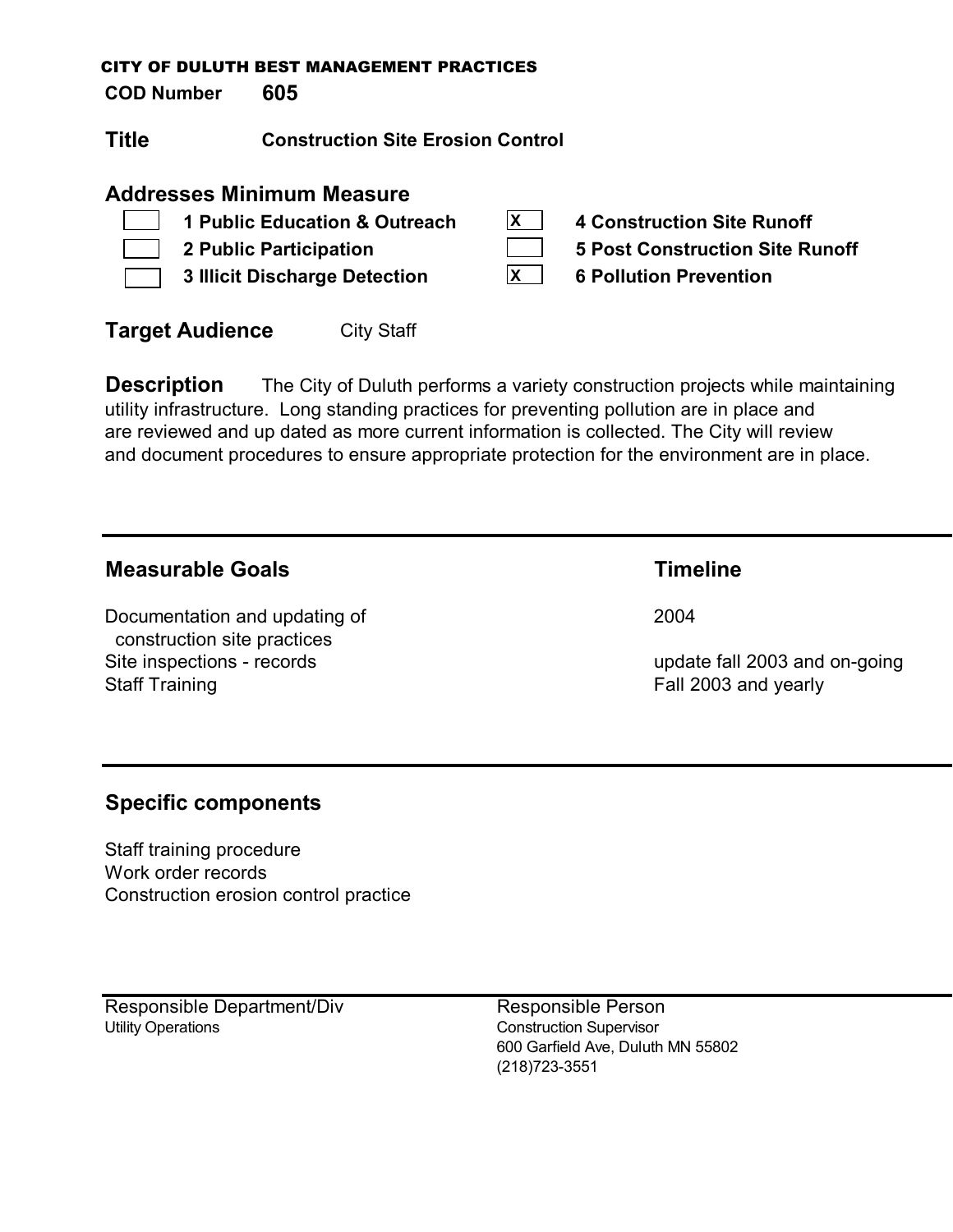**COD Number 606**

**Title Control of Dumping of Materials to Creeks and Streams**

## **Addresses Minimum Measure**

| $\mathbf{X}$   1 Public Education & Outreach | 4 Construction Site Runoff      |
|----------------------------------------------|---------------------------------|
| 2 Public Participation                       | 5 Post Construction Site Runoff |
| $\overline{X}$ 3 Illicit Discharge Detection | <b>6 Pollution Prevention</b>   |

**Target Audience** City Staff, General Public

**Description** The City of Duluth has in place a program to identify and remove material that has been dumped illegally in creeks, streams and ditches. The program operates in conjunction with the Youth Employment Services Program

## **Measurable Goals Timeline**

Debris removed yearly yearly yearly yearly yearly Hotline established and promoted 2004 - 2007 Public education on-going Solid waste officer inspections on-going solid waste of the set of the set of the set on-going Signage (no. locations identified and posted) 2005 and on-going

## **Specific Components**

Hot line BMP No. 202 Solid Waste Officer Public Education BMP No. 105 Reporting forms Summer Stream cleaning crew

**Education Component:** Outreach to the public about dumping problems and potential effects on the environment. Encourage public participation in maintaining streams by reporting dumping and by changing personal habits.

**Responsible Dept/Div Responsible Position**

Utility Operations **Maintenance Supervisor** 600 Garfield Ave, Duluth MN 55802 (218)723-3551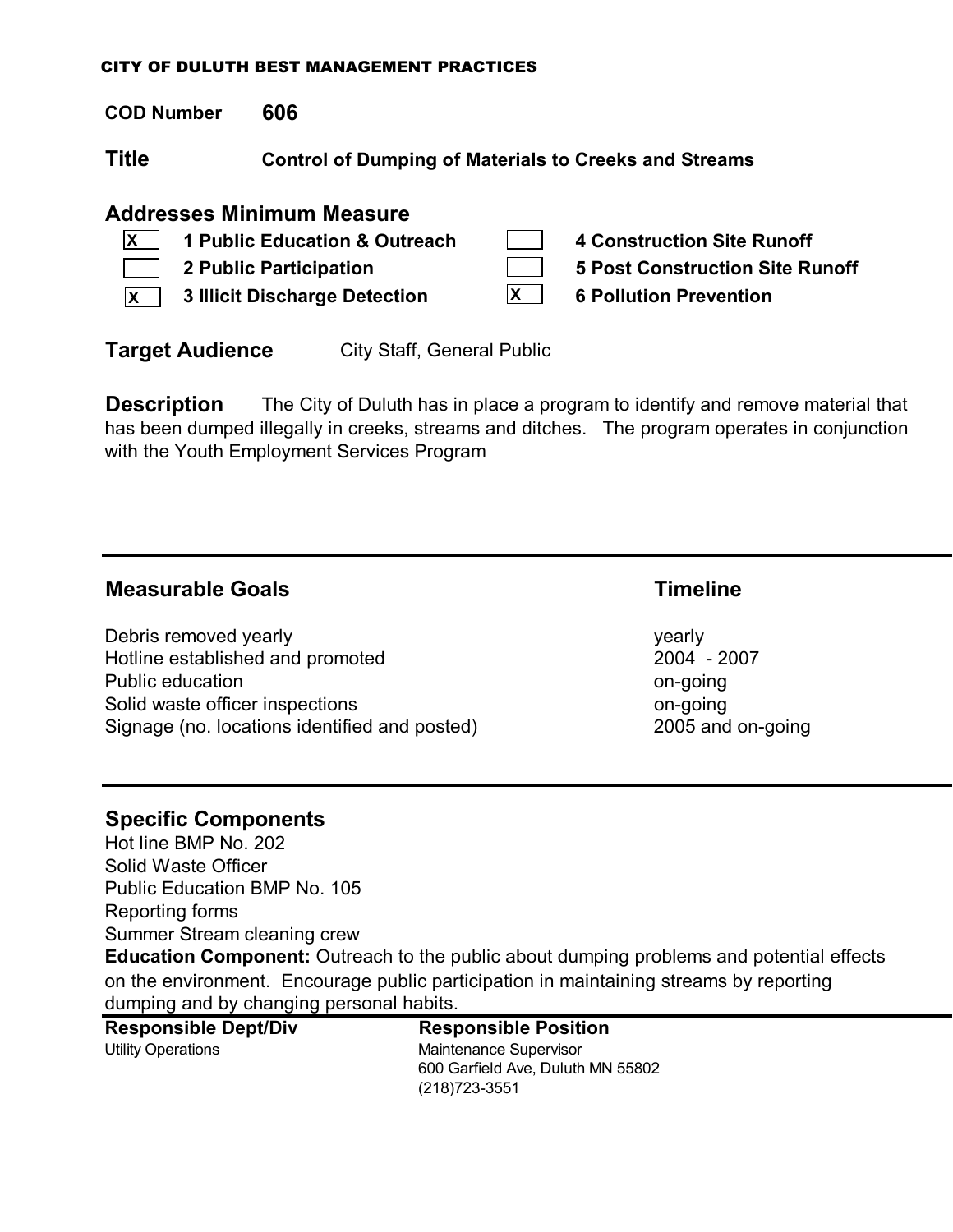**COD Number 607**

**Title Municipal Vehicle Washing**

## **Addresses Minimum Measure**

|              | 1 Public Education & Outreach        | <b>4 Construction Site Runoff</b> |
|--------------|--------------------------------------|-----------------------------------|
|              | <b>2 Public Participation</b>        | 5 Post Construction Site Runoff   |
| $\mathsf{X}$ | <b>3 Illicit Discharge Detection</b> | <b>6 Pollution Prevention</b>     |
|              |                                      |                                   |

**Target Audience** City Staff

**Description** The City of Duluth has practices in place to insure that all vehicles washing is done in designated areas to prevent materials entering the stormwater system.

| <b>Measurable Goals</b>                  | Timeline                    |
|------------------------------------------|-----------------------------|
| Review and document practice - city wide | Update in 2005              |
| Staff training - dates and locations     | Yearly starting spring 2004 |

## **Specific Components**

Documented washing procedure

Staff training

Fleet Maintenance Loss Control Specialist

**Responsible Dept/Div Responsible Position** 4825 Mike Colalillo Dr Duluth MN 55807 (218) 723-3446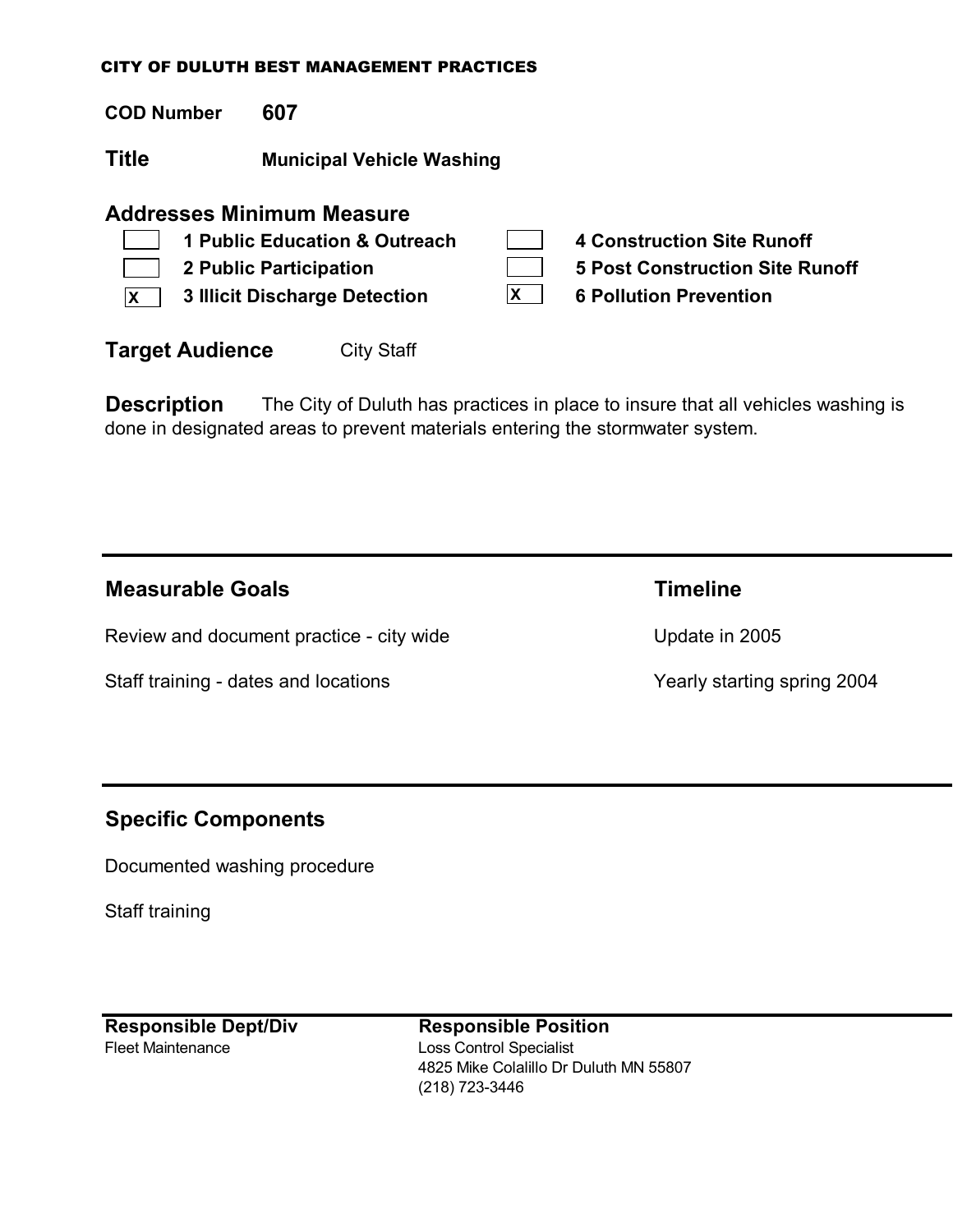**COD Number 608**

**Title Hazardous Spill Response Plan**

## **Addresses Minimum Measure**

|                | 1 Public Education & Outreach | 4 Construction Site Runoff      |
|----------------|-------------------------------|---------------------------------|
| $\mathbb{R}^n$ | 2 Public Participation        | 5 Post Construction Site Runoff |
|                | 3 Illicit Discharge Detection | <b>6 Pollution Prevention</b>   |
|                |                               |                                 |

**Target Audience** City Staff

**Description** The City has in place a Hazardous Spill Response Plan designed to respond to spills and address immediate site problems and initiate safe and environmentally friendly clean up.

| <b>Measurable Goals</b>              | <b>Timeline</b> |
|--------------------------------------|-----------------|
| Continual update and review of plan  | Yearly          |
| Documentation of responses to spills | On-going        |
| Haz-Mat team training documentation  | Yearly          |

## **Specific Components**

Emergency Response Plan Haz-mat Training

City Fire Department Fire Chief

**Responsible Dept/Div Responsible Position** 602 W. 2nd Street, Duluth, MN 55802 (218)723-3200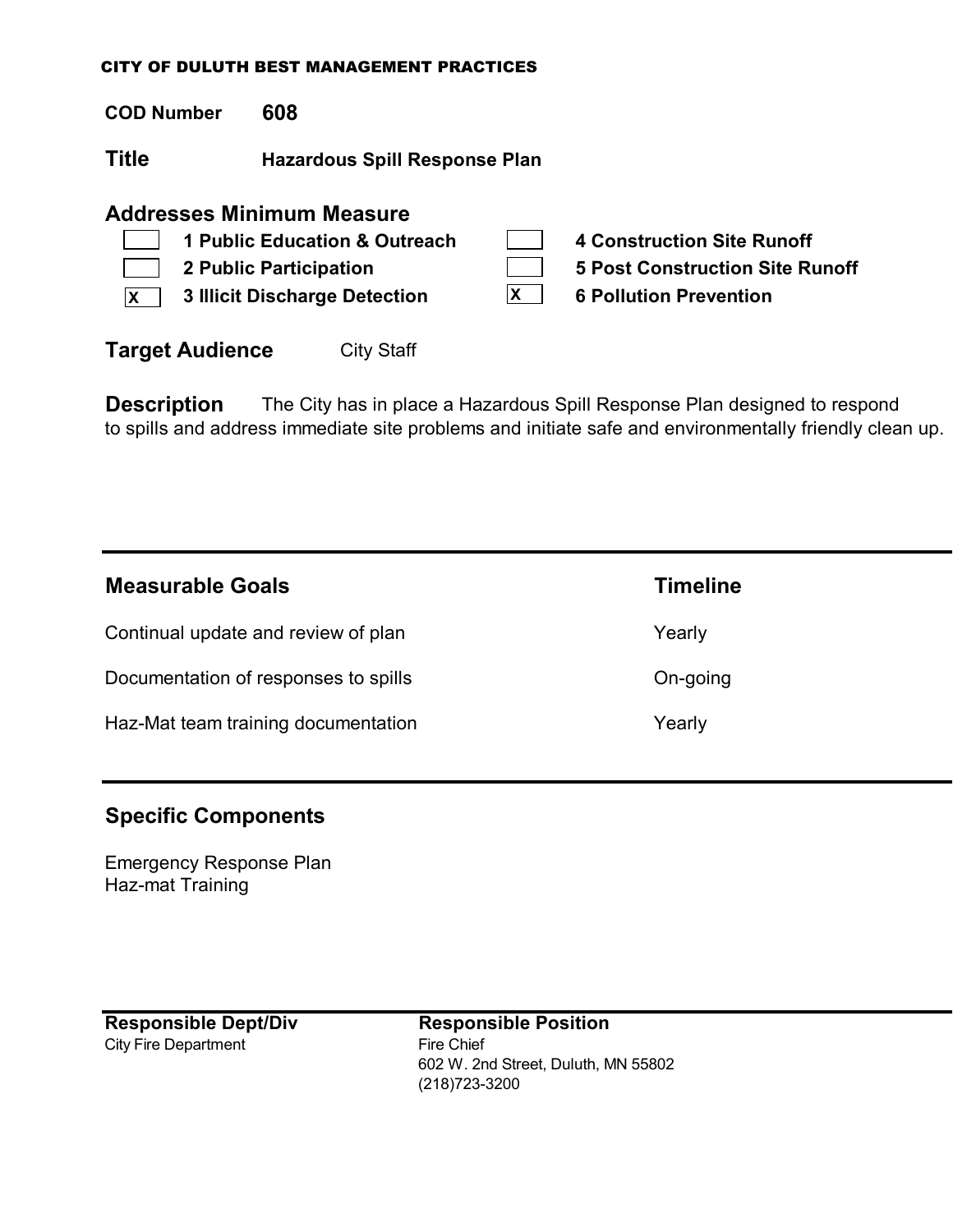**COD Number 609**

**Title Storm Sewer Cleaning**

## **Addresses Minimum Measure**

| $ X $ 1 Public Education & Outreach          | 4 Construction Site Runoff      |
|----------------------------------------------|---------------------------------|
| 2 Public Participation                       | 5 Post Construction Site Runoff |
| $\overline{X}$ 3 Illicit Discharge Detection | <b>6 Pollution Prevention</b>   |

**Target Audience** Utility Operations Personnel, General Public

**Description** The Utility Operations Division of the City has in place a program to perform regular maintenance including cleaning and repair of storm lines, manholes and catch basins. The program includes evaluation of infrastructure condition using televising and dye testing and prioritizing repairs and mechanical and vacuum cleaning techniques. Staff demonstrate equipment and explain the work at local events. Staff are trained to identify any questionable discharges detected and initiate illicit discharge elimination procedures..

| <b>Measurable Goals</b>                           | <b>Timeline</b>  |
|---------------------------------------------------|------------------|
| Storm televising No. of feet                      | Yearly           |
| Feet of cleaning                                  | Yearly           |
| Number of manhole repairs                         | Yearly           |
| Number of catch basin repairs                     | Yearly           |
| Staff training                                    | Yearly           |
| Equipment demonstration                           | Upon request.    |
| Number of incidents of illicit discharge detected | Yearly           |
| Press release - report on yearly activities       | Yearly - January |

## **Specific Components**

Maintenance Schedule Storm Water Utility Comprehensive Plan Vactor Training Procedure Rod Truck Training Procedure Work Order System Public Education and Outreach Program BMP 105

**Education Component:** Yearly press release outlining yearly cleaning activities. Demonstration of equipment. Message :Debris travels from home to street to stormwater system to lake.

**Responsible Dept/Div Responsible Position** Utility Operations **Maintenance Supervisor**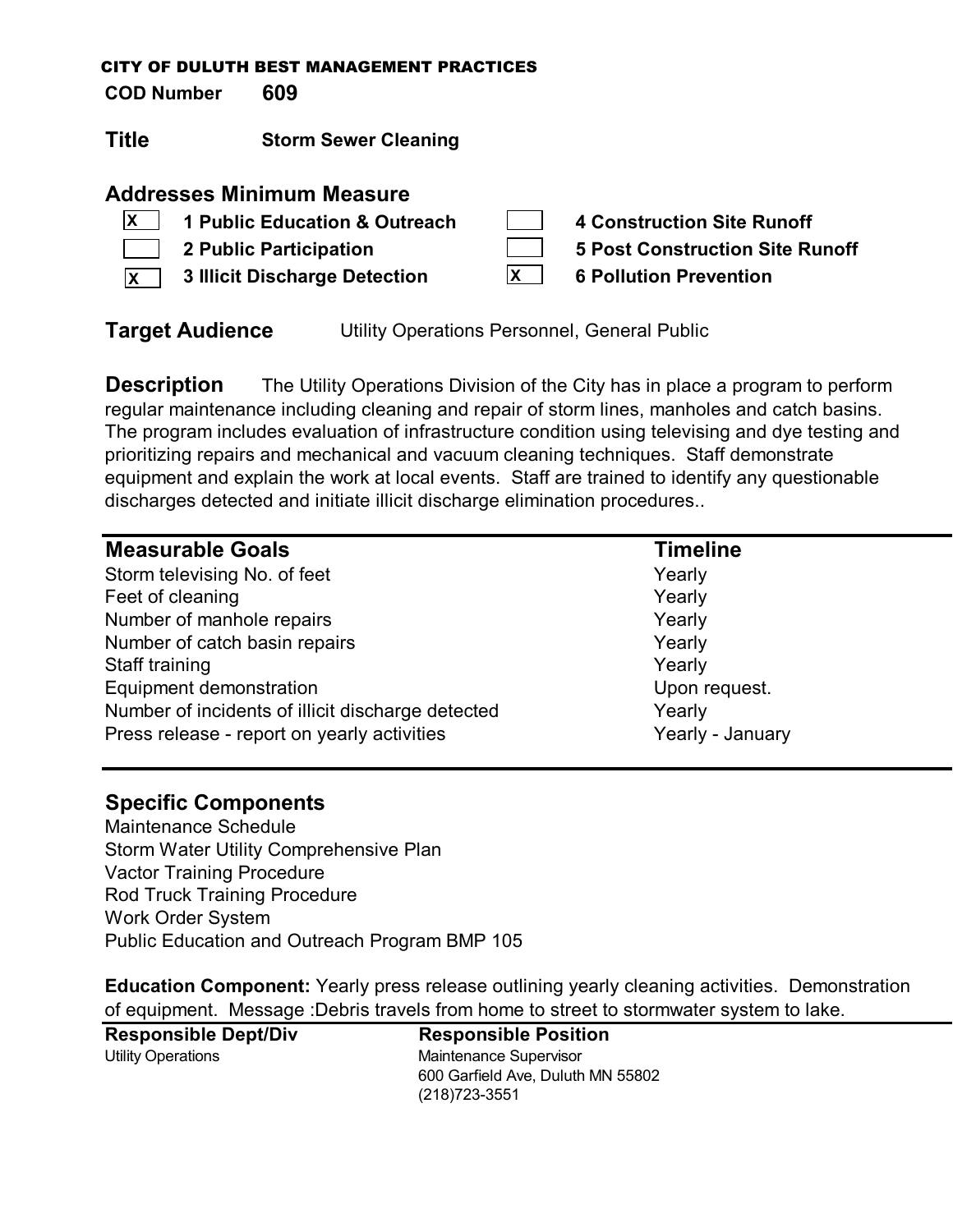**COD Number 610**

| Title | <b>Procedure for Removal of Icing Problems</b> |
|-------|------------------------------------------------|
|-------|------------------------------------------------|

## **Addresses Minimum Measure**

|              | 1 Public Education & Outreach        |             | <b>4 Construction Site Runoff</b>      |
|--------------|--------------------------------------|-------------|----------------------------------------|
|              | <b>2 Public Participation</b>        |             | <b>5 Post Construction Site Runoff</b> |
| $\mathsf{X}$ | <b>3 Illicit Discharge Detection</b> | $ {\bf x} $ | <b>6 Pollution Prevention</b>          |

**Target Audience** Utility Operations Personnel

**Description** Each winter, the City of Duluth is required to address icing problems that result in street icing, spring flooding and safety concerns. Practices are in place to address these problems while minimizing the effects on water quality. New equipment -high pressure washers are being used to more efficiently address problems and reduce the need for salting.

## **Measurable Goals Timeline**

Number of icing problems addressed vearly yearly Salt usage yearly - 2004-2007 Calcium chloride usage yearly - 2004-2007 Documentation of icing procedure 2004 Annual review of procedures. Annual review of procedures.

## **Specific Components**

Storm Water Utility Comprehensive Plan Work order system

**Responsible Dept/Div Responsible Position** Utility Operations **Maintenance Supervisor**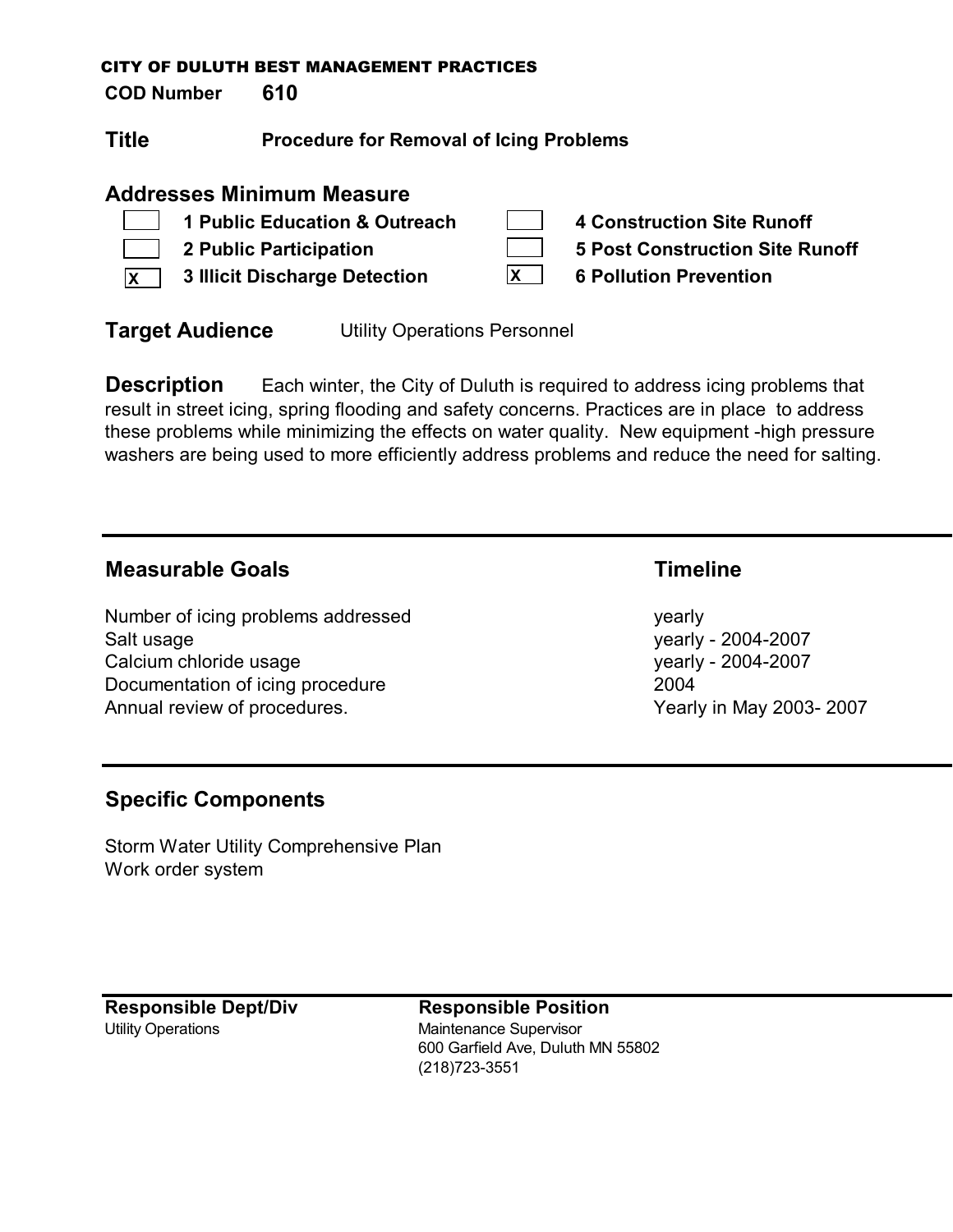| <b>COD Number</b> | 611                                                                                                                                        |          |                                                                                                              |
|-------------------|--------------------------------------------------------------------------------------------------------------------------------------------|----------|--------------------------------------------------------------------------------------------------------------|
| Title             | <b>Sediment Disposal</b>                                                                                                                   |          |                                                                                                              |
|                   | <b>Addresses Minimum Measure</b><br>1 Public Education & Outreach<br><b>2 Public Participation</b><br><b>3 Illicit Discharge Detection</b> | <b>X</b> | <b>4 Construction Site Runoff</b><br><b>5 Post Construction Site Runoff</b><br><b>6 Pollution Prevention</b> |

**Target Audience** Utility Operations Personnel

**Description** The City of Duluth has in a place a practice for dewatering and disposing of sediment from cleaning and maintenance and construction processes in a manner to avoid contributing pollution to the environment. From 2004 onward amounts will be tracked.

## **Measurable Goals Timeline**

Yards of sediment collected (estimate) Wearly 2004-2008 Review and documentation of practice 2004 Staff training **Yearly 2004-2008** 

## **Specific Components**

Procedure for sediment treatment Staff training procedure

**Responsible Dept/Div Responsible Position** Utility Operations **Maintenance Supervisor**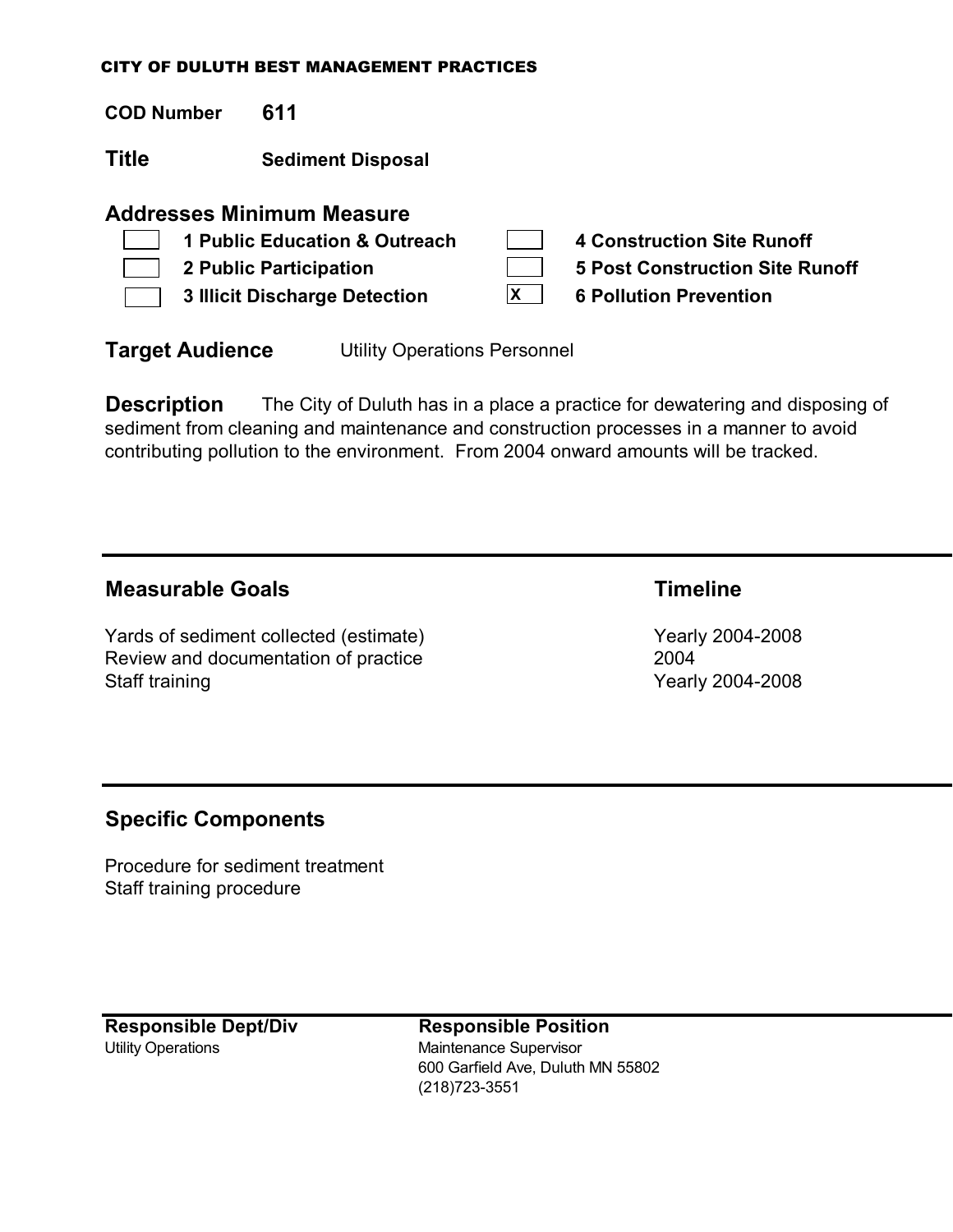**COD Number 612 Title Outfall Inspection Addresses Minimum Measure 1 Public Education & Outreach 4 Construction Site Runoff 2 Public Participation 5 Post Construction Site Runoff 3 Illicit Discharge Detection 6 Pollution Prevention X X**

**Target Audience** Utility Operations Personnel

**Description** The City of Duluth will inspect 20% of the outfalls discharging to trout streams Wetlands, Lake Superior, St. Louis River or other MS4 on a yearly basis. The City will provide training and a planned approach to the inspections. Inspection will evaluate physical condition of the outfalls. If suspicious discharges are detected the illicit discharge program will be initiated.

## **Measurable Goals Timeline**

Document Outfall inspection Procedure 2003 Inspect 20% of Outfalls **Inspect 20% of Outfalls** Document any illicit discharges (No. found) CON-going Staff Training Yearly

## **Specific Components**

Outfall inspection procedure Illicit Discharge Program Staff Training Summer Stream Cleaning Program

**Responsible Dept/Div Responsible Position** Utility Operations **Maintenance Supervisor**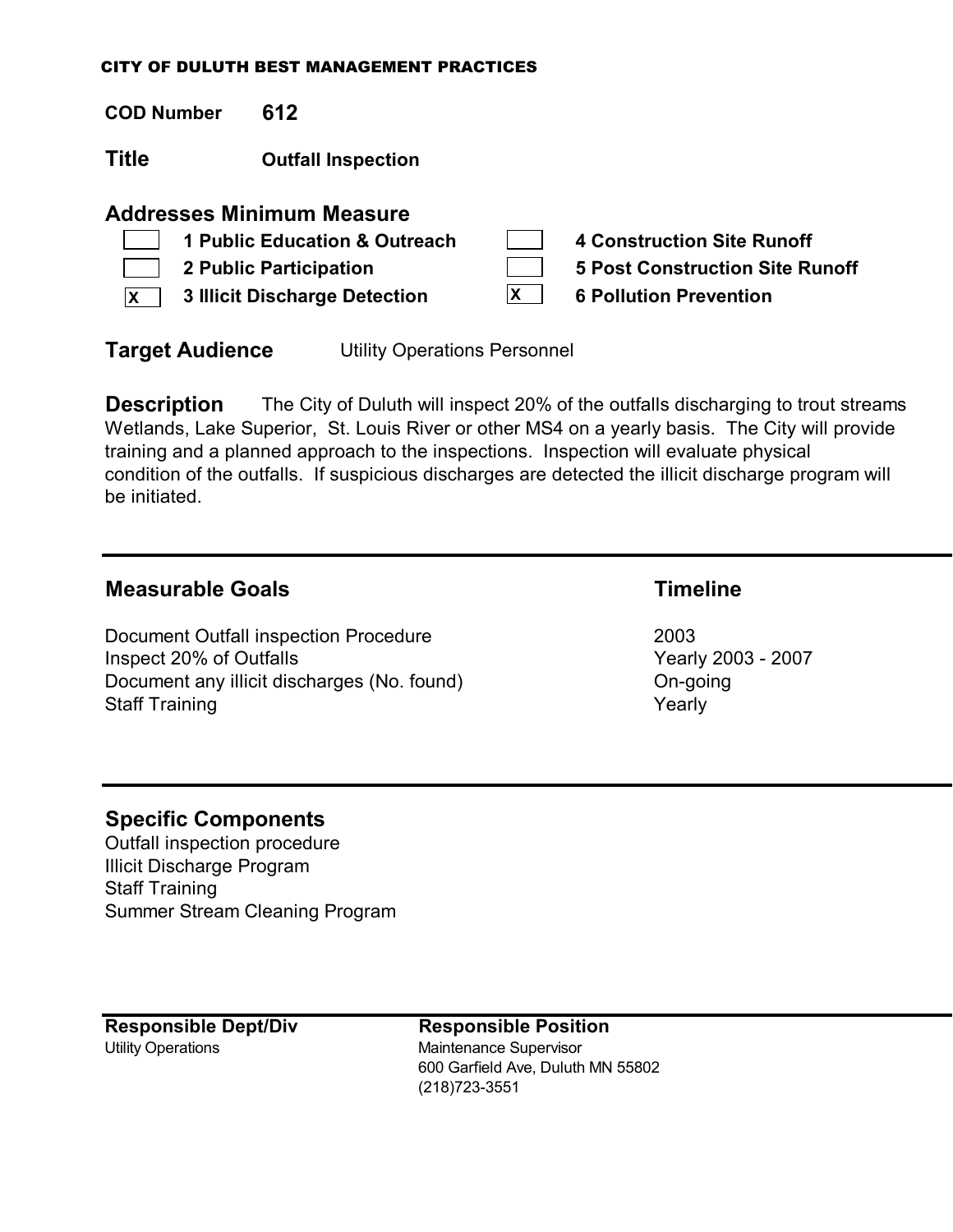**COD Number 613**

| <b>Inspection of Stormwater Pollution Control Devices</b> |
|-----------------------------------------------------------|
|                                                           |

## **Addresses Minimum Measure**

| 1 Public Education & Outreach        | <b>4 Construction Site Runoff</b>      |
|--------------------------------------|----------------------------------------|
| <b>2 Public Participation</b>        | <b>5 Post Construction Site Runoff</b> |
| <b>3 Illicit Discharge Detection</b> | <b>6 Pollution Prevention</b>          |

**Target Audience** Utility Operations Personnel

**Description** The Utility Operations Division of the City of Duluth has in place a practice of cleaning and maintaining stormwater pollution control devices. The practice is currently being updated and documented to improve tracing of sediment loads.

| <b>Measurable Goals</b>                                                   | <b>Timeline</b> |
|---------------------------------------------------------------------------|-----------------|
| Review and document inspection of structural<br>pollutant control devices | 2003            |
| Train staff                                                               | Yearly          |
| Document inspections and actions                                          | Yearly          |
| Document cleaning loads (volume)                                          | Yearly          |

## **Specific Components**

Storm Water Utility Comprehensive Plan Staff Training Work Order system

**Responsible Dept/Div Responsible Position** Utility Operations **Maintenance Supervisor**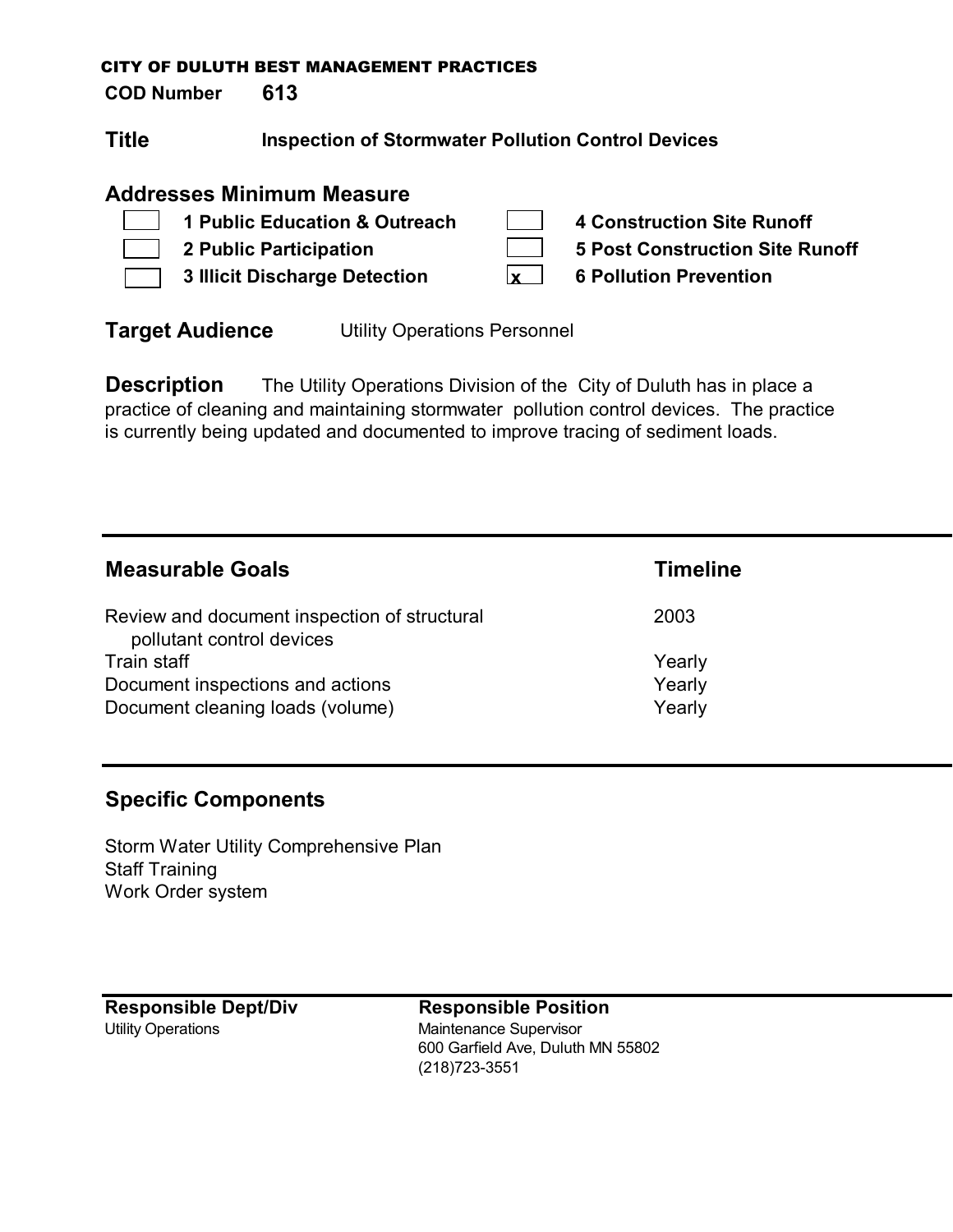**COD Number 614**

**Title Use of Fertilizer and Pesticides**

## **Addresses Minimum Measure**

|              | 1 Public Education & Outreach        | 4 Construction Site Runoff      |
|--------------|--------------------------------------|---------------------------------|
|              | 2 Public Participation               | 5 Post Construction Site Runoff |
| $\mathsf{x}$ | <b>3 Illicit Discharge Detection</b> | <b>6 Pollution Prevention</b>   |

**Target Audience** Park Maintenance / Park & Rec Personnel

**Description** The City of Duluth has practices in place to insure that pesticides and fertilizers are applied in a manner to minimize safety and health risks and reduce risk of pollution to the waters of the City. The City follows training practices as specified by the USDA and uses soil testing to most effectively control application.

## **Measurable Goals Timeline**

Documentation of procedures 2005 Tracking fertilizers application Tracking fertilizers application Tracking pesticide application Tracking Pesticide application Annual review of practices Annual review of practices

## **Specific Components**

Fertilizer records Training BMP No 615 Pesticide records

**Responsible Dept/Div Responsible Position** Parks/Park Maintenance Golf Course Supervisor

12 E 4th St. Duluth MN 55805 (218) 525-0829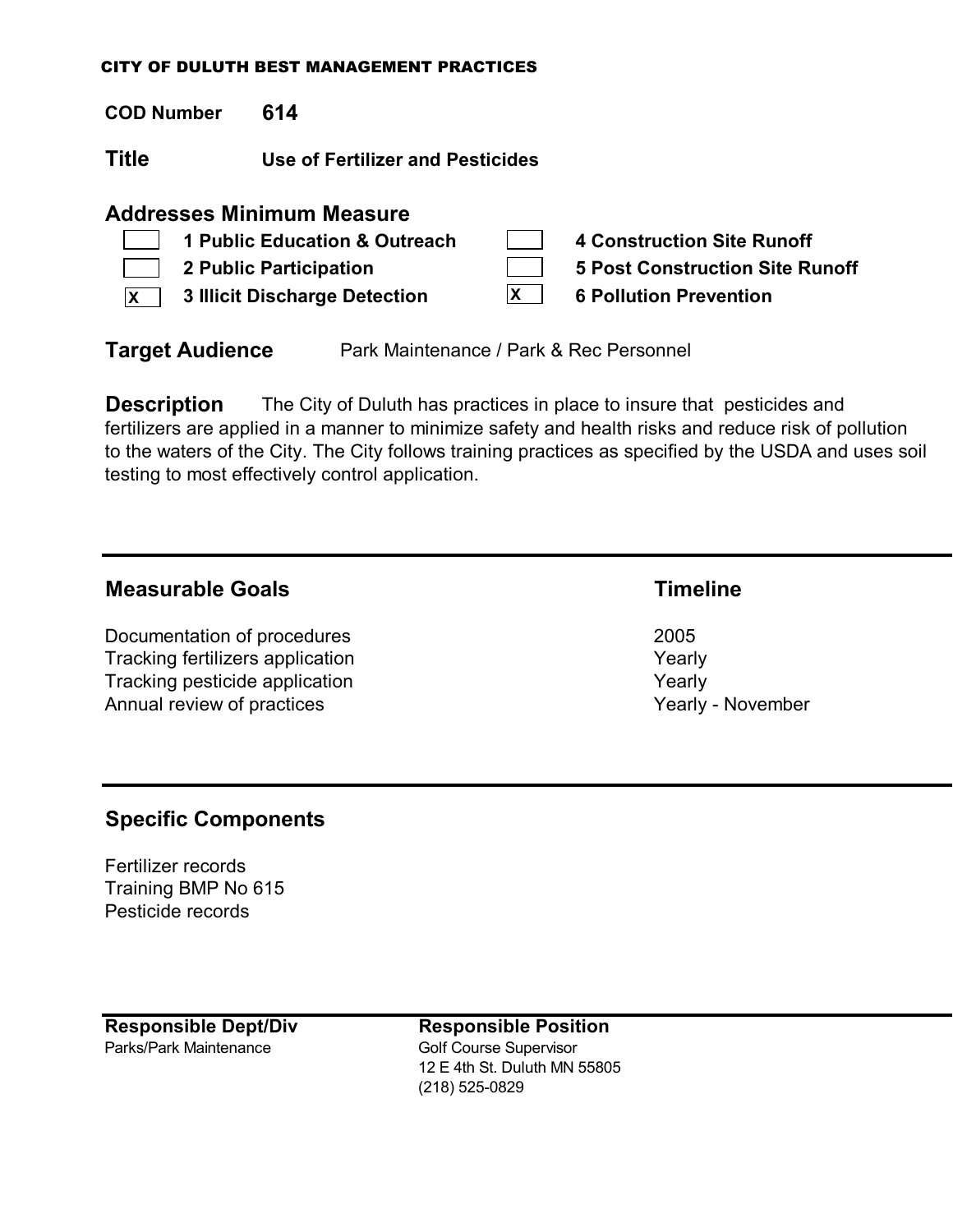**COD Number 615**

**Title Training Program for the Use of Fertilizers and Pesticides**

## **Addresses Minimum Measure**

| 1 Public Education & Outreach | 4 Construction Site Runoff             |
|-------------------------------|----------------------------------------|
| <b>2 Public Participation</b> | <b>5 Post Construction Site Runoff</b> |
| 3 Illicit Discharge Detection | <b>6 Pollution Prevention</b>          |

**Target Audience** Park Maintenance / Park & Rec Personnel

**Description** The City of Duluth has practices in place to ensure that all operators working with pesticides and/or fertilizers receive appropriate training to minimize health and safety risks and prevent pollution to the waters of the City.

| <b>Measurable Goals</b>                             | <b>Timeline</b> |
|-----------------------------------------------------|-----------------|
| Document training program                           | 2005            |
| Track Fertilizer Application training (no. trained) | Yearly          |
| Track Pesticide application training (no. trained)  | Yearly          |

## **Specific Components**

Fertilizer records Pesticide Records Training Program Pesticide Program BMP No. 615

**Responsible Dept/Div Responsible Position** Parks/Park Maintenance Golf Course Supervisor

12 E 4th St. Duluth MN 55805 (218) 525-0829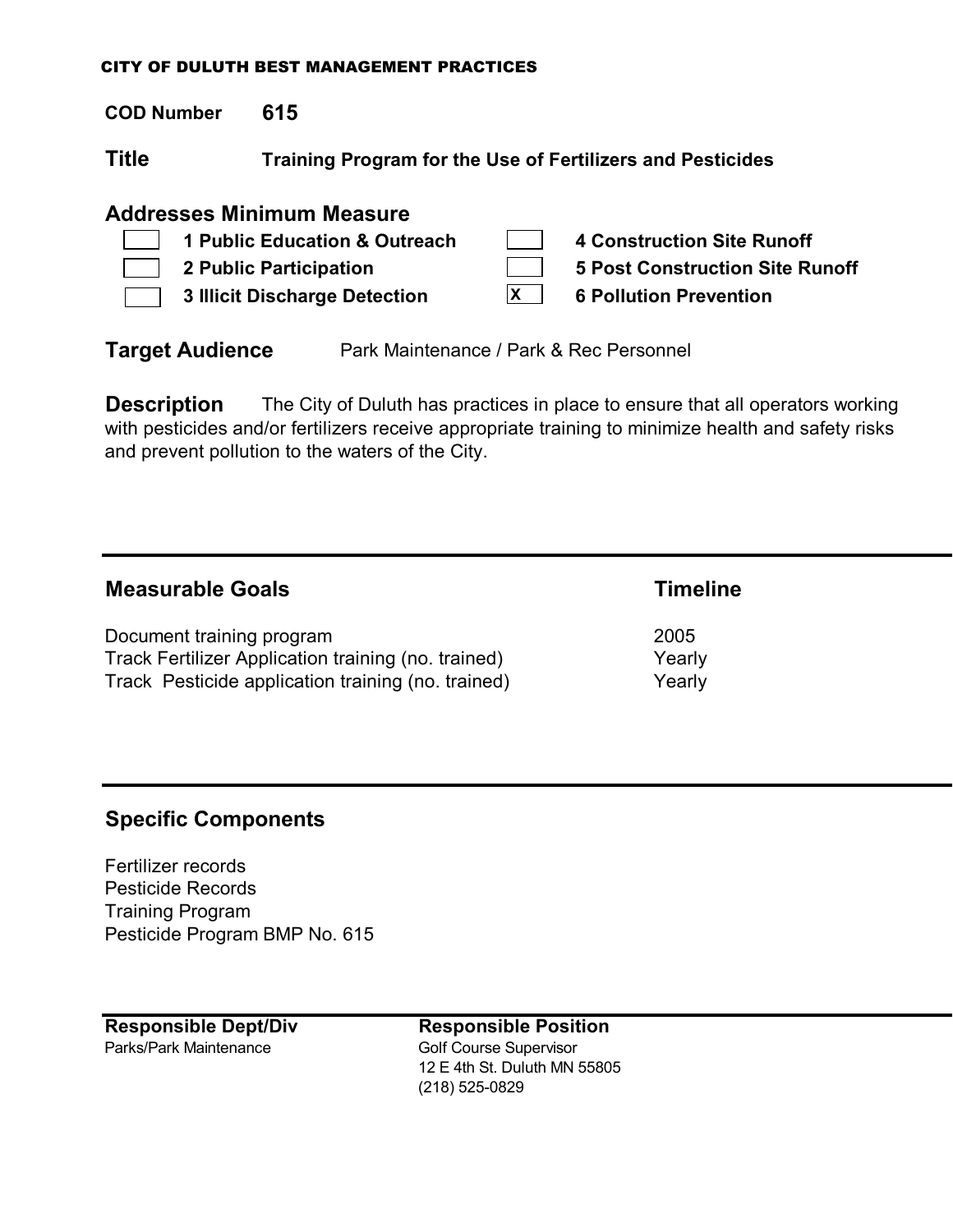**COD Number 616**

**Title Landscape, Lawn and Open Space Maintenance**

## **Addresses Minimum Measure**

|              | $\mathbf{X}$ 1 Public Education & Outreach |              | 4 Construction Site Runoff      |
|--------------|--------------------------------------------|--------------|---------------------------------|
|              | 2 Public Participation                     |              | 5 Post Construction Site Runoff |
| $\mathsf{X}$ | 3 Illicit Discharge Detection              | $\mathsf{X}$ | <b>6 Pollution Prevention</b>   |

**Target Audience** Park Maintenance / Park & Rec Personnel // General Public

**Description** The City of Duluth maintains parks, golf courses, gardens and open spaces for public enjoyment. Practices are in place to insure that landscaping functions are performed in a manner to prevent environmental pollution and protect the waters of the City. The City is continually updating practices and identifying effective natural methods of landscaping.

| <b>Measurable Goals</b>                                                            | <b>Timeline</b> |
|------------------------------------------------------------------------------------|-----------------|
| Annual leaf collection (amount collected)<br>used for composting and winter cover. | Yearly          |
| <b>Biological Control Agent Practices</b><br>(documented and reviewed)             | Yearly          |
| Review of landscaping and planting procedures                                      | Annually        |
| Document practices                                                                 | 2006            |
| Soil testing - documented                                                          | on-going        |

## **Specific Components**

Landscaping procedures Work records Use of Mulching Mowers

**Education Components:** Press release on practices and demonstrations at public events. Public volunteer participation in providing compost materials and assisting with gardens.

| <b>Responsible Dept/Div</b> | <b>Responsible Position</b>             |
|-----------------------------|-----------------------------------------|
| <b>Park Maintenance</b>     | Park and Garden Maintenance Lead Worker |
|                             | 110 N 42nd Ave. W. Duluth MN 55808      |
|                             | (218) 723-3425                          |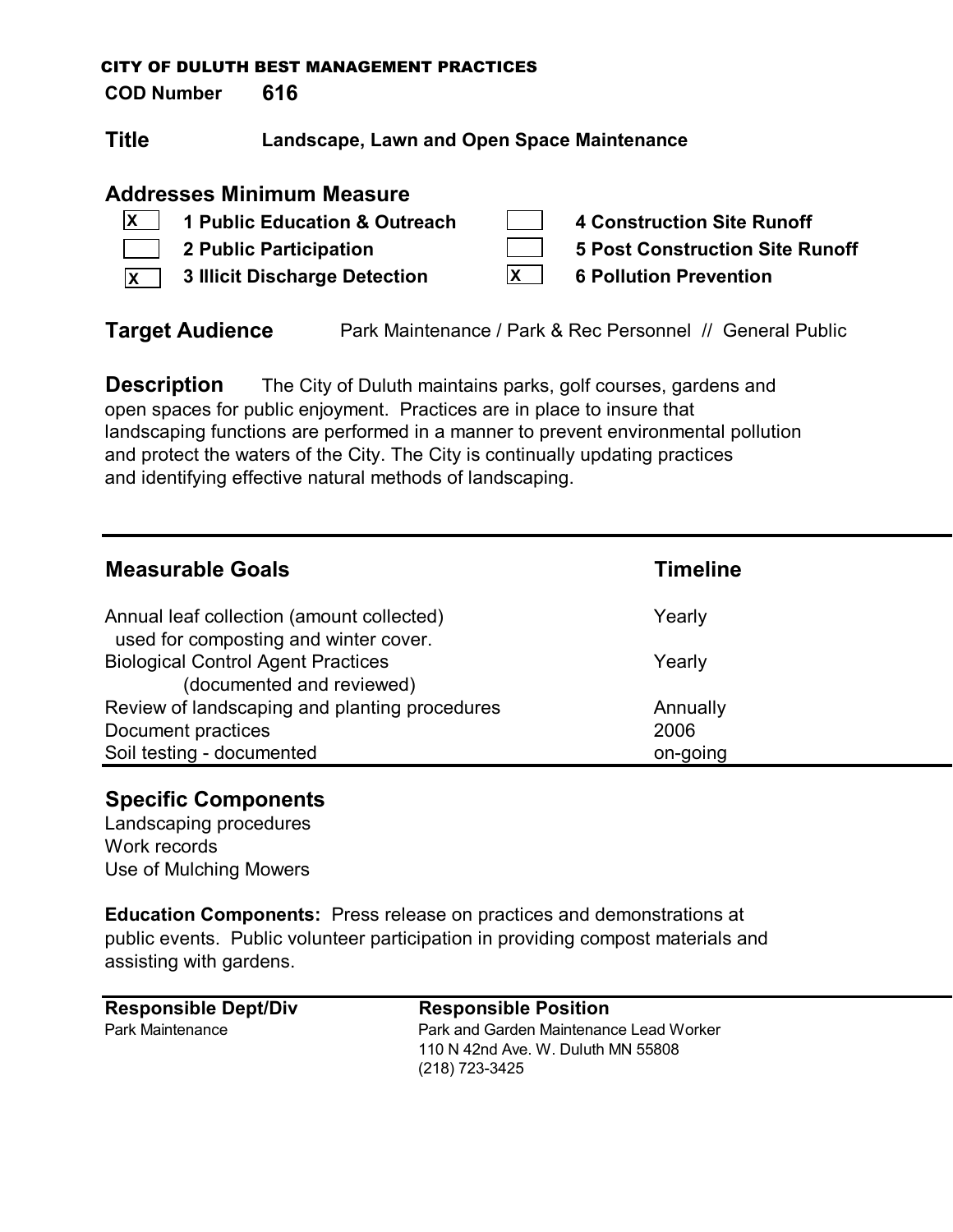**COD Number 617**

**Title Pet Waste Collection**

## **Addresses Minimum Measure**

| $ X $ 1 Public Education & Outreach          |              | 4 Construction Site Runoff      |
|----------------------------------------------|--------------|---------------------------------|
| $\vert x \vert$ 2 Public Participation       |              | 5 Post Construction Site Runoff |
| $\overline{X}$ 3 Illicit Discharge Detection | $\mathsf{X}$ | <b>6 Pollution Prevention</b>   |

**Target Audience** Park Maintenance / Park & Rec Personnel // General Public

**Description** The City of Duluth has and ordinance in place controlling pet waste. In support of the ordinance, the City has established a program for assisting the public in cleaning up pet waste in public areas. The City also provides public education on the risks of environmental pollution from pet wastes both in public and private areas.

## **Measurable Goals Timeline** No. of pet waste bags distributed Yearly Annual site review for program effectiveness The Mearly Documentation of procedure 2005

## **Specific Components**

Public education program BMP 105 Waste bag site map Documented procedure

**Education Component:** Waste bags with sign posting, press release on pet waste. information on contribution of animals to water pollution.

| <b>Responsible Dept/Div</b> | <b>Responsible Position</b>             |
|-----------------------------|-----------------------------------------|
| Park maintenance            | Park and Garden Maintenance Lead Worker |
|                             | 110 N 42nd Ave. W. Duluth MN 55808      |
|                             | (218) 723-3425                          |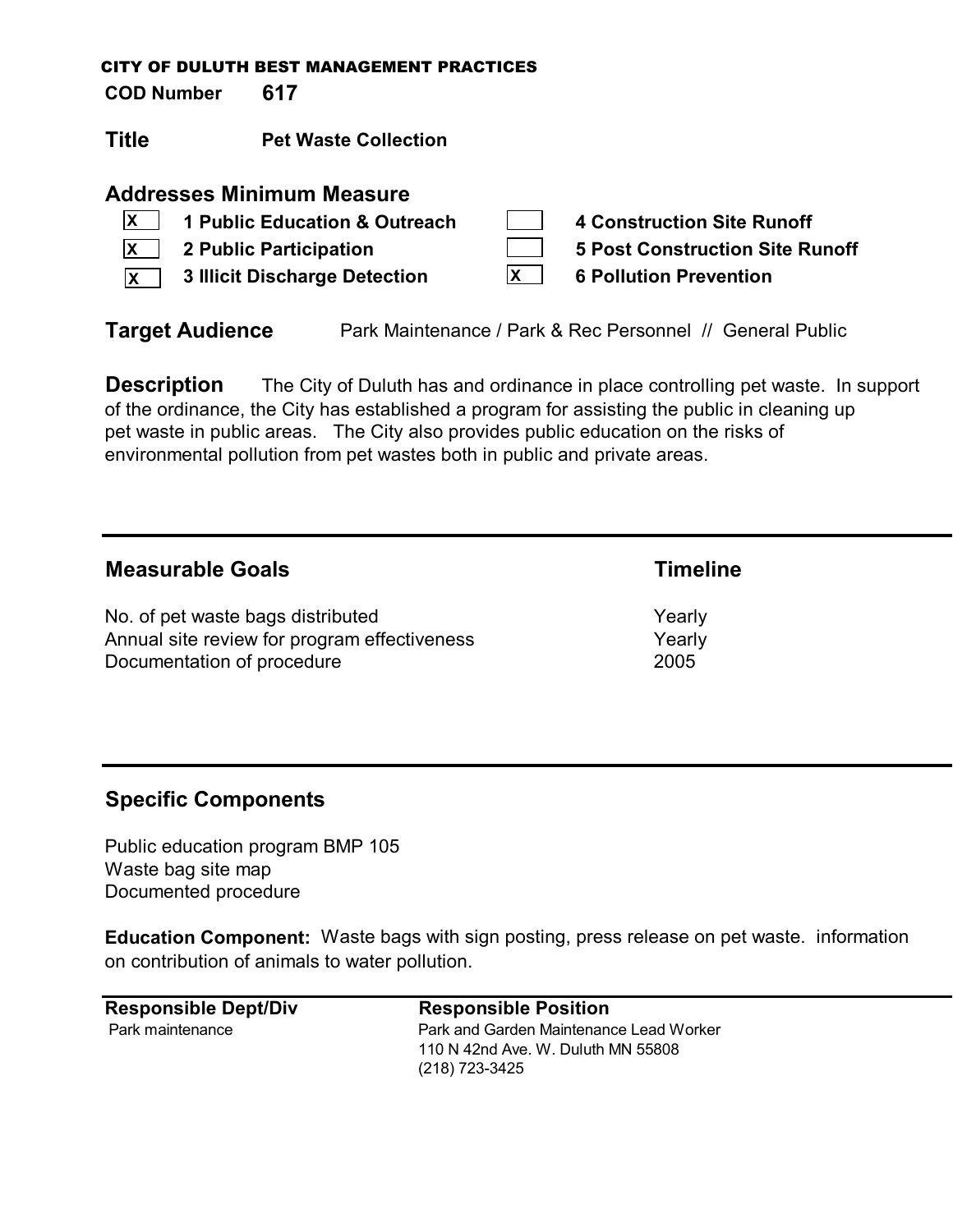**COD Number 618**

**Title Street Cleaning (Sweeping)**

## **Addresses Minimum Measure**

|                | 1 Public Education & Outreach | 4 Construction Site Runoff             |
|----------------|-------------------------------|----------------------------------------|
|                | 2 Public Participation        | <b>5 Post Construction Site Runoff</b> |
| $\mathbb{R}^n$ | 3 Illicit Discharge Detection | <b>6 Pollution Prevention</b>          |

**Target Audience** Street Maintenance Personnel

**Description** The City of Duluth has practices in place to ensure that all public streets are swept annually, with water used for dust control only (not for flushing). Residual material is stockpiled in monitored locations where runoff is directed either to the municipal sanitary sewer system of filtered through grass swales. Aggregate material is screened and recycled, while organic material is composted for screening and reuse in topsoil.

## **Measurable Goals Timeline**

Track and monitor street sweeping program Track and Yearly Monitor stockpile sites for runoff control metal of the Yearly Provide Operator training with related documentation As necessary

## **Specific Components**

Street Sweeping Records Stockpile Monitoring Records Operator Training Program

**Responsible Dept/Div Responsible Position** Maintenance Operations Maintenance Supervisor

1123 Mesabi Ave. Duluth MN 55811 (218) 723-3425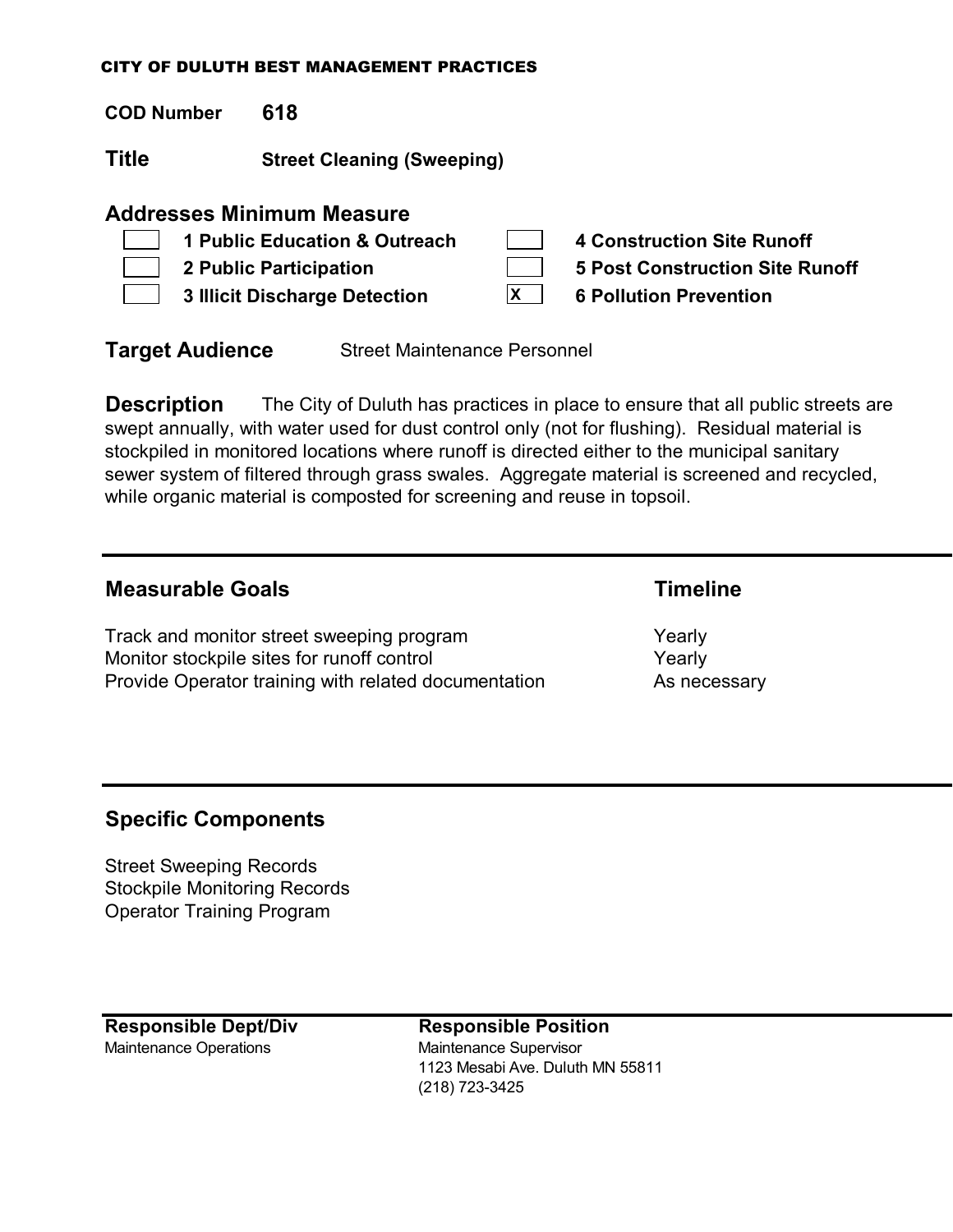**COD Number 619**

**Title Bituminous Street Patching / Repair**

## **Addresses Minimum Measure**

| 1 Public Education & Outreach |   | 4 Construction Site Runoff      |
|-------------------------------|---|---------------------------------|
| 2 Public Participation        |   | 5 Post Construction Site Runoff |
| 3 Illicit Discharge Detection | X | <b>6 Pollution Prevention</b>   |

**Target Audience** Street Maintenance Personnel

**Description** The City of Duluth has an annual program to patch and/or repair bituminoussurfaced streets using "hot mix" bituminous or "cold mix" bituminous as appropriate. Practices are currently in place to minimize the amount of material placed, so as to minimize the amount of excess material that may enter the City's storm water system. The City will review current practices to insure the appropriate use and placement of bituminous patching / repair material, and establish a related operator-training program as necessary.

## **Measurable Goals Timeline**

Review current street patching / repair program Spring 2004 Review alternative street repair methods / materials Spring 2005 Provide Operator training with related documentation Theory Yearly

## **Specific Components**

Street Patching / Repair Program Industry-based Repair methods / materials Operator Training Program

**Responsible Dept/Div Responsible Position**

Maintenance Operations Maintenance Operations Manager 1123 Mesabi Ave. Duluth MN 55811 (218) 723-3425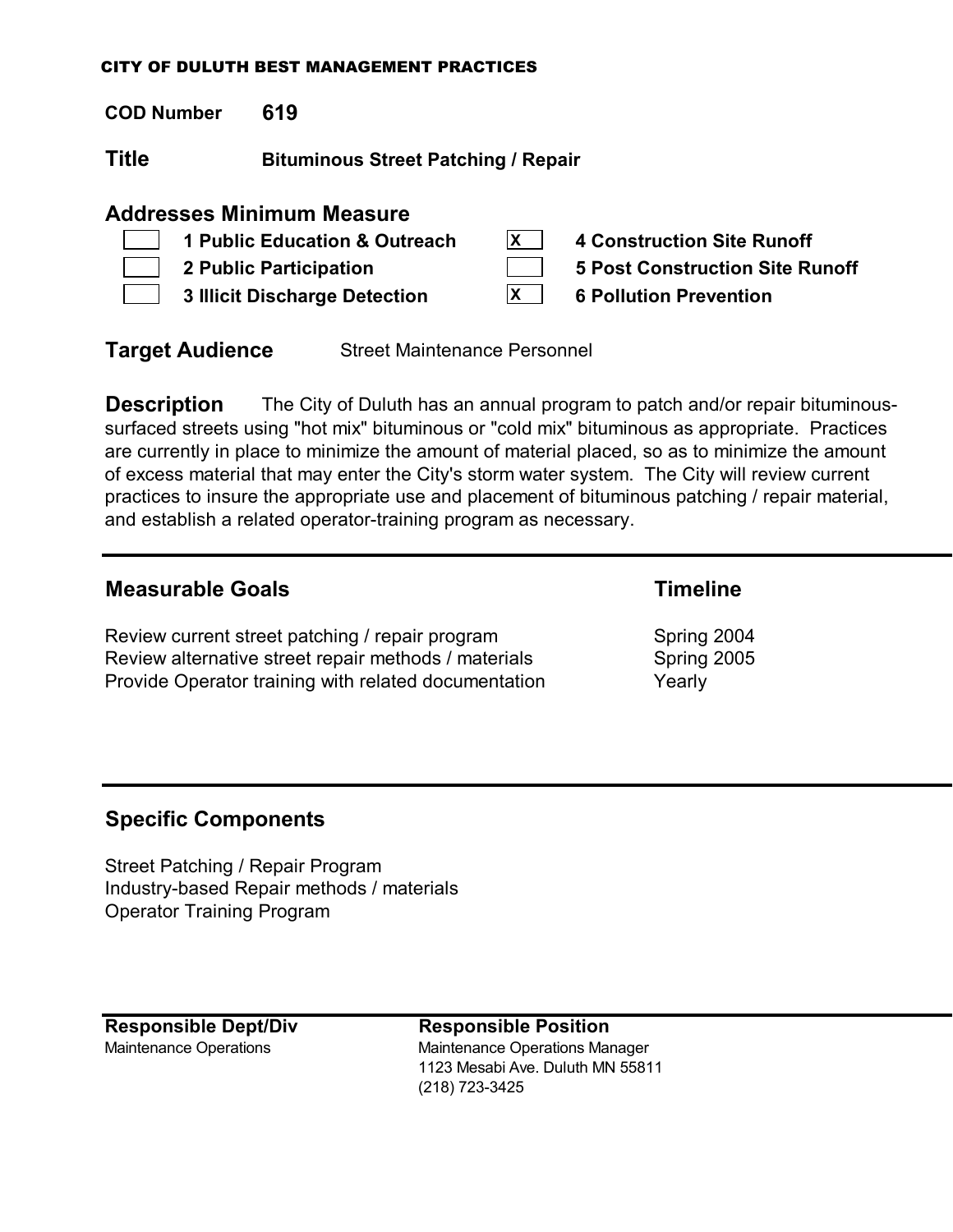**COD Number 620**

**Title Street Snow and Ice Control**

## **Addresses Minimum Measure**

| 1 Public Education & Outreach |   | <b>4 Construction Site Runoff</b>      |
|-------------------------------|---|----------------------------------------|
| 2 Public Participation        |   | <b>5 Post Construction Site Runoff</b> |
| 3 Illicit Discharge Detection | X | <b>6 Pollution Prevention</b>          |

**Target Audience** Street Maintenance Personnel

**Description** The City of Duluth has procedures and practices in place to insure that snow and ice control and related ice removal is completed in a manner that provides for a safe traveling environment for motorists, while at the same time minimizing possible negative impacts to the natural environment. The City will review and document the specific procedures and practices - including application equipment calibration and use, and will also review the current operator training program as necessary.

## **Measurable Goals Timeline**

Review current snow / ice control program Fall 2003 Establish equipment calibration monitoring program Spring 2004 Provide Operator training with related documentation Theory

## **Specific Components**

Street Snow and Ice Control Program Industry-based snow and ice control methods / materials Operator Training Program

**Responsible Dept/Div Responsible Position**

Maintenance Operations **Maintenance Operations Manager** 1123 Mesabi Ave. Duluth MN 55811 (218) 723-3425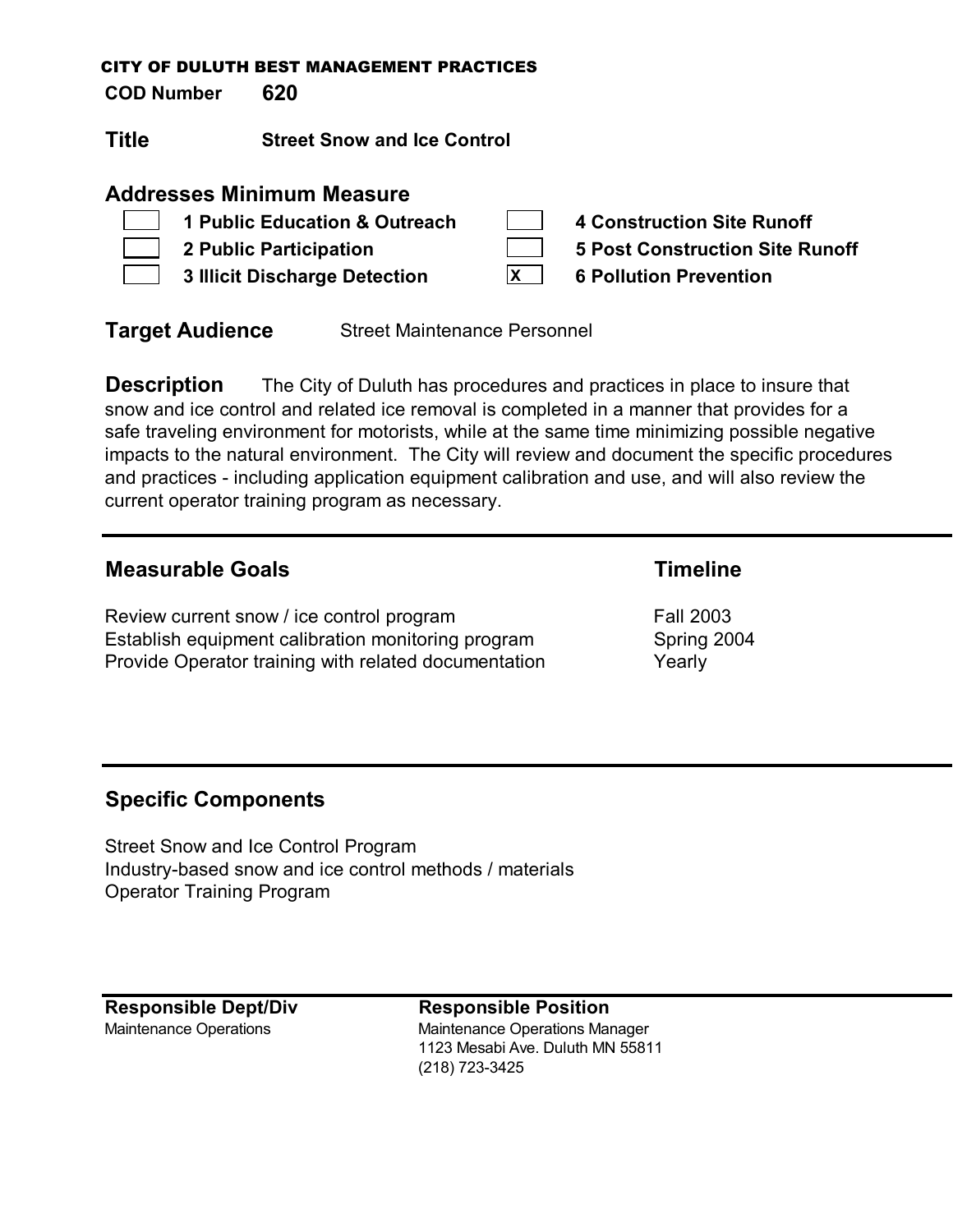**COD Number 621**

**Title Road Deicing Material (Salt/Sand) Storage**

## **Addresses Minimum Measure**

| 1 Public Education & Outreach        |   | 4 Construction Site Runoff      |
|--------------------------------------|---|---------------------------------|
| 2 Public Participation               |   | 5 Post Construction Site Runoff |
| <b>3 Illicit Discharge Detection</b> | X | <b>6 Pollution Prevention</b>   |

**Target Audience** Street Maintenance Personnel

**Description** The City of Duluth maintains limited stockpiles of road deicing material (sand/salt mixture) for roadway snow and ice control. The City will review current material storage facilities and practices, and will develop and/or modify policies and practices as appropriate to insure runoff from storage facilities does not contribute to storm water pollution. If necessary, additional storm water runoff controls will be constructed on a site-bysite basis if/as necessary.

## **Measurable Goals Timeline**

Review current road deicing material storage facilities Fall 2003 Develop or modify material storage policies / practices Spring 2004 Construct additional storm water runoff controls Fall 2004 if/as identified and/or necessary

## **Specific Components**

Deicing material (sand/salt) storage facility audit Deicing material (sand/salt) storage policies and practices

**Responsible Dept/Div Responsible Position**

Maintenance Operations Maintenance Operations Manager 1123 Mesabi Ave. Duluth MN 55811 (218) 723-3425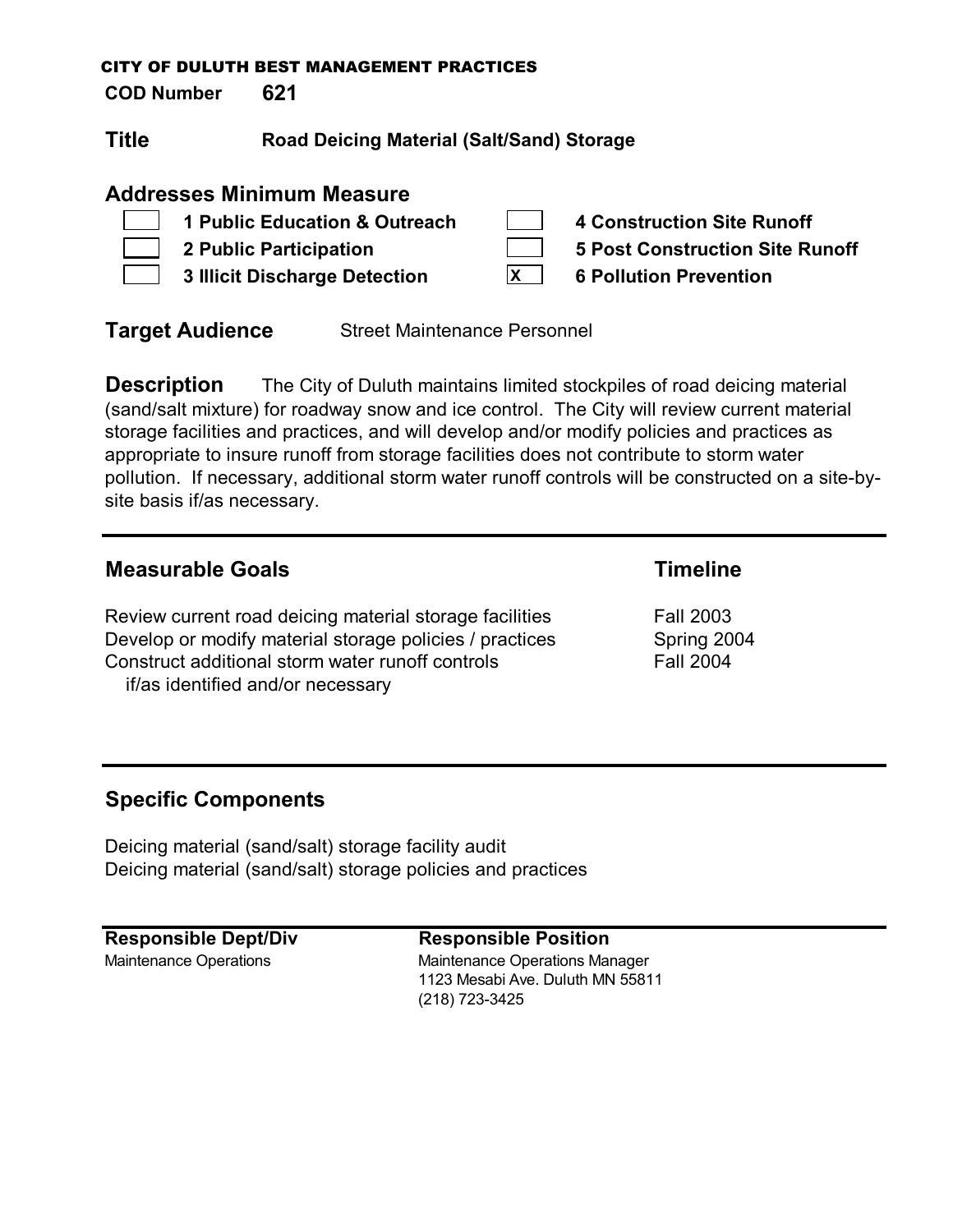**COD Number 701**

**Title NPDES Phase II Permit Record Keeping**

## **Addresses Minimum Measure**

- **1 Public Education & Outreach 4 Construction Site Runoff X**
- **2 Public Participation 5 Post Construction Site Runoff X**
- **3 Illicit Discharge Detection 6 Pollution Prevention X**
- **X X X**
	-

**Target Audience** City Staff

**Description** The City of Duluth has developed a practice for maintain SWPPP records in order to comply yearly reporting requirements of the NPDES phase II permit and to allow for efficient review and update of BMPs.

| <b>Measurable Goals</b>              | <b>Timeline</b> |
|--------------------------------------|-----------------|
| Document procedure                   | Summer 2003     |
| Develop BMP record keeping data base | Spring 2003     |
| Annual summary of data               | 2004 and yearly |

# **Specific Components**

Documented Procedure Data base

**Responsible Dept/Div Responsible Position**

Utility Operations **Project Coordinator** 600 Garfield Ave Duluth MN 55802 (218)723-3551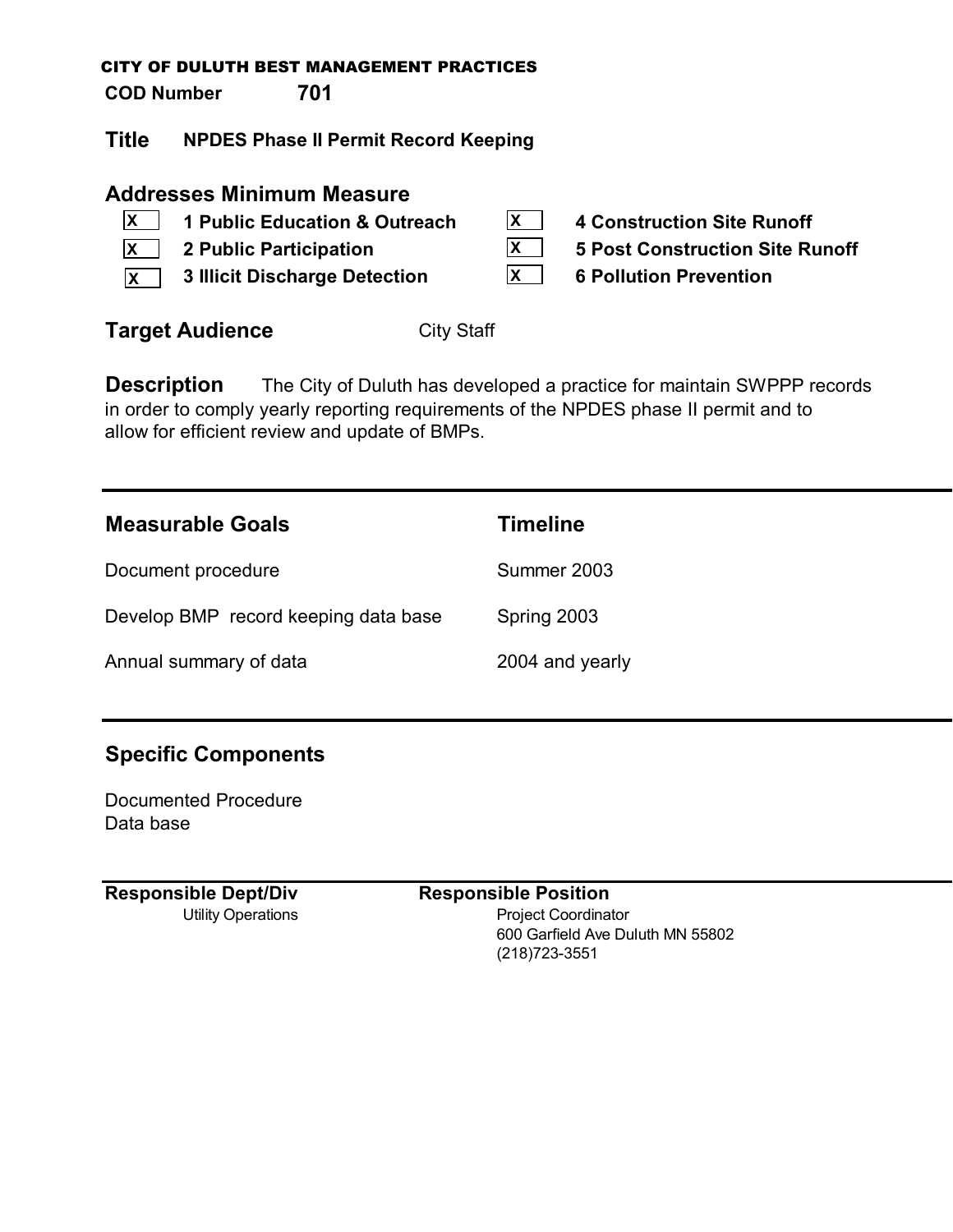| <b>COD Number</b>         | 702                                                                                                                                 |                      |                                                                                                              |
|---------------------------|-------------------------------------------------------------------------------------------------------------------------------------|----------------------|--------------------------------------------------------------------------------------------------------------|
| <b>Title</b>              | <b>Discharge to Restricted Waters</b>                                                                                               |                      |                                                                                                              |
| <b>X</b><br><b>X</b><br>X | <b>Addresses Minimum Measure</b><br>1 Public Education & Outreach<br>2 Public Participation<br><b>3 Illicit Discharge Detection</b> | lx l<br>lx l<br>IX I | <b>4 Construction Site Runoff</b><br><b>5 Post Construction Site Runoff</b><br><b>6 Pollution Prevention</b> |

**Target Audience** City Staff, Developers, General Public

**Description** The City of Duluth discharges to Lake Superior a Restricted Discharge water. The City will develop a plan to address the issue of increased discharge to Lake Superior. The City will take into consideration the specific responsibilities outline in Part IX Appendix C Item B of the Minnesota General Permit for Phase II small MS4s.

| <b>Measurable Goals</b><br>Map Watersheds | <b>Timeline</b><br>2005 |
|-------------------------------------------|-------------------------|
| Submit Plan to MPCA                       | 2006                    |
| Implement Plan                            | 2006                    |

## **Specific Components**

GIS Maps NRRI Impervious surface estimation tool Development Review package Review meetings with Engineering, Planning, Utility Operations

| <b>Responsible Dept/Div</b> | <b>Responsible Position</b>       |
|-----------------------------|-----------------------------------|
| Utility Operations          | <b>Project Coordinator</b>        |
|                             | 600 Garfield Ave. Duluth MN 55802 |
|                             | (218) 723-3551                    |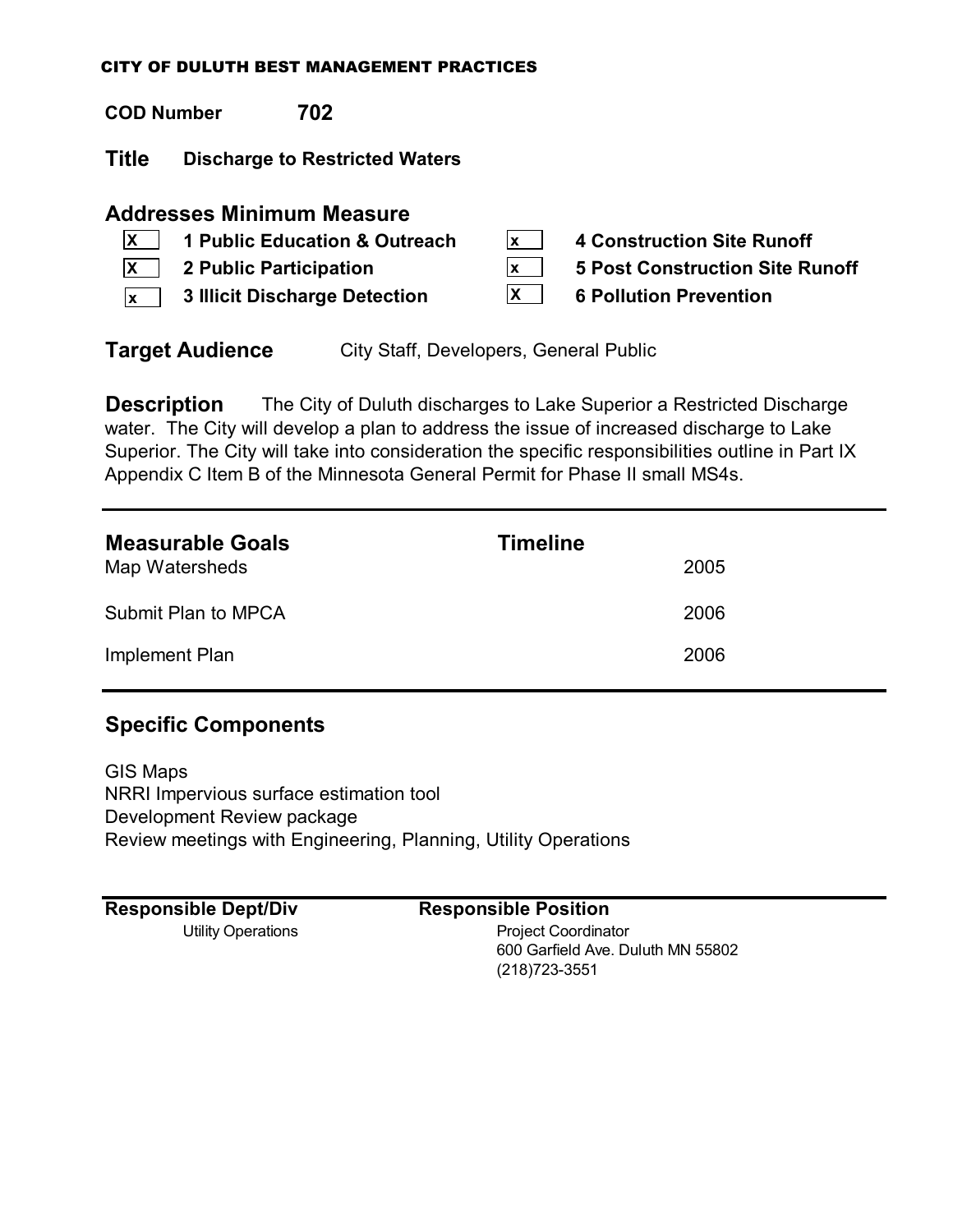**COD Number 703**

**Title Discharge to Trout Streams**

## **Addresses Minimum Measure**

- **X**
- **X**
- **3 Illicit Discharge Detection 6 Pollution Prevention x**
- **1 Public Education & Outreach 4 Construction Site Runoff**
- **2 Public Participation 5 Post Construction Site Runoff**
	-

**Target Audience** City Staff Developers General Public

**Description** The City of Duluth discharges to 12 identified cold water trout stream waters. The City will develop a plan to address the issue of increased discharge to trout streams. The City will take into consideration the specific responsibilities outline in Part IX Appendix C Item C of the Minnesota General Permit for Phase II small MS4s.

**x x X**

| <b>Measurable Goals</b>                                  | <b>Timeline</b> |
|----------------------------------------------------------|-----------------|
| Map Watersheds                                           | 2003            |
| Determine feasible and prudent measures to avoid impacts | 2005            |
| Snacific Comnonante                                      |                 |

## **Specific Components**

GIS Maps Development Review package Review meetings with Engineering, Planning, Utility Operations

**Responsible Dept/Div Responsible Position**

Engineering **Engineering** Stormwater Engineer 411 W. 1st street Duluth MN 55802 (218) 723-3278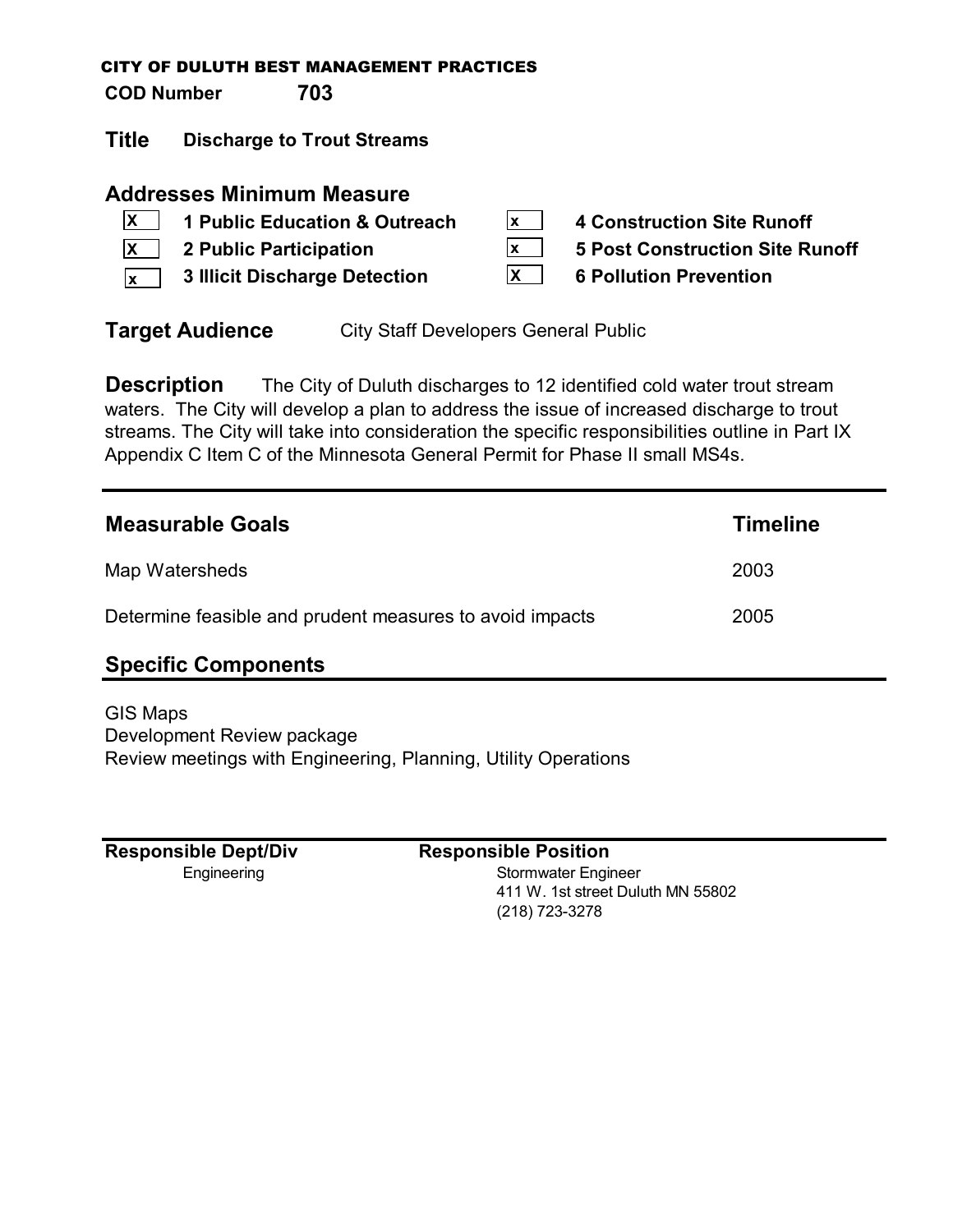**COD Number 704**

**Title** Review of Procedures to Address Planning Regulations Related to Stormwater

**X x**

## **Addresses Minimum Measure**

- **1 Public Education & Outreach X**
- **X**
- **3 Illicit Discharge Detection 6 Pollution Prevention X**

| <b>4 Construction Site Runoff</b> |  |
|-----------------------------------|--|
|                                   |  |

- **2 Public Participation 5 Post Construction Site Runoff**
	- **X**

**Target Audience** City Staff, Developers, General Public

**Description** The City will regularly review procedures to ensure that those involved in planning and development activities are aware of the relevant regulations relating to Environmental review, Discharges affecting threatened or Endangered Species, Discharges affecting Historic or Archeological sites.

## **Measurable Goals Timeline**

Annual Review of regulations **Yearly** Yearly

# **Specific Components**

Development Review Committee

**Responsible Dept/Div Responsible Position**

Engineering/Planner City Engineer/Planner 414 W 1st St Duluth MN 55802 (218)723-3278